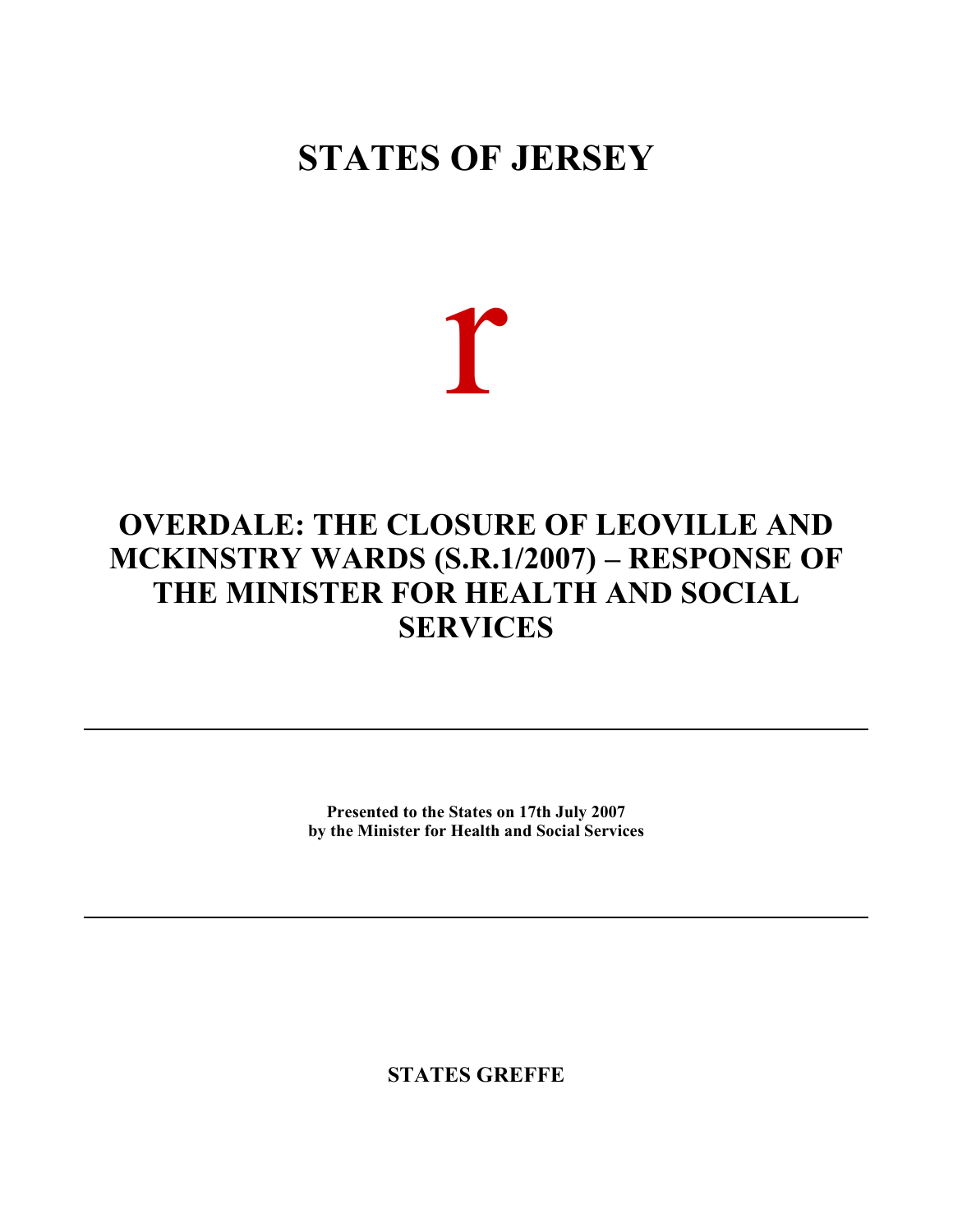# **OVERDALE: THE CLOSURE OF LEOVILLE AND MCKINSTRY WARDS (S.R.1/2007) – RESPONSE OF THE MINISTER FOR HEALTH AND SOCIAL SERVICES**

This document is tabled in response to the Education and Home Affairs Scrutiny Sub-Panel Report 'Overdale: The Closure of Leoville and McKinstry Wards'.

When considering the Report and preparing this response, three simple questions have been asked –

- 1. Does the Report of the Sub-Panel *accurately* inform the public or does it *mislead* the public?
- 2. Does the Report of the Sub-Panel contain any novel policy suggestions, insights or constructive proposals that could lead to an improvement of the service, thus justifying the amount of time and tax-payers money that went into the exercise?
- 3. Was this particular study a useful undertaking or could the time and resources involved been more profitably directed towards a more strategic study and appraisal of continuing care?

The Sub-Panel's Report was produced during the first year of Ministerial government in Jersey; the old 'Committee system' of government having been replaced with a Council of Ministers as an executive, and a number of Scrutiny Panels to monitor and evaluate the work of that executive.

Responses to Scrutiny Reports would not usually, perhaps, be expected to be of this length. However, as so many things went so badly wrong with this particular Scrutiny exercise, the time has been taken to produce a detailed and robust point-by-point response to each of the Sub-Panel's Recommendations and Key Findings in the hope that a greater degree of professionalism and maturity can be brought to future studies than was exhibited in this particular exercise.

Some members involved in the Scrutiny function have, both publicly and privately, expressed views to the effect that their work is not taken seriously by the Executive; claimed that members of the Council of Ministers do not have much idea about how Scrutiny works; have accused Ministers of not being ready to accept valid criticism from of Scrutiny Panels, and have, quite remarkably, expressed the view that the Scrutiny function should, itself, be immune from scrutiny.

If the Report by this Sub-Panel is a representative example of the "standards" of Scrutiny, we can hardly be surprised if the Scrutiny function is regarded as a largely pointless irrelevance by many people. Some Panels – far from being above scrutiny themselves – clearly require a far closer examination of their own standards.

It is, perhaps, to be expected that mistakes will be made during a period when all involved are developing their experience as the new system of government settles into place. It is, though, very difficult to avoid the conclusion that certain members of this Sub-Panel embarked upon this particular exercise with a pre-determined political agenda.

**However, by substantial margin, the single most serious failing of the Sub-Panel's Report is that it actively misleads the public. It does so in this way –**

 **A lay-person, with no particular prior knowledge of the subject, may pick up the Report and read its 20 Recommendations.**

 **The great majority of the 20 Recommendations will appear to be, as they indeed are, no more than basic requirements, and fundamental standards of performance that H&SS should be expected to achieve as a minimum.**

 **The lay-person, having read the 20 Recommendations, makes the entirely reasonable assumption that these Recommendations have been produced because H&SS was** *not* **meeting these standards nor using these policies at present – and therefore needed the direction of the 20 Recommendations in order to correct a seriously defective service.**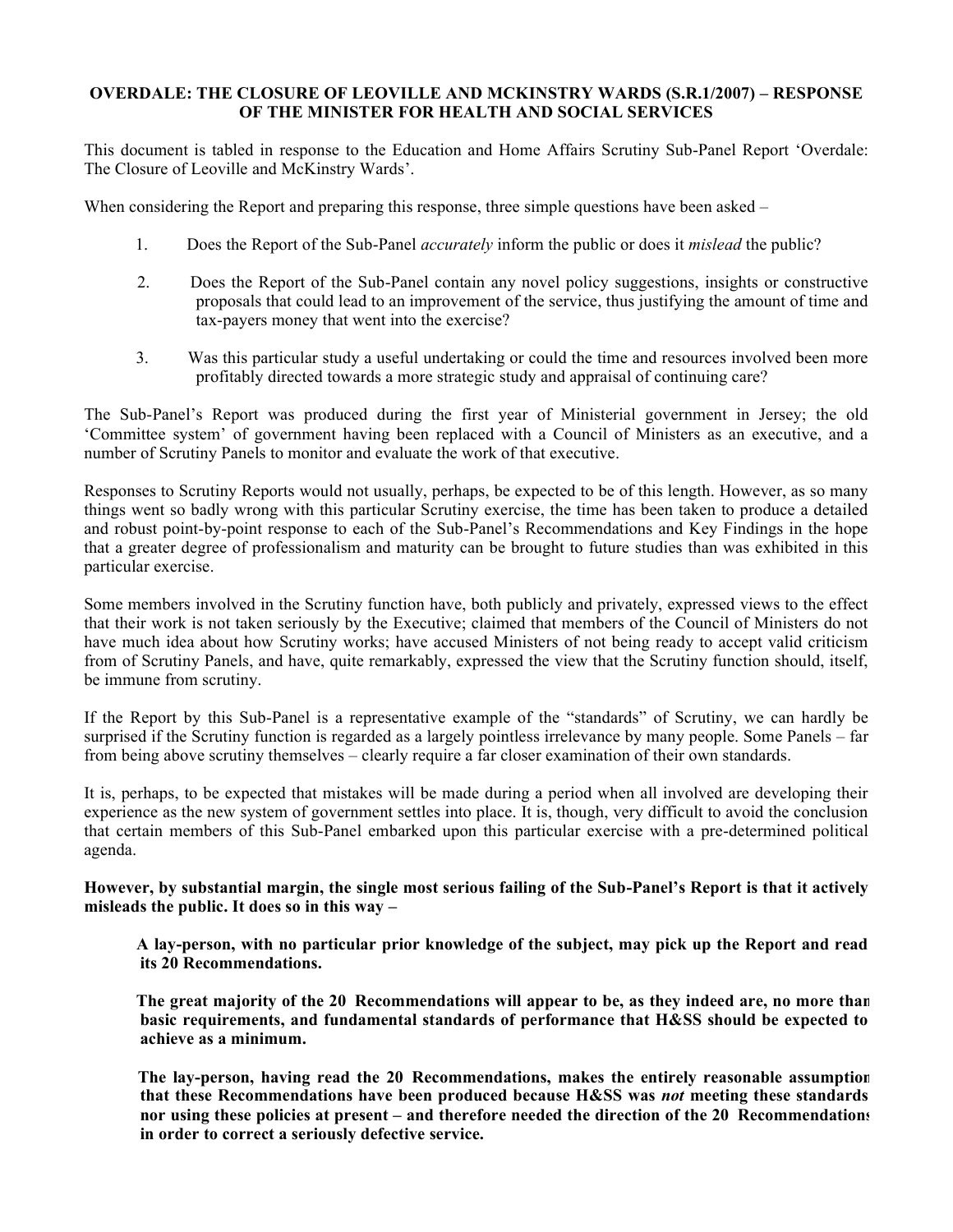**Thus the lay reader is left with the impression that a highly important sector of health and social care is failing in many important areas of its responsibility.**

**This is the impression imparted to a lay person when reading the Report. Is this impression accurate? No, it is not. 18 of the 20 Recommendations are simply plagiarisms of unambiguous, pre-existing H&SS policies, performance standards, or well-documented developmental commitments.**

Whilst this is the most serious defect in the document, it can be concluded that the Report of the Sub-Panel reflects and exhibits a large number of profound deficiencies. For example –

Grossly inadequate scoping study.

Failure to undertake initial discussions with H&SS prior to defining the enquiry, thus compounding the deficiency of the scoping study.

 Lost opportunity to make a useful contribution to the subject of continuing care when considered as a strategic issue for the Island.

 Poor evidence selection; the Sub-Panel simply asking for everything it thought of, thus burdening itself with a mass of evidence, much of which it clearly either didn't read or didn't understand.

 Conversely, a failure to examine obvious pieces of evidence, given the Sub-Panel's clear areas of interest; for example the relevant States Business Plan.

 A surprising failure to call key relevant witnesses, given the Sub-Panel's obvious areas of interest, for example the H&SS Director of Estates.

Failure to develop an understanding of much of the evidence put before it.

 Failure to bring into its consideration relevant States of Jersey laws and policies; for example, the Public Finances Law and the Codes of Direction issued by the Treasury.

 Throughout its study, proceeding in an apparent state of ignorance of a key States of Jersey policy, namely the Code of Practice on Public Access to Official Information.

 Failure to record some sessions of oral evidence given by witnesses, thus retaining no permanent record of the evidence, but nevertheless referencing such unrecorded assertions in its final Report.

 Failure to impart to witnesses the importance of understanding that the Scrutiny process is an *evidence-*based process – and *not* something akin to a radio phone-in, to which witnesses may expound their personal views and beliefs – quite regardless of factual basis or accuracy.

Producing a number of Recommendations and Key Findings which are wrong.

 Producing Recommendations and Key Findings, a majority of which were, and are, existing H&SS policy, yet misleading the public into believing they were some startling new insights discovered by the Sub-Panel.

 Producing a Report, the thrust of which could not, in fact, find real *evidence-based* grounds for disagreeing with H&SS policy and practice, yet formulating and presenting the Report in a manner that would give a lay audience the impression of broad criticism of the Department and its actions.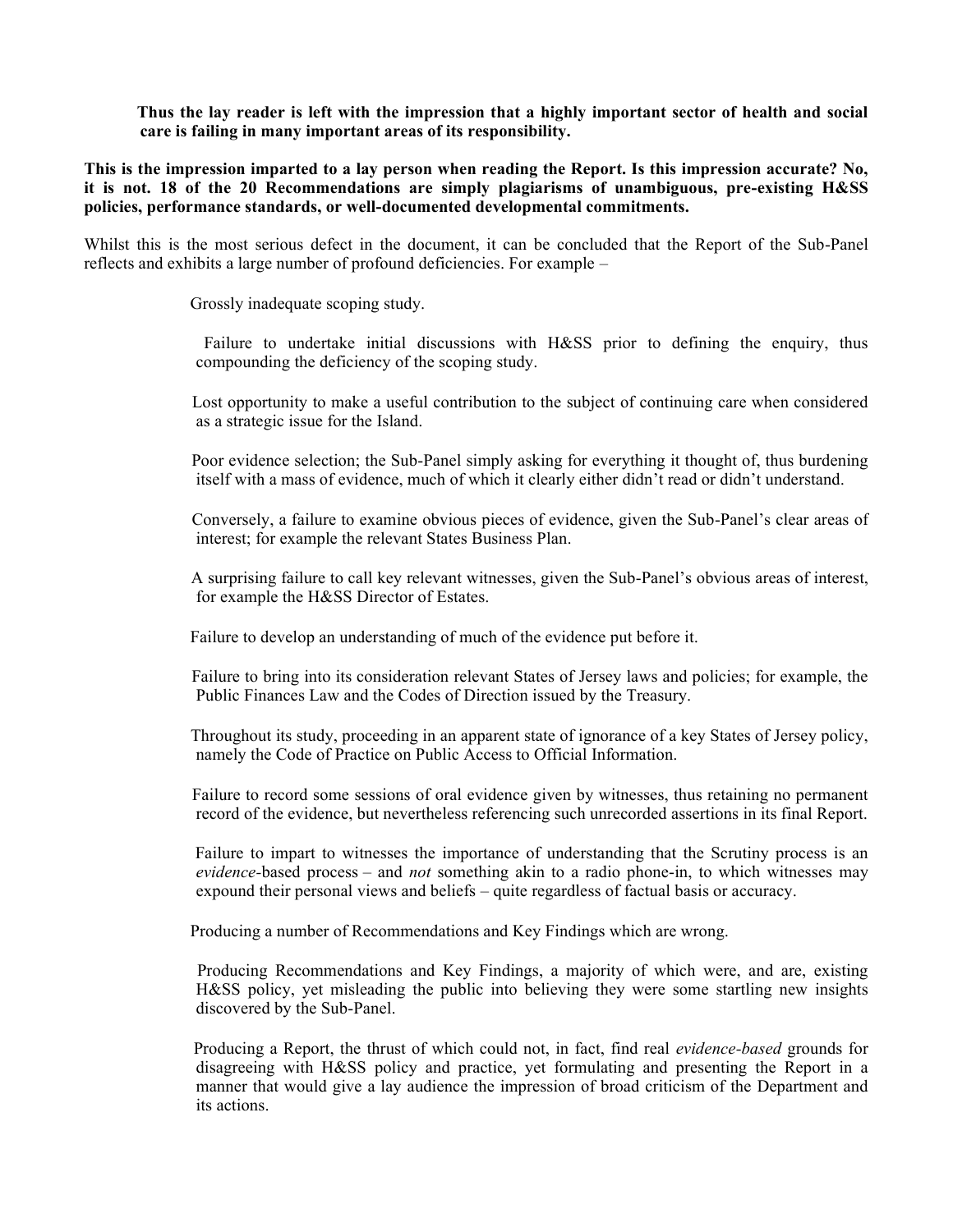Flatly refusing a request from H&SS for sight of the Recommendations and Key Findings *prior* to publication, thus proceeding to publish a number of gross errors; an outcome that may have been avoided had the Sub-Panel received comments from the Department.

 Compounding the misleading presentation of the Report when members of the Sub-Panel held a press-conference at which certain members made a number of utterly unfounded, scurrilous and baseless assertions.

To explain these observations in detail, this response reproduces all of the Sub-Panel's Recommendations and Key Findings below, with a response to each one of them.

# **RESPONSE TO THE SUB-PANEL'S RECOMMENDATIONS**

1. The Department should ensure that two-way communication with families is constantly maintained until the end of the closure and transfer process. (7.3)

# **This is a statement of existing H&SS policy.**

 **Two-way communication** *has* **been maintained with clients and next-of-kin throughout the process. It will, in fact, rather obviously be maintained** *beyond* **the transfer as all clients will be receiving ongoing reviews by H&SS clinical staff as part of their care package in their new placements.**

2. Thorough consultation with staff should occur at each stage of the transfer process in order to counter the potential effect of the rumour-mill. (7.4.2)

 **This is a statement of existing H&SS policy.**

 **All reasonable consultation with staff has occurred at each stage of the transfer process. (See Appendix 1) Such communication will continue to occur as and when new relevant information becomes available. Obviously, it is not always possible to know months in advance every precise detail of the transfer process and staff re-deployments. H&SS always relays the facts to staff as and when those facts become known.**

 **Such misunderstandings between staff and Department as may have occurred could be ascribed, in no small measure, to grossly inaccurate assertions made by some politicians to the media.**

 **The prevalence of rumours and ill-founded assertions is a feature of political discourse which Scrutiny – with a supposed concentration on "evidence" – was intended to counter – rather than be merely an extension of the same culture.**

3. To avoid the minor problems that occurred, in future, issues such as the placement process and available (re)training should be clarified with staff at an early stage. (7.4.5)

#### **This is a statement of existing H&SS policy.**

 **There can be few people employed in H&SS who are unaware of its award-winning education and training programme. Continuing professional development is a 'given' in modern health care organisations. It is little short of absurd to suggest that the Department would place staff in positions for which they were not trained. 'Clarification' with staff will occur when and as information becomes available. As stated above, it is not possible to know in advance every factor relevant to the timing of transfers. In a task as complex and substantial as this, some minor problems will inevitably occur. To see the impossibility of achieving perfection, we need only consider the many flaws in the work of the Sub-Panel.**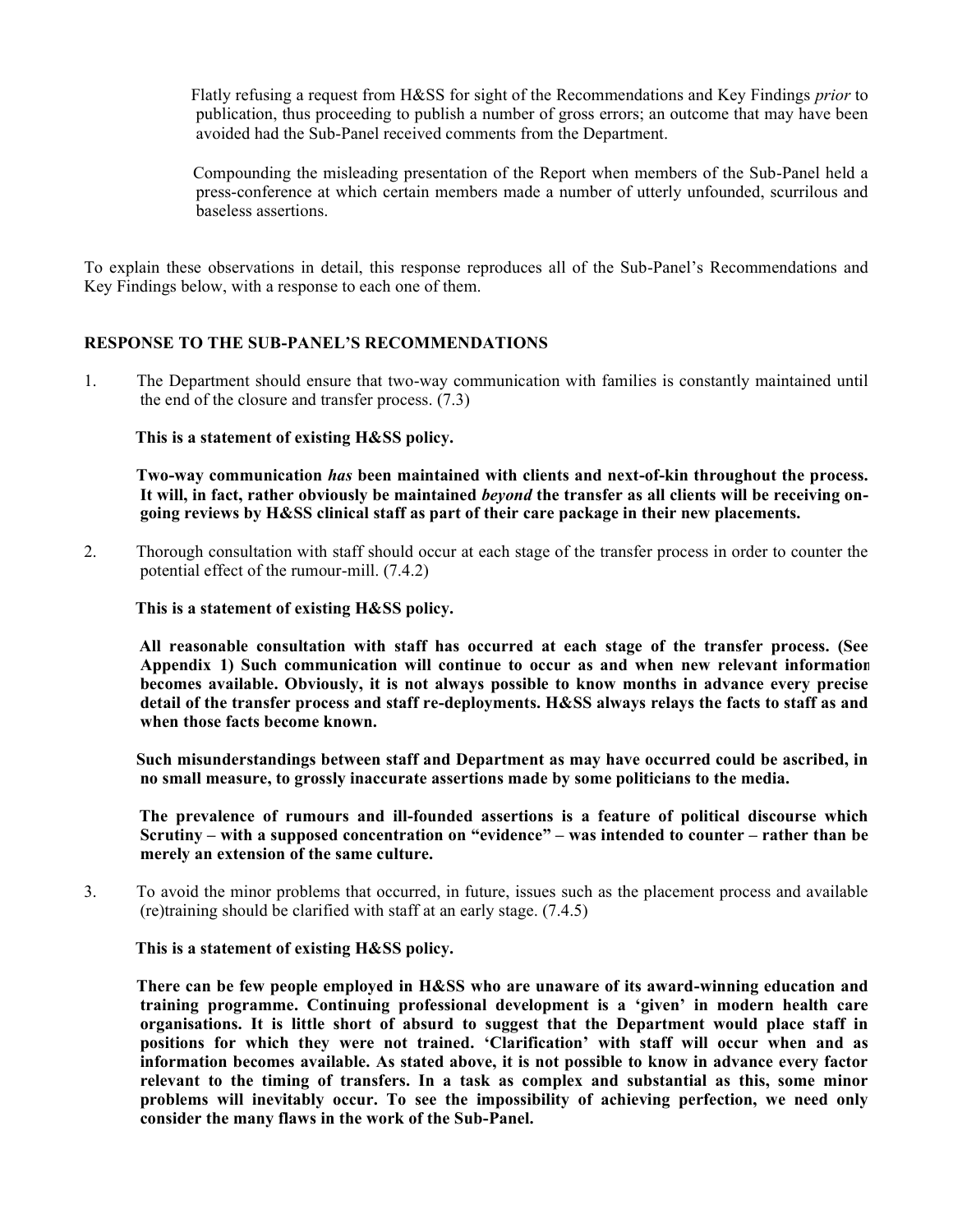4. Guidelines should be developed and agreed for when the Minister makes 'in principle' decisions in order that sufficient audit trails can be established after the event. (8.1)

 **The Sub-Panel fail to provide evidence that such a policy is necessary.**

 **The Sub-Panel fail to explain the practical boundaries of such a policy.**

 **Although the Sub-Panel focuses upon the in-principle decision, it fails to explain, what, precisely, are its concerns in this regard. No attempt is made to put any substantive argument for there being a problem with the in-principle decision. To develop a process of recording every in-principle decision would introduce unnecessary bureaucracy and expense of the kind Ministerial government was designed to reduce.**

 **It should be noted that, Officers of the Department knew full well the significance and caveats attached to the in-principle decision. The in-principle decision allowed Officers to proceed with the scoping and development of the project, culminating in a subsequent Ministerial Decision to enter into a contractual arrangement with a private health care provider.**

 **The recorded Ministerial Decision is the decision that matters. No substantial actions are taken or binding agreements made without such a recorded decision.**

 **The Sub-Panel advocate a policy of establishing a record of in-principle decisions, yet the Sub-Panel itself acknowledges that it is unfeasible to record** *every* **such decision. Where, then, are the boundaries to be drawn? How is it to be decided in each and every case whether a record is needed? Under such a policy, won't Ministers simply record everything: perhaps many dozens of minor decisions each week – just to be on the safe side? What would such a policy cost in man-hours? Is such a policy actually necessary? What would it achieve?**

#### **The Sub-Panel fail to make a case.**

5. The Department should establish and follow clear structural maintenance plans for its sites to ensure that situations akin to those found on Leoville and McKinstry Wards are avoided in future. (8.2.1)

# **This is a statement of existing H&SS policy.**

 **There** *are* **regular pre-planned maintenance schedules produced by Estates Management which cater for the day-to-day maintenance of all plant and equipment in the buildings.**

 **Additionally, there is responsive maintenance which is originated by the users of the building. This work addresses problems with the fabric of the building and any equipment failure. In an organisation as large and complex as H&SS there is a regular flow of notifications of maintenance issues to Estates Management.** *Obviously***, responses have to be** *prioritised* **given the great variation in urgency of the requests.**

 **There are improvements and other projects which are annually agreed following consultation with unit management and the approval of the Director of Estates.**

 **All buildings are inspected at least annually, and in many cases, more frequently.**

 **Leoville and McKinstry** *were* **maintained to an appropriate level. The Sub-Panel fails to adduce evidence to the contrary. Indeed, the Sub-Panel make assertions in the body of its Report that are actually irreconcilable with the evidence provided to them.**

 **The inference of Recommendation 5, and other comments made by the Sub-Panel, is that the buildings in question** *would* **have been fit-for-purpose – that is housing people on a long-term**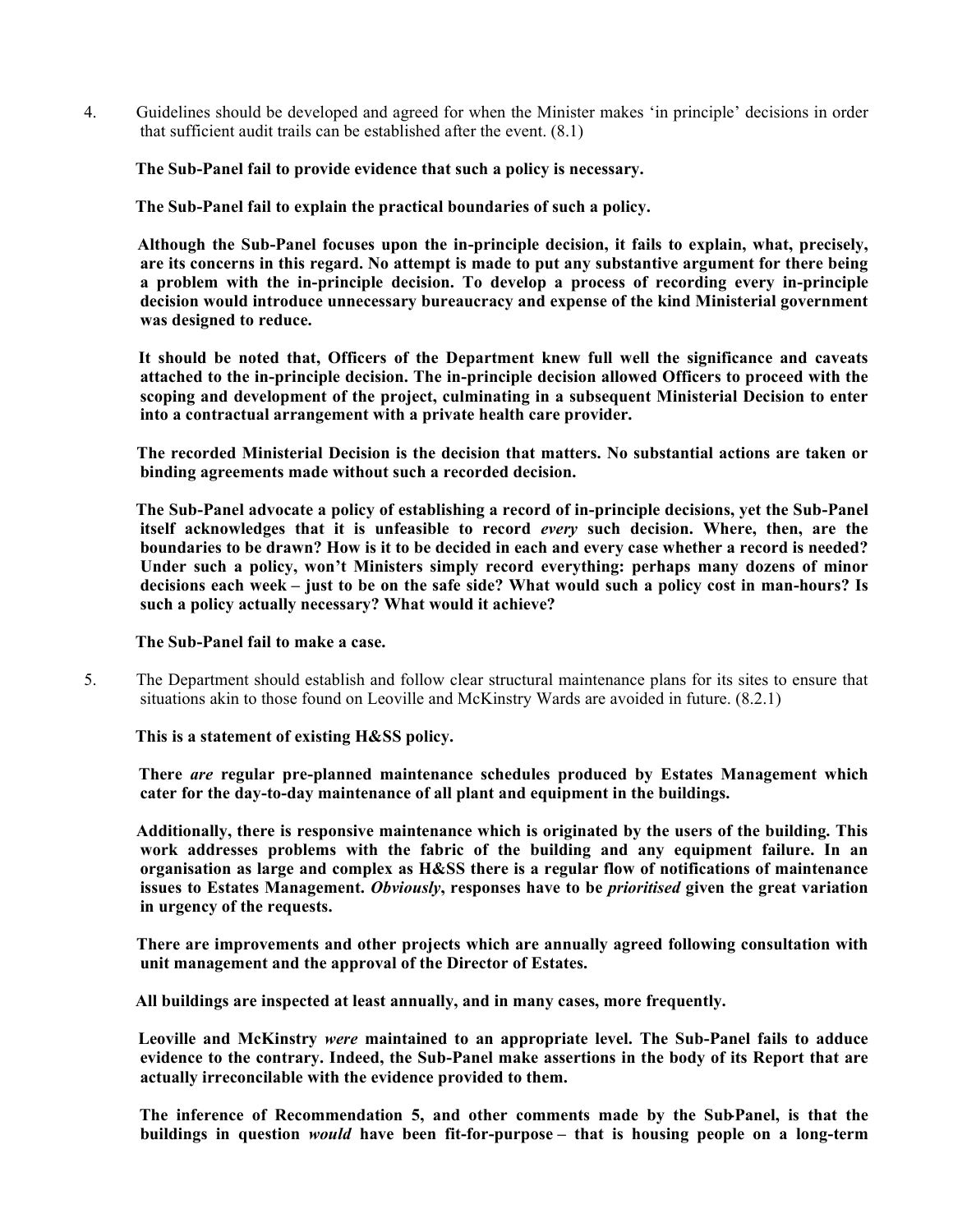**basis – if only proper maintenance had been carried out. It is difficult to regard this inference as anything other than a pre-formed political view that the Sub-Panel, or at least some of its members, was determined to assert notwithstanding the evidence to the contrary.**

 **The detailed evidence provided by H&SS to the Sub-Panel included the costs of external works by contractors to the wards over the last 3 years (above£50,000) and a complete diary of every item of internal maintenance for 2006 by H&SS engineers, joiners, painters and decorators, etc. The Department also spent in the order of £291,000 on improvements to the buildings over the last 12 years.**

 **The Sub-Panel either fails to understand – or wilfully ignores the fact – that the issues surrounding the closure of Leoville and McKinstry were ones of** *design* **and** *obsolescence* **– a lack of privacy, confidentiality and dignity for clients and their families. The decision to transfer clients from these buildings was made because of the clinical inappropriateness of people living in a hospital ward type environment – and** *not* **a decision made because of poor maintenance or neglect.**

 **The buildings are simply obsolete** *for the purpose of providing long-term nursing care***. That is the overriding reason for their closure – as is clear from any reasonable consideration of the evidence.**

 **It should be noted that the Director for Estates for Health & Social Services was not asked to appear before the Sub-Panel to give any evidence at any stage. This can only be regarded as both surprising and deeply concerning, given the Sub-Panel was clearly determined to produce allegations of poor maintenance.**

Given the Sub-Panel chose to make a major feature of such assertions in its Report, why should it **not have spoken to** *the key* **senior officer who carries responsibility for building maintenance and development? Might the factual evidence of such a witness have stood in the way of the Sub-Panel's objectives?**

6. The Minister should clarify the reason for the abandonment of development of the Belle Vue Residential Nursing Home and Day Care Centre and to where the capital funds from this project were allocated. (8.4)

 **This Recommendation is founded upon the Sub-Panel's failure to actually read the evidence available to it.**

 **The reasons for the deletion of the Belle Vue nursing home project and the destination of the capital funds are perfectly clear on any reasonable or competent reading of the evidence.**

 **The then Health and Social Services Committee considered its capital programme at a meeting on 4th March 2004. This is documented at 'Capital and Major Projects – Progress Report 1038/1/3/12'. The minute explains that the project had been suspended pending a fundamental review carried out in co-operation with the Treasury.**

 **There was** *further* **re-ordering of the H&SS capital programme to enable the upgrading of the Central Sterile Supplies Department. Without a fully functioning CSSD, designed to meet modern standards, the hospital could not function. The re-structuring of the capital programme** *also* **made it possible to deliver the new Day Case Theatre. This revised capital programme was approved by the then Health and Social Services Committee at its meeting of 4th July 2004. (Minute: (Central Sterile Supplies Department Upgrade – Phase 1 1060/109(41))**

 **In addition to the difficult prioritisation decisions being made by the H&SS Committee during this period, all Committee Presidents and the Corporate Management Board undertook a serious reappraisal of the States capital programme in an effort to identify the funds needed to undertake the replacement of the Bellozanne incinerator.**

 **Ultimately, the results of these exercises were manifested in the States Business Plan 2006-2010,**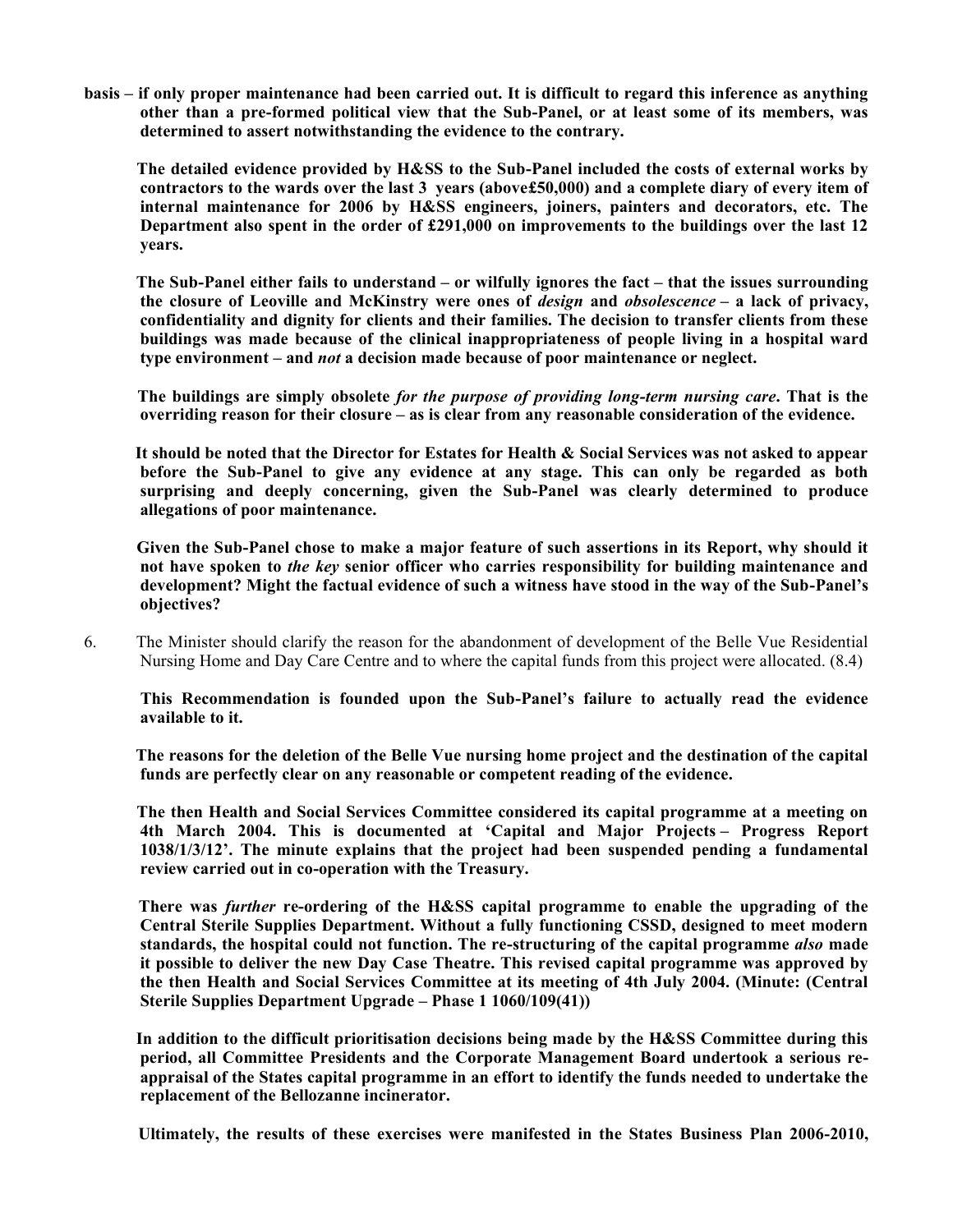**section 7.3 Capital Programme Summary, P.151/2005.** *This document was debated and approved by the States.*

 **One might have expected any politician to pause for thought before making such serious imputations to the effect that money officially allocated for one purpose had – mysteriously – been diverted for some other use without due process or official sanction.**

 **Instead we find that the Sub-Panel – notwithstanding the presence amongst its members of some familiar with H&SS – failing to recognise that the H&SS Committee of the day did, in fact, make the decision when discussing and re-structuring its capital programme.**

 **Perhaps the most striking example of the Sub-Panel's ineptitude is to be found in the fact that the re-structured capital programme –** *with the deletion of the Belle Vue project clearly adumbrated in it* **– was actually published, debated by the States and approved by the assembly in the form of P.151/2005. Far from the secret and unauthorised shuffling of funds imputed by the Sub-Panel, the decision was ultimately made – in public debate – by no less an authority than the Island's legislature. The Sub-Panel, apparently not content with having inflicted such embarrassment upon itself, compounded the error when certain of its members proceeded to embellish such baseless assertions in media comment at the time of the Report's publication.**

7. The Minister should clarify the use that will be made of Leoville and McKinstry Wards once all patients have been moved to the private sector. A clear, rolling plan should be developed for the wards' short, medium and long-term use. (9.2.1)

## **This is a statement of existing H&SS Policy.**

 **The buildings will be utilised by the Pain Management Team, the Health and Social Services ICT project team (if movements elsewhere in Health and Social Services allows) and the Diabetes Service. In the medium term, they will also be used by the Physiotherapy Out-patients Services whilst the General Hospital Newgate Street extension is completed (proposed for 2012 – 2014). Eventually, the buildings will be demolished to make way for a future development that will meet the needs of H&SS at that time.**

8. The land at Overdale should remain within States ownership for use by the Department. (9.2.2)

 **This is a statement of existing H&SS policy.**

 **There has never been an intention to do otherwise. The Panel were** *repeatedly* **told this. Why does the Recommendation fail to make this clear? Why is the opportunity totally missed to say something actually useful? For example, whilst acknowledging the fact that** *H&SS* **want to keep the site in health use, making a clear recommendation to the central States Property Services Department – which H&SS has no control over – that such sites must remain in public ownership for strategic reasons.**

9. The decision for the Department to build a new nursing home should be made within the context of the Department's longer-term policy for care of the elderly. When a new home is built, lessons should be learnt from mistakes made during recent constructions (such as the Westmount Assessment and Rehabilitation Centre). (9.2.3)

# **This is a statement of existing H&SS policy.**

 **The decision to build, or purchase private sector capacity, or use any such combination, will be made based upon the capacity plan for long-term care which is already under development.**

 **If a new home is built, it will be developed as an evolution of existing long-term care facilities such as Sandybrook and the Limes. The WARC is an assessment and rehabilitation centre –** *not* **a**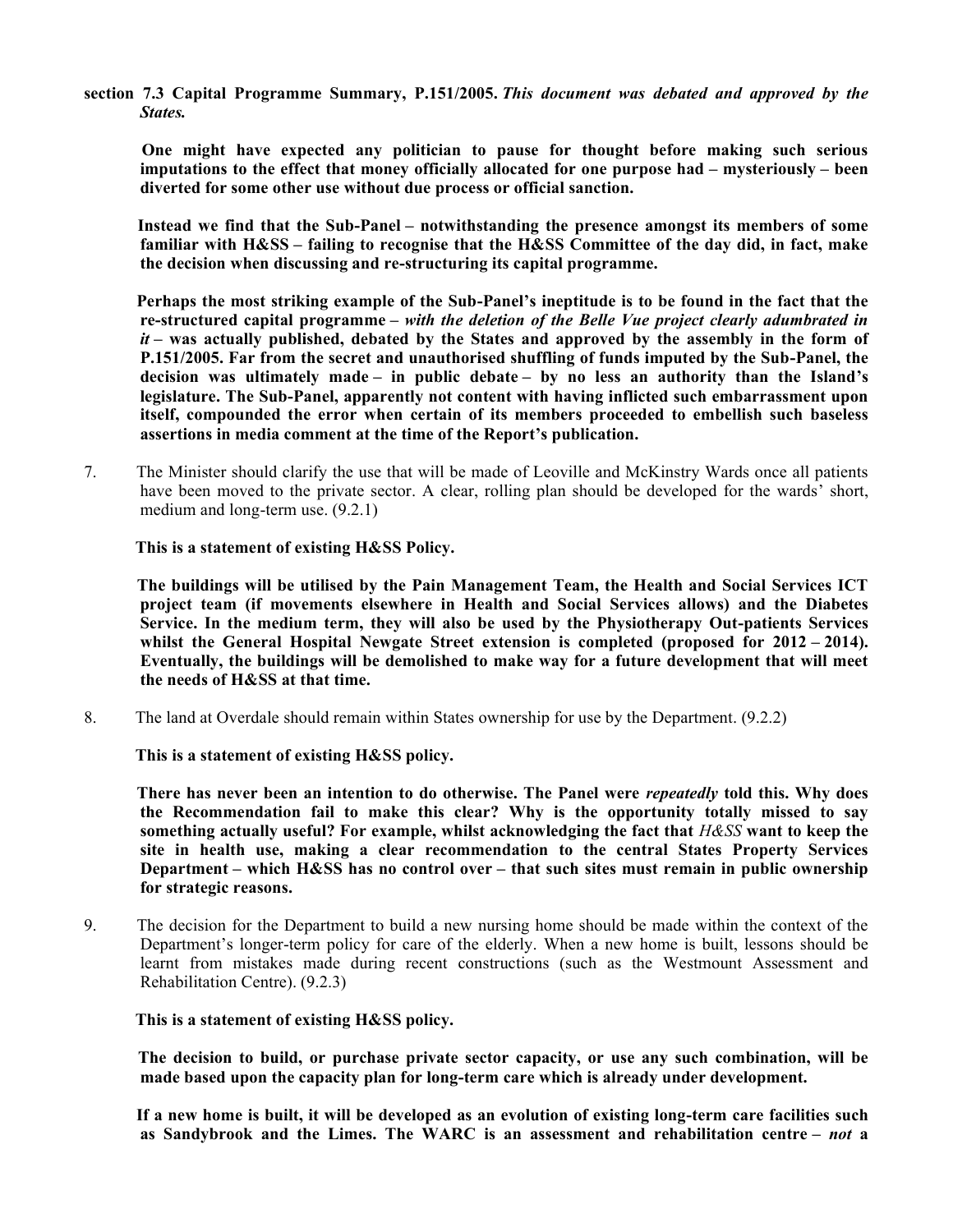### **nursing home. It fulfils its intended purpose very successfully.**

10. The Department should give high priority to the development of a clear policy for care of the elderly (that takes into account short, medium and long-term aims). (9.2.4)

# **This is a statement of existing H&SS policy.**

 **The Department has developed a clear policy for the short, medium and long-term care of the elderly. Indeed, this is a key component of the forthcoming health and social care strategy.**

11. The Department should maintain and enhance its relationship with Jersey Association of Carers Incorporated. (9.2.6)

## **This is a statement of existing H&SS policy.**

 **This process has been underway for sometime and will continue to be built upon in future. H&SS has always recognised the importance of co-operating with independent organisations.**

12. The Department should undertake a skills audit during the first half of 2008 to assess the longer-term impact the closure of Leoville and McKinstry Wards may have had on the skills base amongst its staff to which it has access.  $(9.2.7)$ 

## **This is a statement of existing H&SS policy.**

 **This work is already underway in 2007 and was instigated as part of the development of a sustainable hospital strategy. The skills of nursing staff are of great importance and will play an ever increasing role in the Island's health service. As already observed, continuing professional development is a 'given' in modern health organisations.**

### **These facts were made plain to the Sub-Panel.**

13. A protocol should be developed and agreed to cover the provision of 'confidential' information by Ministers to Scrutiny Panels to ensure that clear reasons are given for documents to remain confidential and that the decision to define information as confidential does not rest solely with Ministers. In cases of dispute, the Chief Minister and President of the Chairmen's Committee should be invited to arbitrate.  $(9.3.1)$ 

#### **This is a statement of existing States of Jersey and H&SS policy.**

 **States Departments and their Ministers are** *already* **subject to the Code of Practice on Public Access to Official Information. This was adopted by the States on 20th July 1999 and amended on 8th June 2004.**

 **This Code lists a range of information which is exempted from public disclosure, mainly for very good reasons. One type of information exempted is that which is commercially sensitive. In this case, the publishing of commercial information would have seriously undermined both the public interest and the legitimate position of those we were tendering with. In addition to the potential financial harm, the random disclosure of commercial information would seriously undermine the credibility of the States as a commercial partner.**

 **The Code also describes an existing appeals process available to an applicant whose request for information has been rejected.**

 **It must be noted that the commercial information at issue** *was* **supplied to the Sub-Panel, but with a requirement that its details remain confidential – entirely in accordance with States policy under the Code and to protect the public interest.**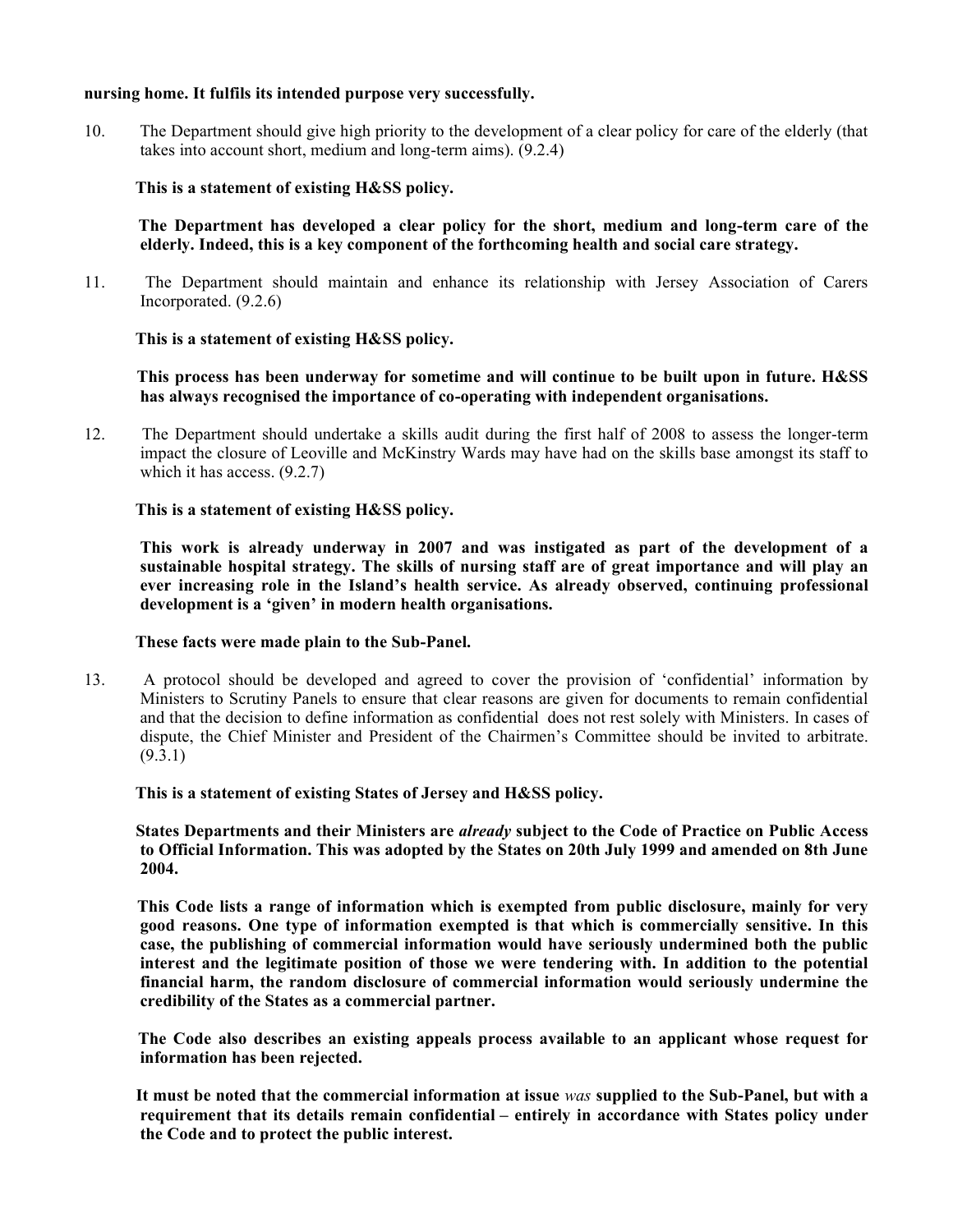*Contrary to assertions made by the Sub-Panel, and some of its individual members to the media, absolutely nothing whatsoever prevented the Sub-Panel from stating in its Report whether – upon consideration of the confidential commercial information – H&SS had made a good, indifferent or bad agreement in respect of the financial arrangements or value for money.*

 **The assertions made by the Sub-Panel and certain of its members in respect of confidential information could be considered as deliberate attempts to mislead. In any event, the assertions are utterly baseless and founded upon a clear and startling ignorance of existing States of Jersey policy.**

14. The Sub-Panel feels very strongly that, prior to such major decisions being taken, timely, robust and transparent financial appraisals should be undertaken. (9.3.1)

# **This is a statement of existing H&SS policy.**

 **The financial details** *were* **considered with great care.**

 **H&SS Department's handling of the financial details met the requirements of the Public Finances Law and the Treasury Codes and guidelines.**

 **It has to be noted that the Panel's own external financial experts could not identify improvements upon the process carried out by H&SS.**

 **Therefore this Recommendation of the Sub-Panel's is not even supported by its own independent expert advisor, Alex Picot Ltd., where they stated:** *"it advised that, overall, it was difficult to see which other methods could have been used to undertake the appraisal."*

 **Upon what** *evidence***, then, does the Sub-Panel make its assertion? Is the sub-text to the Sub-Panel's claim that they, in fact, consider the Public Finances Law and Treasury guidance deficient in some way? If so, why did the Sub-Panel not produce evidence to this effect in its Report?**

15. When negotiating contracts with the private sector, the Department should take a formalised and nuanced approach to evaluate the costs of nursing care in a given nursing care home. (9.3.2)

 **This is a statement of existing H&SS policy.**

 **The type of care packages required and their cost will vary from client to client. The ability to meet such requirements will also vary from institution to institution. Such factors as: what it is each home has to offer; and the complexity of the clients' needs, will affect the price. H&SS has always been aware of these facts and does, indeed, take a formalised and nuanced approach. It is nothing short of an absurdity to claim otherwise. It is inevitable that some institutions will, from time-totime, be dissatisfied with H&SS placement decisions. How could it be otherwise if H&SS is to choose the best care for its clients, and to seek value for money?**

 **The Treasury issues to all States Departments clear guidance regarding the negotiation of contracts with the private sector. H&SS has always followed such Codes and will continue to do so. Given that H&SS is fully compliant with Treasury requirements, if the Sub-Panel considered the Treasury guidance in some way deficient, the Sub-Panel should have studied the Public Finances Law and the Codes of Direction and should have discussed its concerns with the Treasury.**

16. The Department should undertake a study, incorporating all parts of the private nursing care sector, to consider how a range of providers can be sustained in order that a situation of market dominance can be avoided.

 **This is a statement of existing H&SS policy.**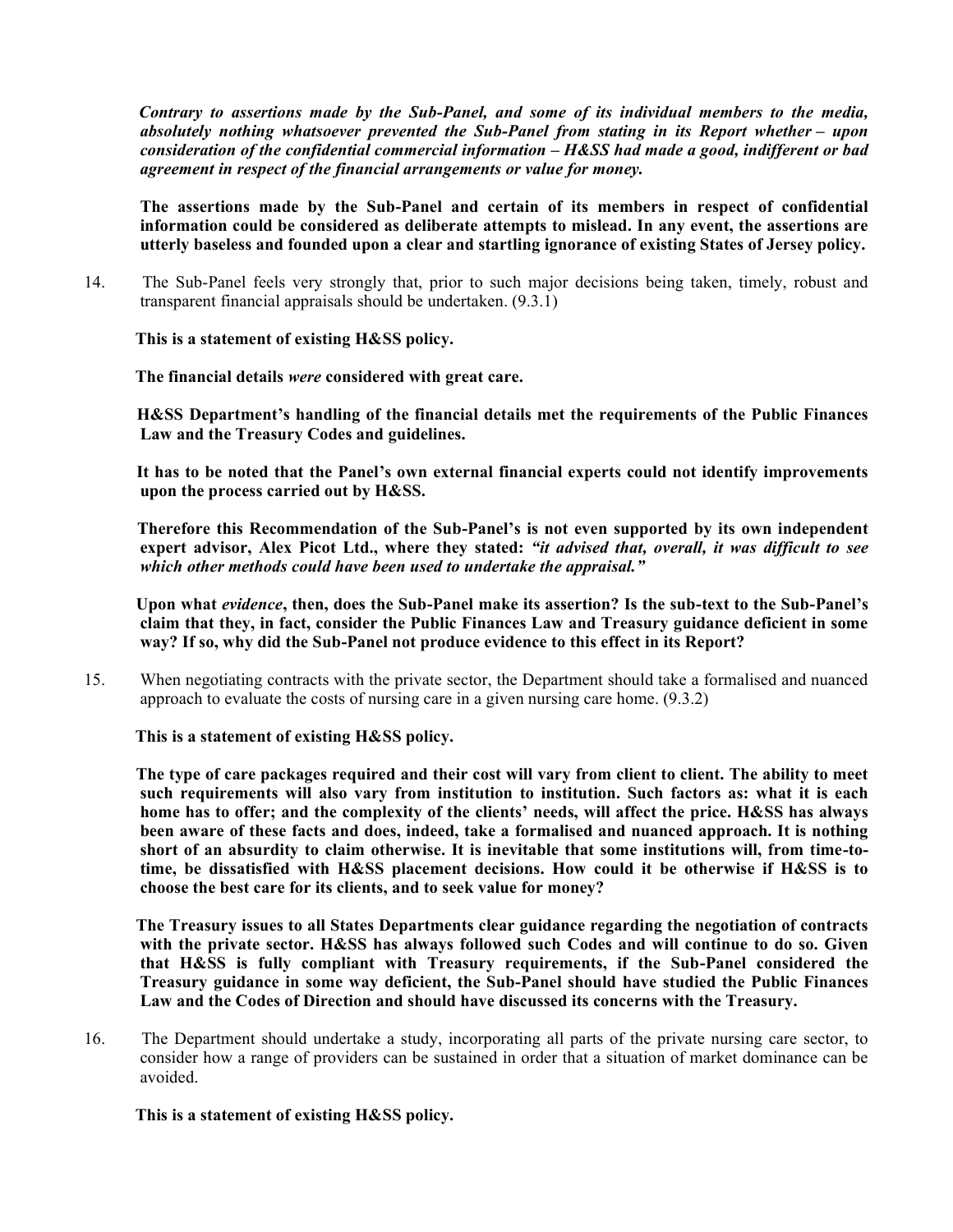**The Department has studied the continuing care market for some years. Much work has already been undertaken to develop a capacity plan that deals with continuing care places in both the public, private and charitable sectors. The continuation of this work will be an important component in the forthcoming health and social care strategy.**

 **The Sub-Panel fail to recognise that H&SS has a duty of care to its clients. Whilst the Department wants a diverse and competitive long-term care market, this though must not be achieved through an acceptance of lower standards. All long-term care institutions – if they wish to receive public business – must offer a quality service at a realistic cost.**

17. The Department should formally recognise the Jersey Care Federation in order to maintain and enhance its working relationship with the Federation. (9.4)

## **This is a statement of existing H&SS policy.**

 **The Department formally recognised the Jersey Care Federation when certain members of this Sub-Panel were members of the old H&SS Committee. The process of further developing relationships with the independent sector has been underway for sometime and will be further expressed in the forthcoming health and social care strategy.**

18. Regulation and inspection guidelines should be carefully monitored to ensure that there is not a disproportionate and excessive impact upon smaller care homes. (9.4)

## **This is a statement of existing H&SS policy.**

 **H&SS does not engage in** *unnecessary* **regulation of care homes. Whilst regulation and inspection are routinely re-appraised and monitored, the safety and welfare of clients will be the overriding consideration regarding the regulation and inspection guidelines – irrespective of the size of care home. Proprietors and staff of long-term care institutions must accept the need to comply with modern standards if they wish to be in this business.**

 **In light of this Recommendation, it is ironic – let us be frank, as this is a statement of the obvious – that certain members of this Panel would clearly be the very first to utterly condemn H&SS if some scandalous lapse in standards occurred in a Jersey institution as a result of weak inspection and regulation.**

19. Proposals should be developed by the end of 2007 to allow the Department's nursing care wards to be subject to regulation and inspection. (9.4.1)

#### **This is a statement of existing H&SS policy.**

 **The Department's long-standing objective has been to move to inspection, not only for nursing care wards, but of all H&SS activities. Whilst proposals may be drawn up by the end of 2007, it should be emphasized that regulation and inspection of the H&SS Department's long-term care facilities will require amendments to existing law and possibly increased resource use.**

20. Proposals should be developed by the end of 2007 to allow for an independent Regulation and Inspection team to be created. (9.4.1)

 **This is a statement of existing H&SS policy.**

 **Again, the decision to move towards independent regulation and inspection is a long-standing Departmental commitment – made when certain members of this Sub-Panel were H&SS Committee members. It is certainly true to say we are behind schedule in achieving this objective, but the set-back has largely been the result of the restructuring uncertainties – some might say chaos – thrust upon bodies like the Health Care Commission by U.K. government "initiatives".**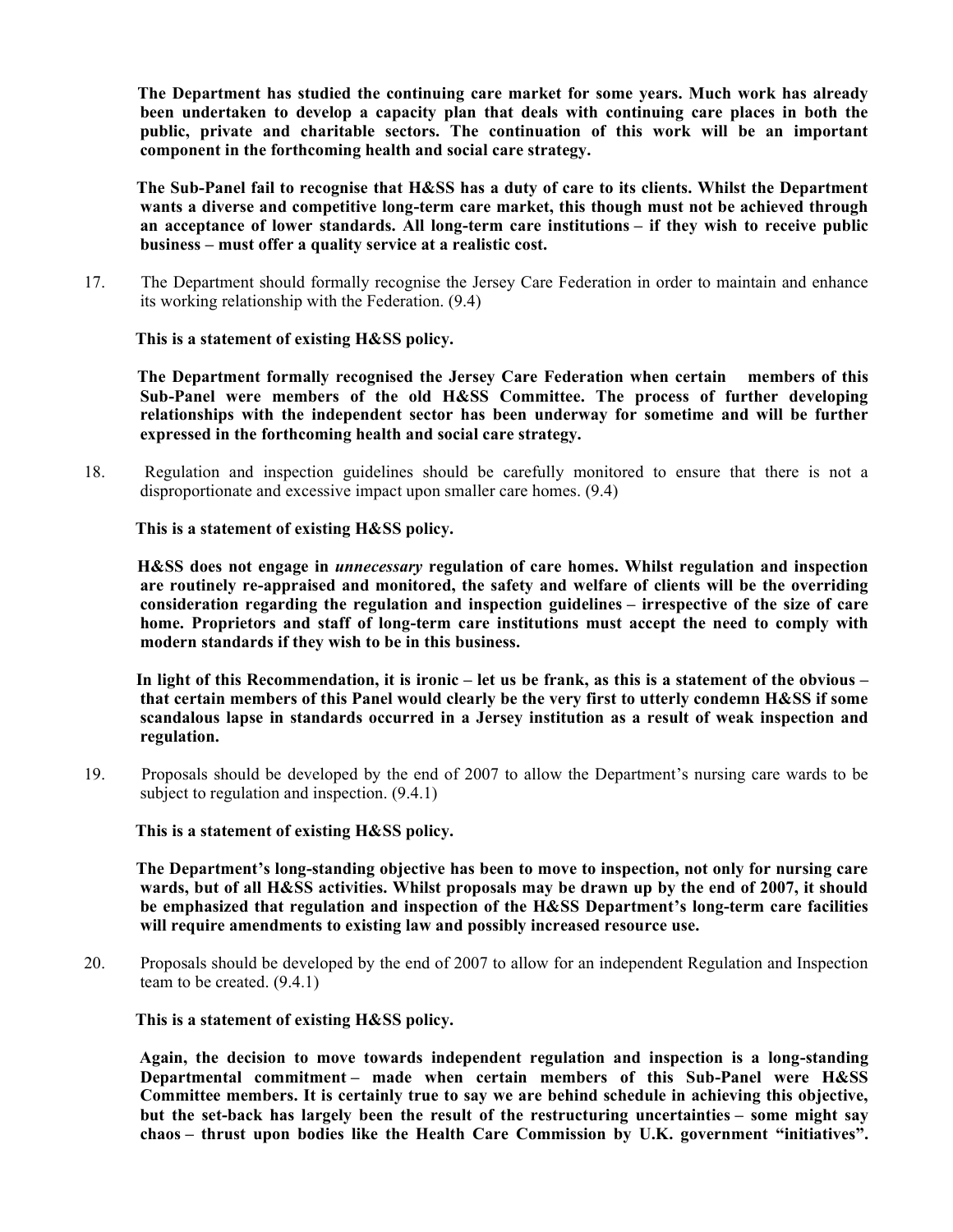**Whilst proposals may be drawn up by the end of 2007, again, we are dependant on external factors beyond the control of the Department. It should also be noted that the implementation of external inspection will be dependant on resource allocation.**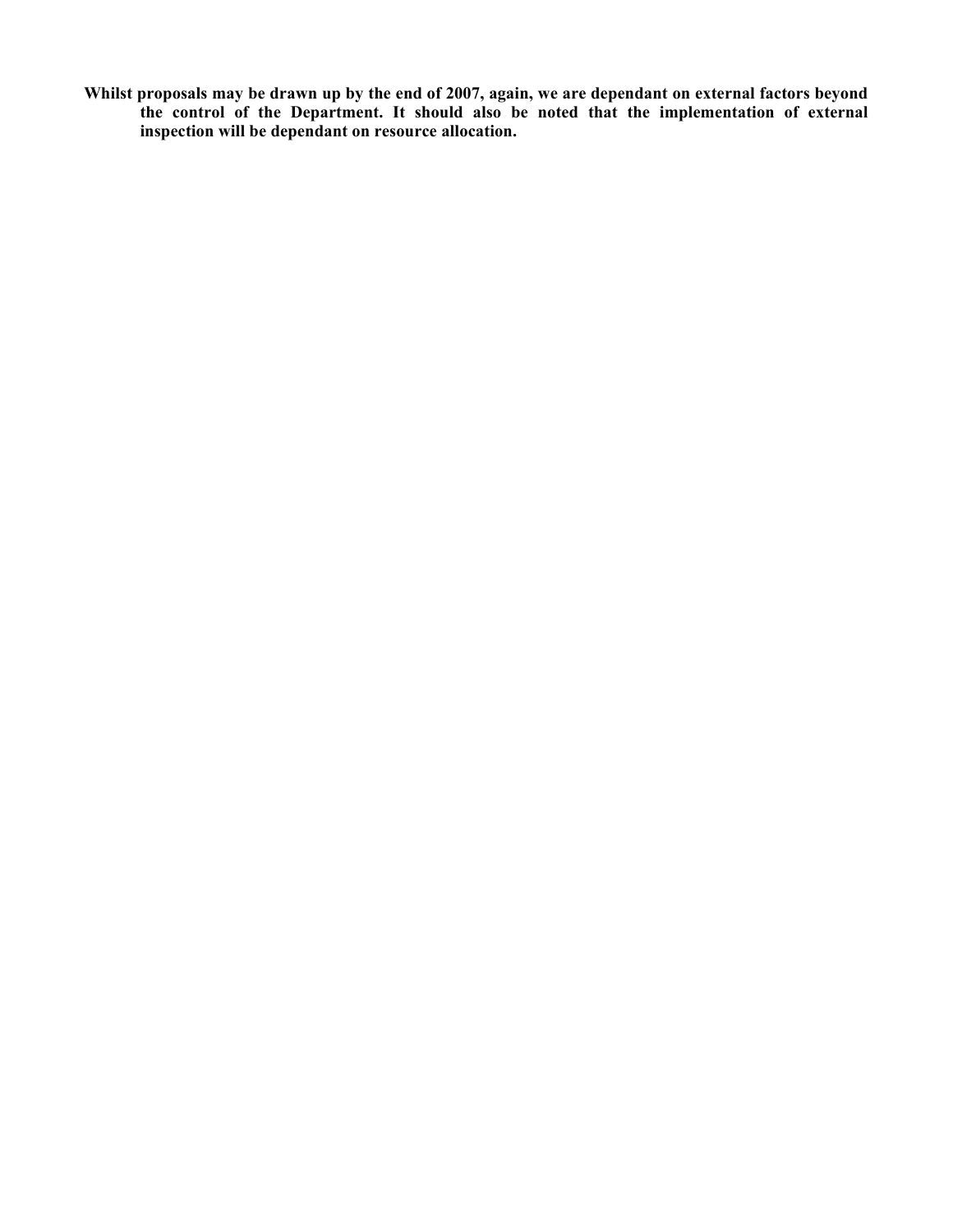# **RESPONSE TO THE SUB-PANEL'S KEY FINDINGS**

#### Moving Patients to the Private Sector

1. On a fundamental level, patients were given little choice (prior to the decision to close Leoville and McKinstry Wards) about being moved to the private sector. The Sub-Panel felt the closure of the wards was an inevitability that would require patients to be moved, whether they wished to or not. However, once the decision had been made, some flexibility was possible in accommodating wishes about patients' destinations. (7.2.1)

 **The imputation within this Key Finding is that a binding or irrevocable decision to close the two wards was embodied in the in-principle decision** *before* **consultation with clients or staff began. This is not the case and the Sub-Panel fail to adduce any** *evidence* **to the contrary. Had profound objections been raised by the people most affected during the period when the possibilities were being explored, different solutions would have been sought. Once the client group agreed with the principle of moving, they were given as much choice as the situation allowed. Clients were informed directly and through their relatives of the desirability of closing Leoville and McKinstry wards and that H&SS would try and accommodate their wishes and needs wherever possible. Ultimately, any patient who firmly wished to stay in the public sector, could have done so, and been accommodated in other public sector facilities depending upon availability.**

 **Other States Departments, such as Housing for example, also have to weigh up the needs of particular clients, against availability of facilities, against the competing needs of other clients. These are the imperatives of the real world, as opposed to some theoretical utopia. Under the circumstances H&SS did all that could be reasonably expected of the Department in accommodating the wishes of clients.**

2. The Sub-Panel was pleased that the Department made patient safety its priority during the transfer process. The Sub-Panel believes that the assessment process implemented by the Department was well planned and incorporated standard procedures to ensure that a comprehensive evaluation of each patient was undertaken. (7.2.2)

 **It should be pointed out that patient-focused action is a normal approach and is at the core of all Health and Social Services activities and values.**

 **This Key Finding is one of the few parts of the Sub-Panel's Report which** *unambiguously* **acknowledges that the policy of the Department is correct. Given that the Sub-Panel makes this acknowledgement here, why did it not make similar acknowledgments elsewhere in its Report when – quite clearly – the Sub-Panel is in agreement with most of the H&SS policies in question?**

 **Were this not the case, why has the Sub-Panel largely taken existing H&SS policies and presented them as its own discoveries?**

3. The closure of Leoville and McKinstry Wards would impact on all the Department's nursing care wards: patients from either The Limes or Sandybrook could find themselves being moved to the private sector. However, the Sub-Panel supports the Department's policy of keeping higher dependency patients within its own wards although it remains concerned that a situation might arise where a patient who has been identified as low dependency (and therefore moved) might eventually become a high-dependency patient. (7.2.3)

 **It is to state the obvious that such a substantive and complex exercise would have an effect upon all of the Department's related facilities. Of course consequential effects are taken into consideration and planned for.**

 **The private sector providers with whom H&SS places public clients can deal with a broad spectrum of patient dependencies from relatively straightforward nursing care to more demanding**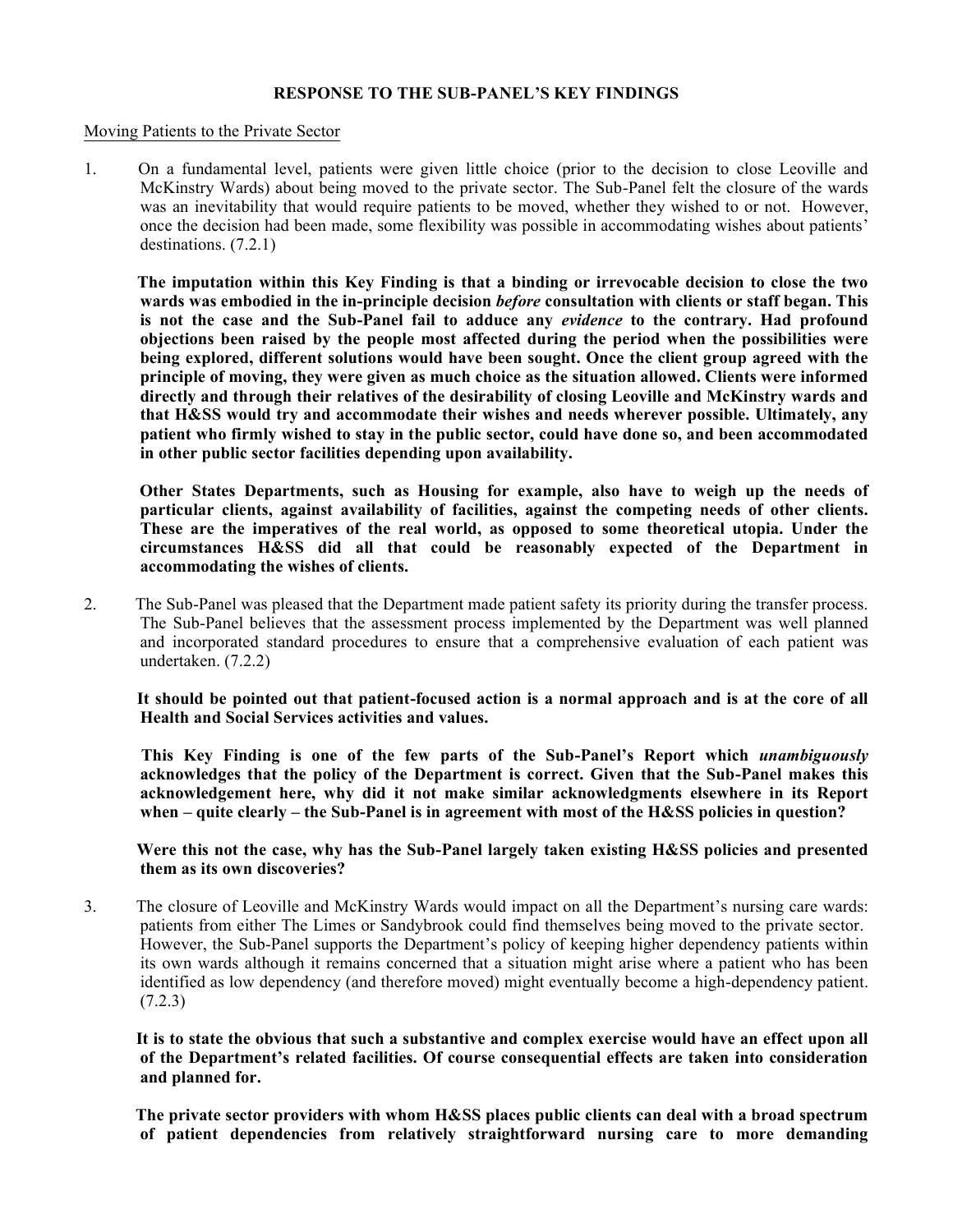**dependencies, without needing to move the patient. H&SS is also able to augment the services provided by the nursing home where this is deemed appropriate, again without moving the patient. Clients in private sector homes are able to draw on specialist care when needed from within the Department.**

 **H&SS has always recognised that it is appropriate for the Department itself to care for those clients with particularly complex needs, as it possesses the staff and facilities best able to meet the needs of these patients.**

 **The Sub-Panel expresses concern that "a (transferred) patient who has been identified as lowdependency might eventually become a high-dependency patient." With all due respect to the Sub-Panel, this is, again, a statement of the obvious. This type of care is predominantly provided to older people. As people continue to age, it is a reasonable assumption that a significant majority of them will require increasingly complex levels of care. It is, therefore, inevitable that the tendency amongst this client group will be, in fact, to move towards higher levels of dependency.**

 **We can, therefore, say, as a reliable rule-of-thumb, that as people become aged the complexity of their health-care needs will increase. Healthcare systems, therefore, take this into account in their plans and policies.**

4. The Sub-Panel supports the Department's decision to transfer patients gradually from its wards to the private sector. However, as the Department was evidently unable to keep to the timetable it originally established for the closure of the wards, the Sub-Panel believes it was unwise to have set such an early completion date as a target. (7.2.4)

 **The Sub-Panel is broadly correct in this finding.**

 **It has not proven possible for H&SS to meet its original timetable. A number of factors have contributed to the delays in placing clients with other providers. The most significant of these was the inability of a private institution to achieve its original service development timetable.**

 **The Department was, however, duty bound to provide indicative timescales for clients, relatives and staff, based upon the best information available at that time. This is consistent with the approach pursued by the Department in attempting to provide accurate information to all stakeholders.**

 **It is also the case that H&SS is correct in subjecting itself to the discipline of set targets and deadlines. Whilst the Department may occasionally not succeed in achieving all such objectives it is important to have high aspirations for service delivery and policy effectiveness.**

 **This Key Finding of the Sub-Panel also acknowledges that the Departmental policy, that of transferring patients gradually and with great care, was the correct approach.**

 **Given the Sub-Panel is in agreement with such a centrally important aspect of this H&SS policy – something at the very heart of the issue – we have to ask why such fundamental agreement was not reflected in the propounding of the Sub-Panel's Report instead of the misleading stream of effluvia that accompanied its publication?**

5. The Sub-Panel believes the Department made sufficient arrangements for continuity of care during the transfer process. The arrangements were well planned although the Sub-Panel feels the ultimate success of the arrangements will depend on a good relationship between the Department and the managers of the private care homes. The Sub-Panel hopes that the Department will ensure that such good relationships are maintained. (7.2.3)

 **The Sub-Panel is, again, in agreement with the actions of H&SS. Care providers within the Department have good working relationships with care providers in the private and independent sectors. It should be pointed out that there are several supporting mechanisms initiated by the Department which will ensure that effective co-operation is maintained between H&SS and the**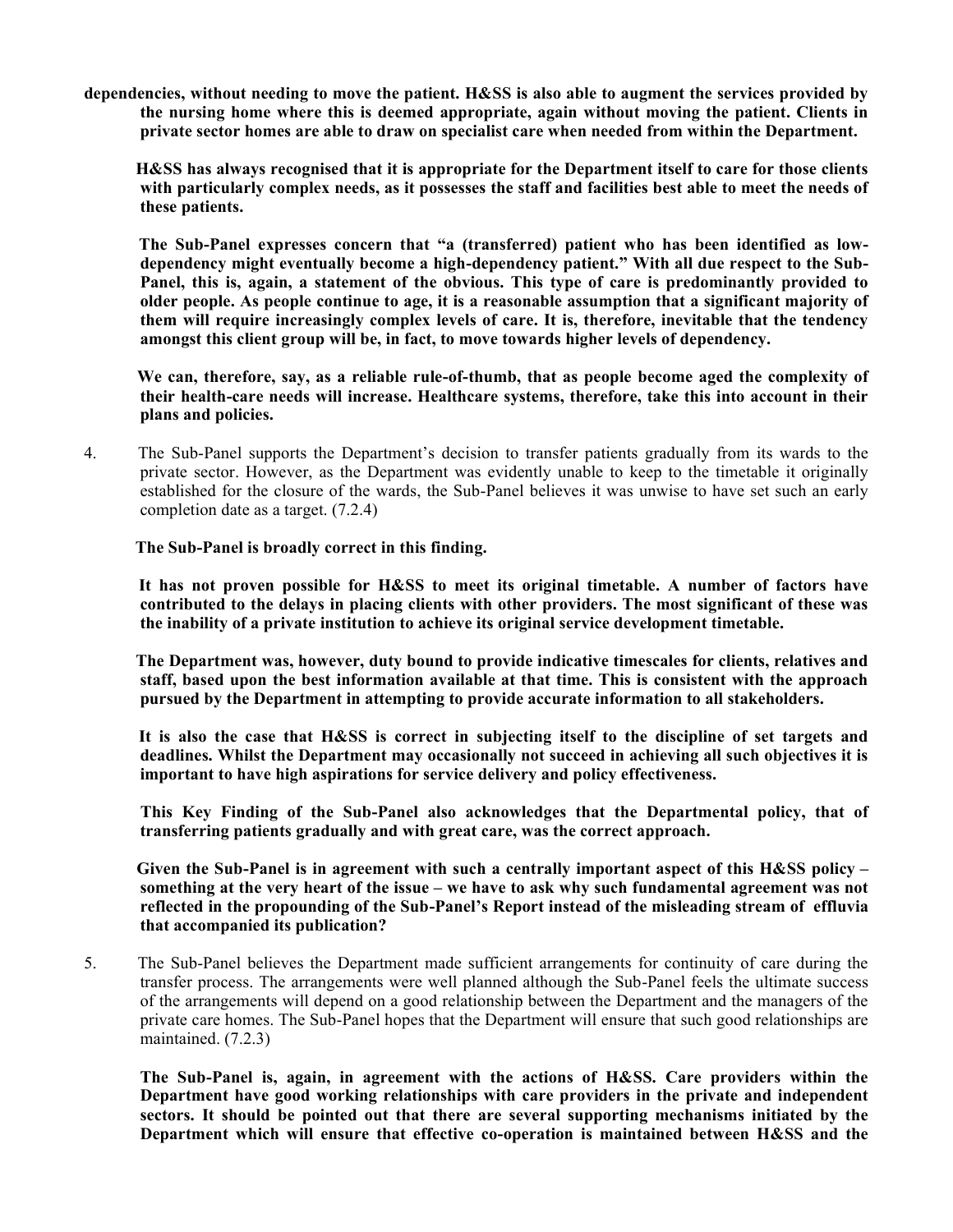## **private nursing care homes. The provision of good patient care at all times requires all involved in delivering such care to communicate effectively.**

6. The Sub Panel believes that the Department was well aware of the potential risks involved in moving patients. It found that the Department took appropriate measures to ensure these risks were assessed and addressed during the transfer process. It is confident that the Department will monitor the situation.  $(7.2.6)$ 

 **The Sub-Panel is, again, in agreement with the actions of H&SS. Full assessment of each client is undertaken before any such move. The management of risk when dealing with the transfer and care of patients is always of paramount concern.**

 **The care given to all H&SS clients is monitored, regardless of whether they are housed in public or private facilities.**

#### Communication with Families

7. It was clear to the Sub-Panel that a policy for communication with families had been developed by the Department. However, due to the high levels of anxiety inherent in circumstances such as these, minor problems occurred and some people felt that communication from the Department had been unsatisfactory. In addition, the Sub-Panel believes the Department provided insufficient explanation to the general public of why the two wards were closed. (7.3)

 **The Department is satisfied that every effort was made to communicate with the relatives of those patients likely to be affected by the proposed move. This was one of the main focuses of the Department and one of its overriding obligations. Given the prevailing circumstances the Department is content that its approach was satisfactory.**

 **H&SS does believe in the importance of consultation with the** *general public***. However, there are clearly occasions when the overriding right to be consulted must lie with clients and their families.**

In this case, the general opinion of the clients and their families was that they wanted to be re**housed in modern facilities that would afford them the privacy of their own rooms. Had H&SS undertaken broad public consultation on this question it is entirely feasible that many people** *with no personal stake in the situation whatsoever* **could have demanded that the use of the two wards for long-term care be continued. Such an outcome may, in fact, have been made** *likely* **given the political fomentation of unnecessary worries fuelled by the baseless assertions made by some States members, including certain members of this very Sub-Panel.**

 **All concerned should pause and reflect upon the meaning and consequences of such an outcome. Had the political agitation to keep people living in these two old wards succeeded, what would be the situation?**

 **We would have a situation in which the clients – a number of whom may have limited lifeexpectancy – were forced to remain accommodated in a crowded hospital ward environment with no privacy – because of scare-mongering by a few politicians.**

 **The people** *directly* **affected – the** *clients* **and their** *families***; people with an immediate and personal stake in the situation – would have had their wishes and needs trampled upon and subordinated to some vague and impersonal public concern that had been fomented by those in pursuit of political publicity.**

 **Such a state of affairs could never be tolerated.**

#### The Redeployment of Staff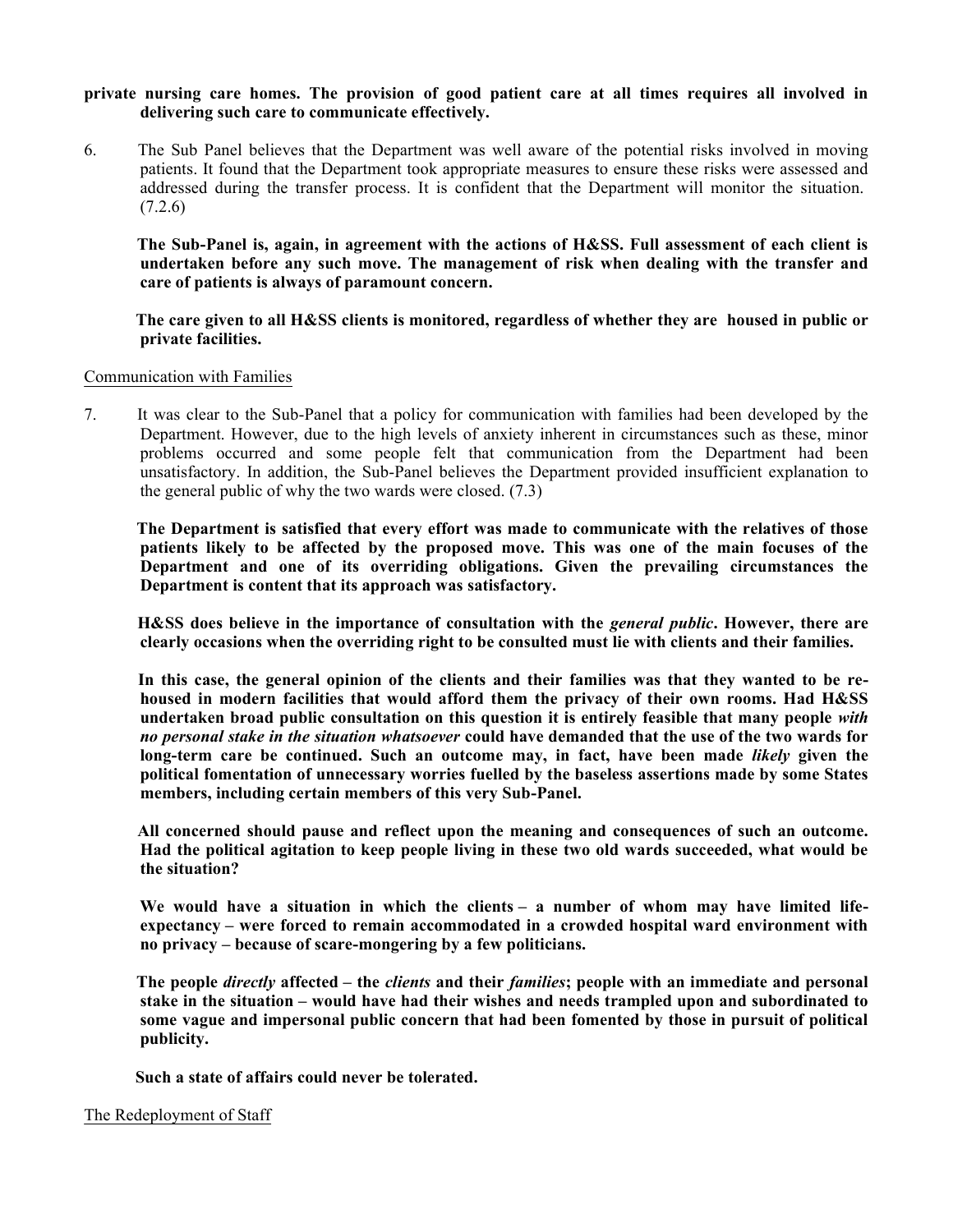8. The Sub Panel was concerned at the suggestion that staff could not have been consulted prior to the decision to close the two wards. It suggests that staff could make a valuable contribution early on in the decision-making process and believes that it was unacceptable for staff to become aware of the decision through the press.  $(7.4.1)$ 

 **As explained in response to Recommendation 2, all reasonable consultation with staff has occurred at each stage of the transfer process (see Appendix 1). Staff do, indeed, have a valuable contribution to make to major decisions. Communication will continue to occur as and when new relevant information becomes available. Obviously, it is not possible to know months in advance every precise detail of the transfer process and staff re-deployments. H&SS will relay the facts to staff as and when those facts become known, but as pointed out above, good communication between staff and Department is not helped when politicians propound ill-informed nonsense in the media.**

9. The Sub Panel believes that, once the decision had been made to close the wards, the Department followed a proper process of communication with staff although there were minor problems. (7.4.2)

 **The Sub-Panel is, again, in agreement with H&SS. However, the imputation behind this Key Finding is that a binding or irrevocable decision to close the two wards was embodied in the 'inprinciple' decision** *before* **consultation with staff began. This is simply not the case. Had overriding reasons arisen for not transferring clients from the wards, the move would not have taken place and H&SS would have applied itself afresh to the situation.**

10. Whilst it appears that the process of redeploying staff did not always run smoothly, the Sub-Panel believes that redeployment was generally appropriately managed and that the Department followed the relevant guidelines. (7.4.5)

 **It is difficult to know what, precisely, the Sub-Panel are saying in this Key Finding. The Sub-Panel states it "believes" the Department followed relevant guidelines, and that re-deployment of staff had been managed appropriately. But in the same paragraph the Sub-Panel says that it "appears" the re-deploying of staff did not always run smoothly.**

 **What useful conclusion is expected to be drawn from such amorphous comments?**

 **Has the Sub-Panel** *found* **that the Department handled the situation correctly, but also** *found* **that there were some minor problems? Are we dealing with robust conclusions drawn from hard evidence – or merely "feelings", "beliefs" and "impressions"? Is the Sub-Panel impressionistically implying that it is a realistic expectation for all such exercises to work flawlessly? For if such is the view of the Sub-Panel, to be taken seriously it would need to be an** *evidenced* **conclusion rather than the nebulous postulations of this 'Key Finding'.**

#### Dealing with the Private Sector

11. The Sub-Panel received the impression that the tender document (that invited all registered nursing homes to tender for the Department's beds) was a last-minute arrangement. (7.5.1)

#### **This assertion is wrong.**

 **H&SS notes that the Sub-Panel fails to provide supporting** *evidence* **for this 'Key Finding'.**

 **Firstly, it should be pointed out that the Scrutiny function was planned and intended to be an "evidence-based process". This being the case, there should be no place in a Scrutiny Panel Report for such subjective, vague and non-evidenced phrases as "The Sub-Panel received the** *impression***". The Sub-Panel either had evidence that the "tender document was a last minute arrangement" – and that this arrangement differed from normal tendering practice following market exploration – or it did not have evidence. In the event of the Sub-Panel's assertion being evidenced, its Key Finding should have stated "The Sub-Panel** *found* **the tender document was a last minute**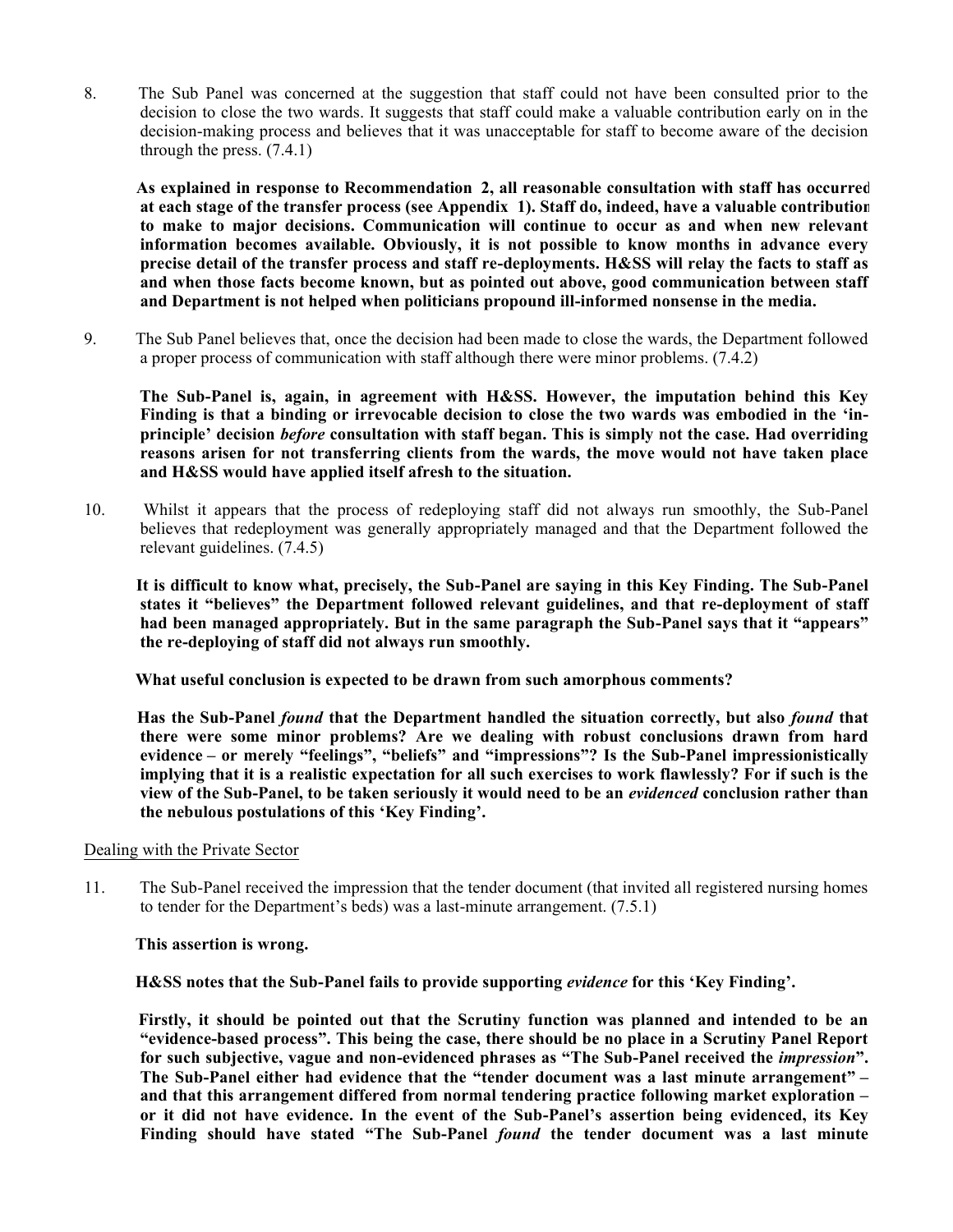**arrangement", and was in some way** *not* **consistent with normal tendering processes – for that is the imputation. But findings need to be just that; what has been** *found* **upon consideration of the evidence.**

 **If a Scrutiny Panel wishes to express its "impressions", such expression should be confined to generalities. If this is not to be the case – and Panels persist in making deeply contentious and specific allegations based on "impressions", rather than evidence that can be weighed and tested – the Scrutiny process will rapidly become regarded as simply incompetent rather than a "critical friend".**

 **Any tendering process for the potential procurement of goods or services from external bodies by the public sector must always strive to achieve the best available deal for the public.**

 **The tendering process that was followed met relevant States and Treasury guidance and regulatory requirements. The States of Jersey Treasury is content with the tender process followed.**

 **Contrary to the assertion made by the Sub-Panel, the tender document was a key component in the Leoville/McKinstry project, as it openly and formally provided all interested parties the opportunity to meet the requirements of H&SS. Whilst the Department recognises the importance of a broad market in care facilities, it remains legally and ethically bound to strike the best deal available, both in terms of quality of care for patients and value for money. If wishing to contract, H&SS would have been obliged to do so with whichever provider produced the most advantageous agreement. The Department** *cannot* **depart from its legal and ethical obligations in order to support an institution that failed to be competitive.**

 **The Sub-Panel displays its failure to grasp this concept when speaking of established institutions in the body of its Report:**

 **"These Homes have provided an excellent service in the past but have now been overlooked when they should have been given constructive support to remain viable."**

 **Here the Sub-Panel makes special pleading for some institutions and not others. At risk of repetition, H&SS wishes to see a competitive and diverse market. To this end, the Department will do what it can** *within the bounds of legal and ethical requirements.* **Such requirements** *do not permit* **– and rightly so – the Department to place its clients in inferior and/or more costly environments merely to assist un-competitive institutions.**

 **It is, frankly, nothing less than astonishing that the Sub-Panel should suggest otherwise.**

12. The Sub Panel found that the evidence relating to the tender process was contradictory and confusing as the boundary between informal discussions and formal negotiations was not clear. It was understandable, therefore, that, to some eyes, the process became irrelevant as discussions with some homes had occurred prior to the beginning of the formal process. Notwithstanding that the Department is often in contact with private care providers, it was difficult for the Sub-Panel to counter fully the claim that the process had been inequitable. It was possible that pre-negotiation discussions had placed certain homes in a favourable position and was not clear whether all potential partners had been involved in early stage discussions.  $(7.5.1)$ 

 **This assertion is wrong.**

 **The Sub-Panel claims that it** *found* **the evidence to be contradictory and confusing. "Findings" must be based on hard evidence. Whilst it might be a fact that the Sub-Panel was 'confused', it fails to cite substantive evidence to justify the imputation that the tender process itself was contradictory and confusing.**

 **A failure on the part of a Scrutiny Panel to understand that which is put before it represents a**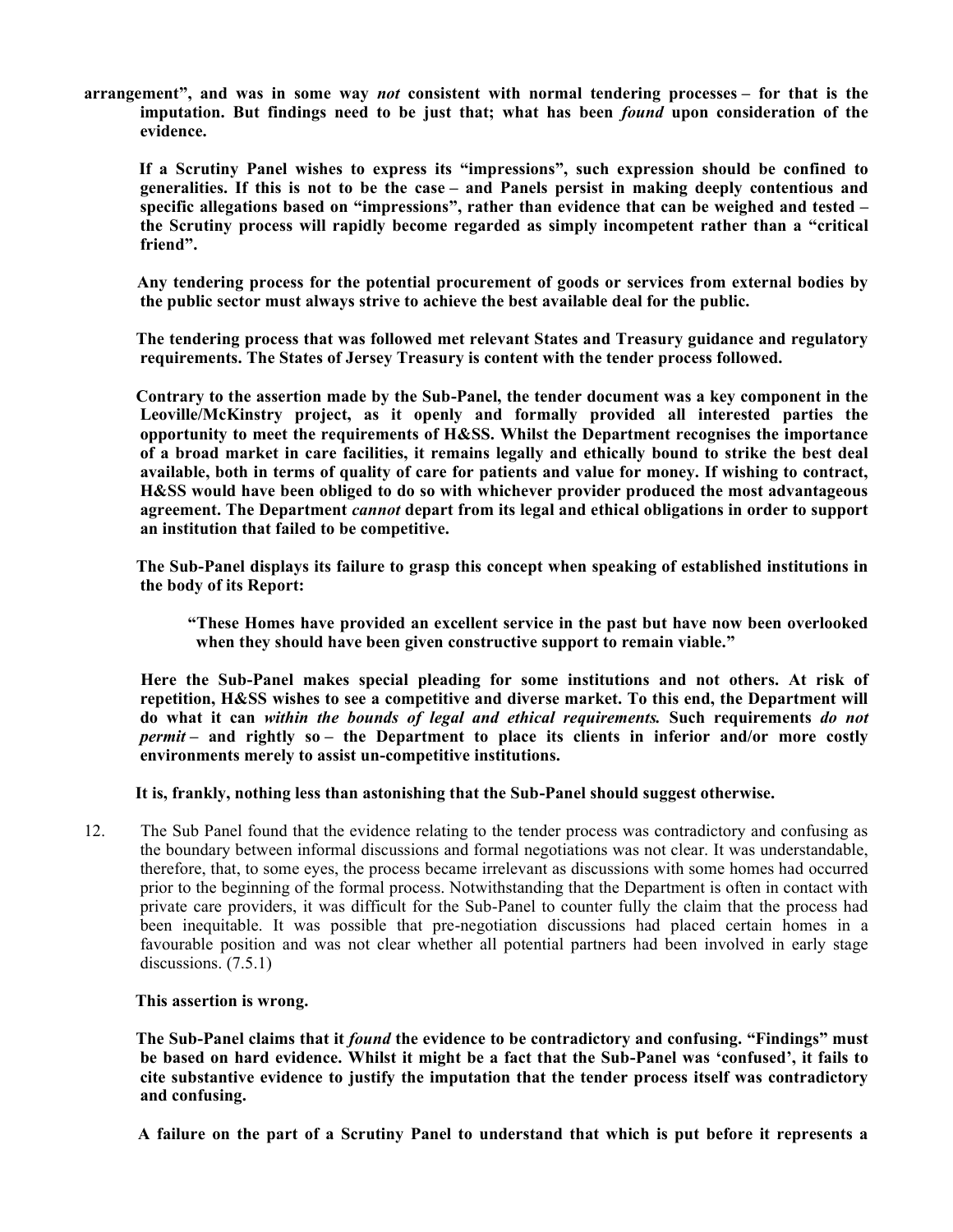**deficiency in the Panel's work and does not, of itself, constitute "evidence" against a scrutinised Department.**

 **The Sub-Panel was furnished with** *all* **the evidence relevant to the tendering process. This consisted of both documentation and oral evidence. Any sense of "confusion" felt by the Sub-Panel is a subjective matter for it to reflect upon. Such confusion cannot be taken seriously as a "Key Finding". The formal tendering process that was followed set out the requirements of H&SS clearly to all nursing care homes and how they should express and progress any interest they may have had.**

 **The tendering process unequivocally represents the start of the formal procurement process, which was fair and open to all interested parties. This stage is the clear boundary between informal discussion and the beginning of the formal contracting stage. The fact that other potentially interested parties could not meet the requirements of H&SS does not invalidate the tendering process and the subsequent formal negotiation and approvals.**

 **The H&SS Department always seeks to maintain informal relationships with external providers of nursing and residential care. This approach is adopted for both service specific and strategic purposes. H&SS needs to understand the private continuing care sector and be aware of what it offers, both to H&SS clients and private clients. At a strategic level H&SS must understand current market conditions and what developments in service individual institutions may be planning. If H&SS did** *not* **maintain this informal flow of communication it would be neglecting an important area of its responsibilities.**

 **Given the above facts, H&SS is already familiar with what most continuing care institutions have to offer. It is though, entirely correct that the Department would seek to develop an understanding of the service investment proposals of two large and comparative newcomers to the market. It would, in fact, be perverse, given the complexity and size of the move from Leoville and McKinstry, if H&SS had not explored what capacity may be available** *before* **embarking on a formal tender process. What would have been the point if there was simply not the availability in the market? It is this type of research that is enabled by an initial in-principle decision. Only when satisfied that inprinciple Departmental objectives can actually be met in the real world is there any point in making the relevant formal decisions.**

 **Discussions were held with a number of institutions on a "pre-negotiation" basis. The institutions outlined their service development plans and asked H&SS whether it was seeking bed capacity in the private sector. In these discussions, the Department stated that it may be interested in seeking bed capacity subject to many caveats. Whilst not exhaustive, the caveats mentioned included the obligations upon H&SS to –**

- **undertake a through feasibility/business planning process;**
- **gain the necessary political approval which itself was subject to many considerations;**
- **undertake an open tendering process;**
- **The need to meet specified standards of care;**
- **The need to reach agreements that represent value for money for the States of Jersey.**

 **Such discussions dealt only with generalities.** *No confidential financial factors that may have had a bearing on the formal tender process were disclosed.* **Thus there was no advantageous financial data in possession of certain institutions and not others. The fact is many institutions may have chosen not to seek the business, and others may not have been able to meet H&SS requirements in respect of the care package for clients with complex needs, suitability of environment, or value for money. H&SS has a duty of care to always seek the best possible agreements when contracting with the private sector. It is inevitable that, on occasion, some businesses will be unable to compete with others.**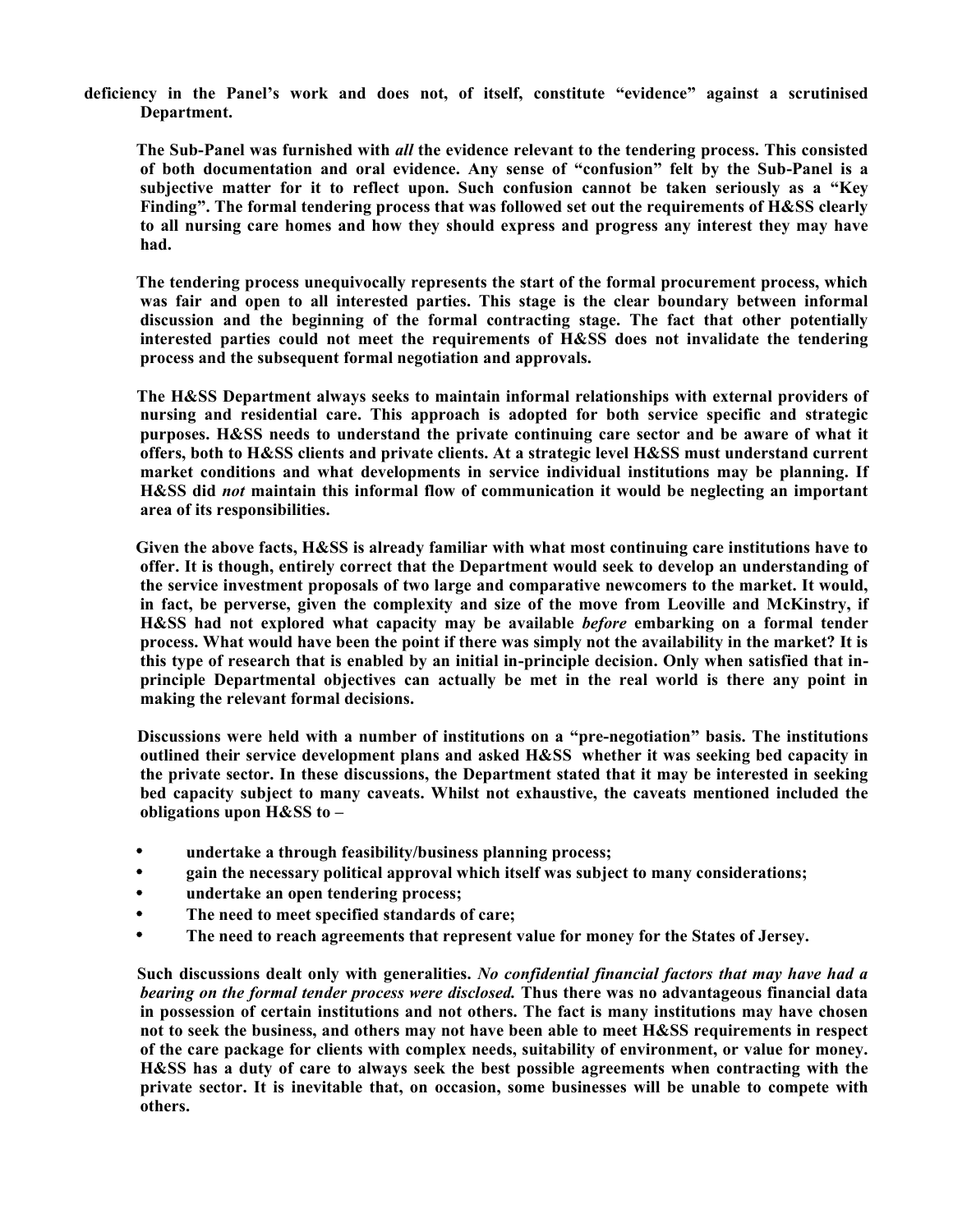**The Sub-Panel is simply wrong when it imputes the deal was, effectively, done before the tender process. In making such claims the Sub-Panel again departs from the standards of** *evidence***, as opposed to mere suspicion, baseless rumour and innuendo.**

 **The Sub-Panel asserts in the body of its Report that:**

 **"Preferential treatment** *appears* **(emphasis added) to have been given to the newer and larger service providers with no reference to the already established ones."**

 **The question must be asked – for it is mystifying – upon what** *evidence* **– that is** *evidence* **– did the Sub-Panel imagine itself justified in accusing H&SS of breaking the Public Finances Law? For that is what this assertion amounts to. The Sub-Panel may wish to engage in sophistry by pointing to the word '***appears'***, used instead of an outright accusation of fact, but the imputation is plain. Given the experience of some members of the Sub-Panel, did none of them consider that such accusations should only be made on the basis of un-ambiguous** *evidence***? For if the Sub-Panel has such evidence – where is it?**

 **Every stage of the tendering process followed by H&SS was compliant with relevant Treasury Codes. This is what is shown by the evidence.**

 **Instead, what we have seen displayed in this particular exercise is the appropriation and perversion of the Scrutiny function. The rigour and objectivity of dealing with hard** *facts* **and** *evidence* **abandoned and replaced with the altogether more lax standards of "impressions", "feelings" and "appearances", thus enabling partisan political agendas to be furthered without the tiresome inconvenience of adducing hard** *facts* **and** *evidence***.**

 **If the Scrutiny function in general, endorses and develops the approach adopted by this Sub-Panel, we may as well recognise now that our ambitions for an impartial and evidence-based contribution to government already lie smoking in their ruins.**

#### Respite Care

13. The Sub-Panel supports the suggestion that one home should be used by the Department for the provision of its seven respite beds. However, it accepts the pragmatic approach taken by the Department in that two contracts may ultimately be signed, one for four beds and the other for three beds. The Sub-Panel would stress that continuity of care must be ensured for patients in the event that two homes are used. (7.6)

 **This is, again, largely a statement of agreement with H&SS policy. Problems with continuity of care should not arise as** *nursing* **respite care will be provided by one home and will be separate from** *residential* **respite care which will be dealt with by another home. Thus each institution will deal with its specific client group.**

#### The Decision to close Leoville and McKinstry Wards

14. The Sub-Panel accepts that it would be unfeasible for Ministers to record every 'in principle' decision they make. However, in this case, the Sub-Panel felt that confusion was caused by the term 'in principle' and that the decision made on 30th March 2006 was more formal than this description would imply. (8.1)

 **The clear difference between in-principle decisions and Ministerial Decisions has been explained above in response to Recommendation 4. Again the Sub-Panel departs from the standards of** *evidence***, and resorts to what it "felt" and makes the baseless assertion, with attendant innuendo, that the in-principle decision was "formal". It was not, and the Sub-Panel displays a startling lack of understanding of the day-to-day realities of public administration in complex Departments.**

15. The Sub-Panel believes that the condition of Leoville and McKinstry Wards merited their closure. It accepts that hospital-style wards are no longer appropriate for the provision of nursing care, given the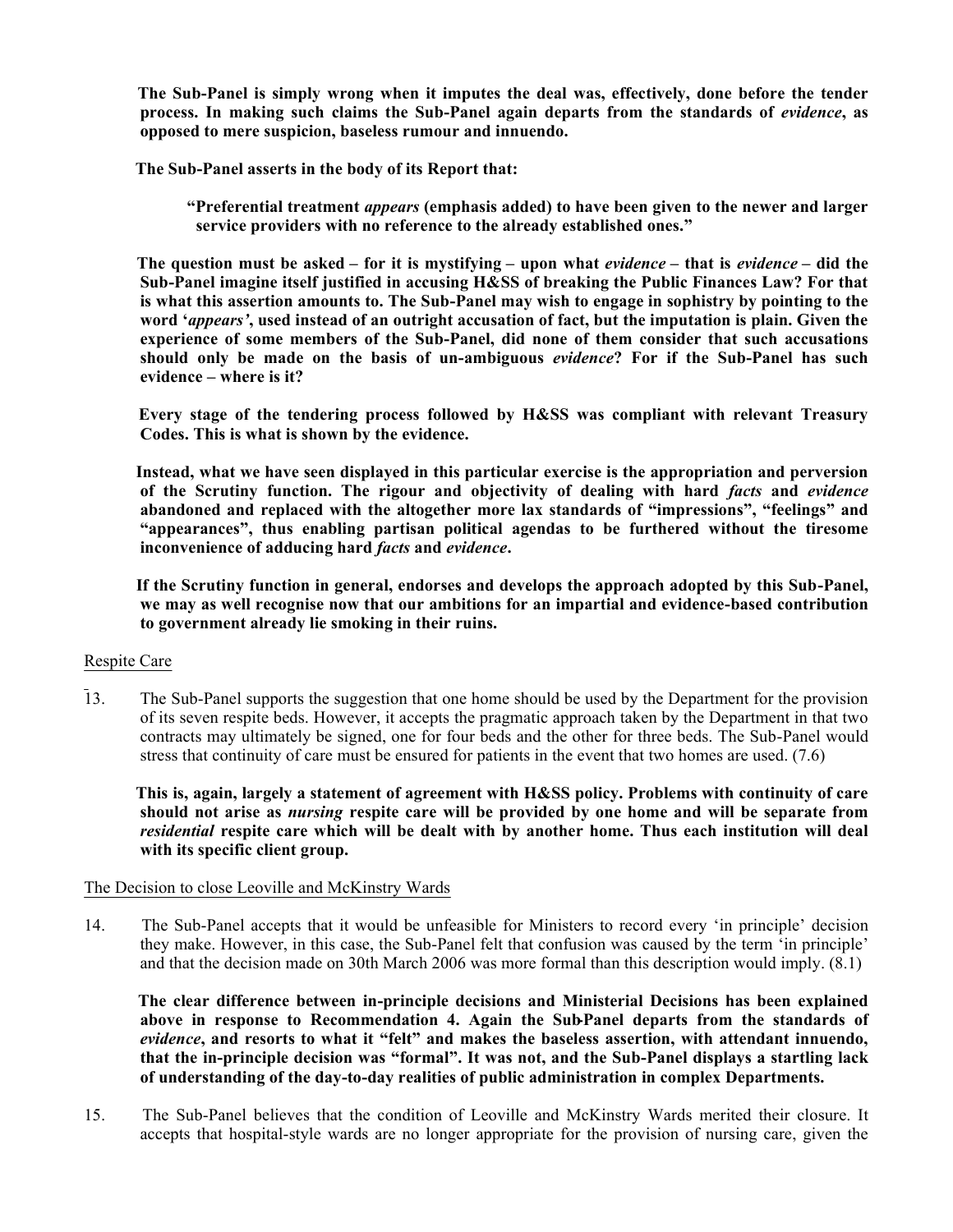current expectations for better facilities (e.g. *en suite* rooms). The Sub-Panel agrees that it was not appropriate to mix the provision of nursing care and respite care. (8.2)

 **This is, again, a statement of agreement with H&SS policy. The Sub-Panel shares the fundamental view that it is not appropriate to have people effectively housed in a hospital ward type environment. Perhaps this point, more so than any other, represents the very heart of the matter. The central and overriding consideration of H&SS was to achieve a greatly increased quality of life for its clients. Given the agreement of the Sub-Panel with this most fundamental point, it is a pity that such agreement was not propounded to the media instead of the fundamentally wrong accusations that came to dominate coverage of the story.**

16. From the evidence it considered, the Sub-Panel believes that limited maintenance was carried out on Leoville and McKinstry Wards. The Sub-Panel regrets that it could not receive evidence which could counter this conclusion by indicating that there had been a rolling maintenance plan. (8.2.1)

 **This assertion is simply untrue.**

 **To repeat the points made in response to Recommendation 5, Leoville and McKinstry** *were* **maintained to an appropriate level. The Sub-Panel fails to adduce evidence to the contrary. Indeed, the Sub-Panel makes assertions in the body of its Report that are fundamentally irreconcilable with the evidence provided to them.**

 **The inference of the Sub-Panel's comment is that the buildings in question** *would* **have been fit-forpurpose – that is housing people on a long-term basis – if only proper maintenance had been carried out. It is difficult to regard such claims as anything other than a pre-formed political view that the Sub-Panel, or at least some of its members, was determined to assert notwithstanding the evidence to the contrary.**

 **The detailed evidence provided by H&SS to the Sub-Panel included the costs of external works by contractors to the wards over the last three years (above £50,000) and a complete diary of every item of internal maintenance for 2006 by H&SS engineers, joiners, painters and decorators, etc. The Department also spent in the order of £291,000 on improvements to the buildings over the last 12 years.**

 **It is difficult to avoid the conclusion that the Sub-Panel simply did not read the evidence provided to it.**

 **The Sub-Panel either fails to understand – or wilfully ignores the fact – that the overriding considerations in the closure of Leoville and McKinstry were ones of** *design* **and** *obsolescence* **– a lack of privacy, confidentiality and dignity for clients and their families. The decision to transfer clients from these buildings was made because of the clinical inappropriateness of people being housed in a hospital ward-type environment – and** *not* **a decision made because of poor maintenance or neglect.**

 **The buildings are simply obsolete. That is the overriding reason for their closure – as is clear from any reasonable and competent consideration of the evidence.**

 **Again, it should be noted that the Director for Estates for Health and Social Services was not asked to appear before the Sub-Panel to give any evidence at any stage. This fact can only be regarded as bizarre given that he is the key witness in respect of building maintenance.**

17. The Sub-Panel found that evidence regarding the abandonment of the Belle Vue project was confusing. The Sub-Panel remains unsure as to the reason for the abandonment. It was also not clear to the Sub-Panel to where the funds from this project had been redirected. (8.4)

 **At risk of labouring the points made in response to Recommendation 6, this assertion is wrong and**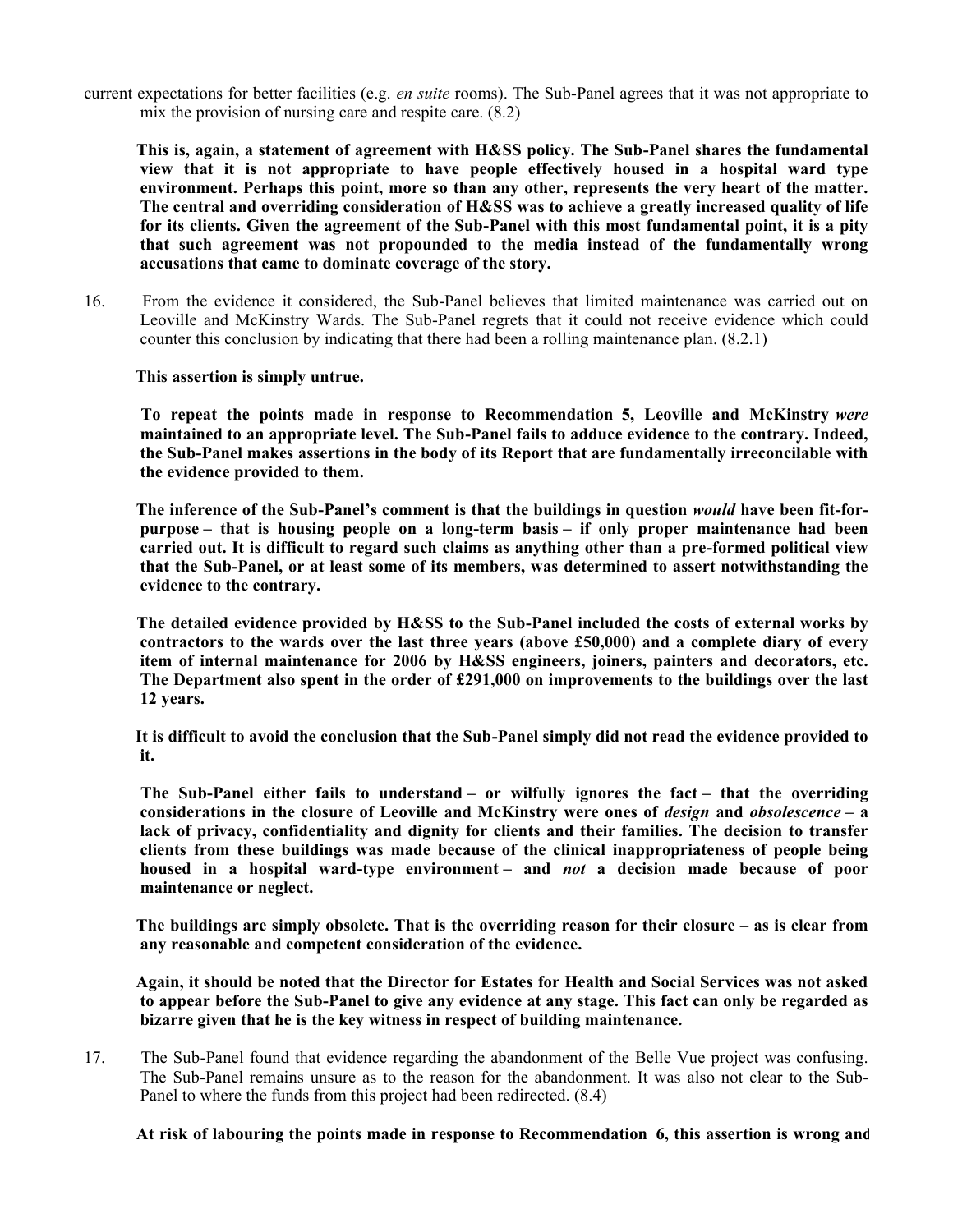**founded upon the Sub-Panel's failure to actually read the evidence available to it.**

 **The reasons for the deletion of the Belle Vue nursing home project and the destination of the capital funds are perfectly clear on any reasonable reading of the evidence.**

 **Available to the Sub-Panel were at least 2 sets of H&SS Committee minutes that dealt with the structuring of the Department's capital programme. Further documentation concerning the structure of the overall States of Jersey capital programme was available from the Treasury.**

 **In the event that the meaning of such documentation proved too elusive for the Sub-Panel to grasp, it may have had recourse to the major public document dealing with the subject, namely the States of Jersey Business Plan, P.151/2005.**

 **It can only be regarded as quite startling that the Sub-Panel proceeds to make these assertions in a state of apparent ignorance of the fact that the re-structured capital programme – with the deletion of the Belle Vue project clearly adumbrated in it – was actually published, debated and approved by the States assembly in the form of P.151/2005. Far from the secret and unauthorised shuffling of funds imputed by the Sub-Panel, the decision was ultimately made – in public debate – by no less an authority than the Island's legislature.**

18. The Sub-Panel feels it was unacceptable that no written record was made of the decision to abandon the Belle Vue project. It is also amazed that this 'political decision' was never considered by the former Health and Social Services Committee. The absence of a documented decision meant that the Sub-Panel was unable to confirm the reason for the abandonment and to consider the context in which the decision was made. (8.4)

 **As explained above, every aspect of this assertion is wrong. The 'written record' of the decision to not proceed with the Belle Vue project consists of the H&SS Committee minutes which dealt with the re-structuring of the Department's capital programme, within which context Belle Vue was considered, Treasury documentation, the States of Jersey Business Plan, and the resultant assembly minutes.**

 **It is utterly untrue to suggest that the subject was not discussed by the then H&SS Committee. If it had not been considered, would we not have expected members of the Committee to express surprise at the deletion of this project during the Business Plan debate?**

 **Given that some members of this Sub-Panel had been members of the H&SS Committee, and have become gripped by amnesia since those days, perhaps not.**

19. Notwithstanding its concerns regarding the history of the decision to abandon the Belle Vue project, the Sub-Panel recognises that its construction (as a 28-bed nursing care home) would not have solved the problem which the Department faced with Leoville and McKinstry Wards. (8.4)

 **As discussed above, the Sub-Panel's "concerns" regarding the history of the Belle Vue project are baseless and not compatible with the evidence available to it.**

 **It is, however, correct to state that even had the Belle Vue project gone ahead, it would not, of itself, have solved the problems posed by Leoville and McKinstry wards. This fact makes it all the more remarkable that the Sub-Panel should have chosen to focus so excessively – and entirely erroneously – on the deletion of the Belle Vue project.**

#### The implications for Patient Care

20. The Sub-Panel recognises that the standard of care provided on Leoville and McKinstry Wards was very high. (9.1)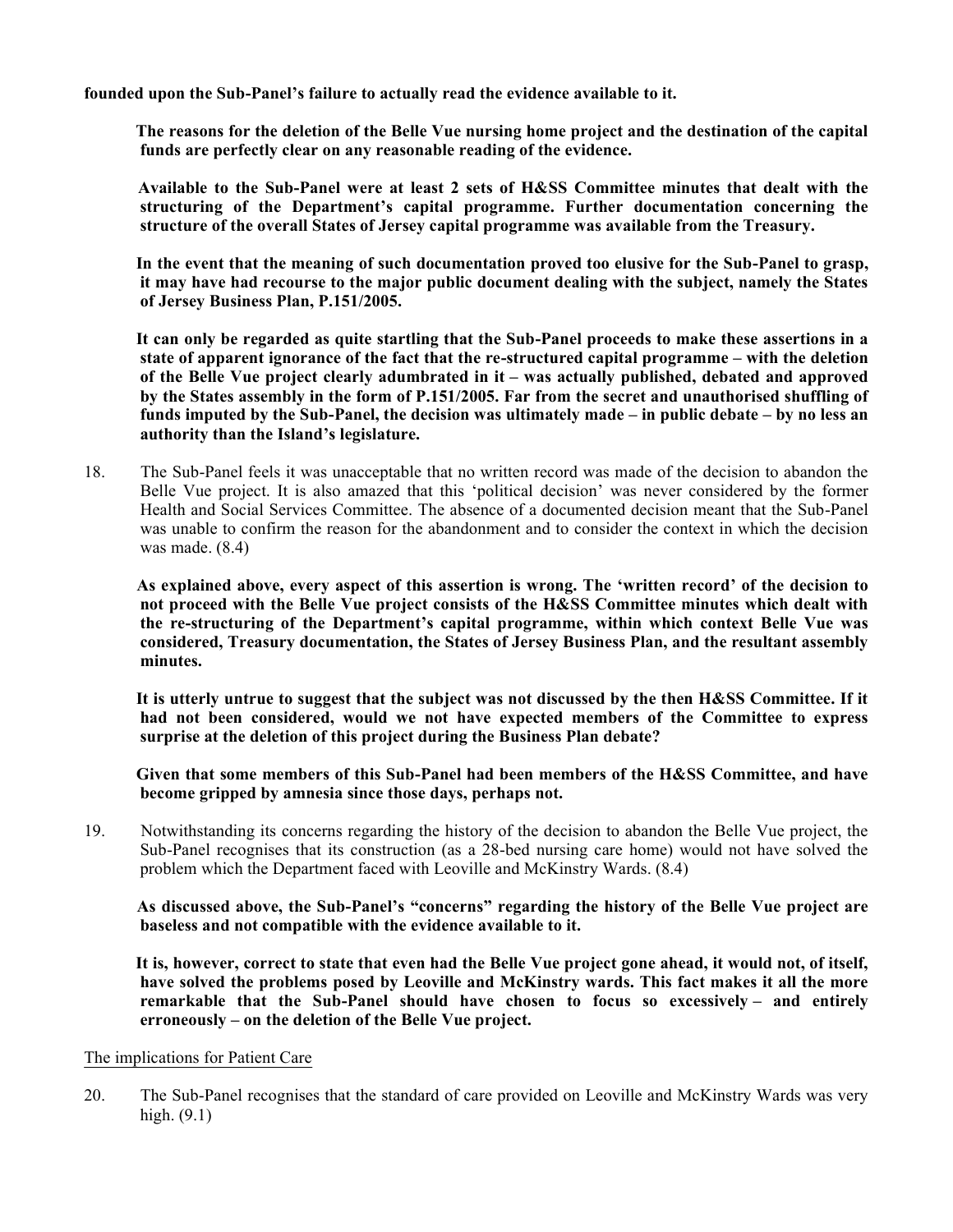**H&SS is pleased that the Sub-Panel recognises the efforts and professionalism of its staff in the provision of high quality patient care. The same professionalism and dedication is replicated throughout the Department.**

21. The Sub-Panel has full confidence in the Registration and Inspection Team. Whilst it understands the concerns (both specific and general) that people have regarding the standard of care in the private sector the Sub-Panel believes an efficient inspection process can be relied upon to ensure that standards in the private sector remain high. (9.1.1)

 **H&SS is pleased that the Sub-Panel shares the Department's confidence in its Registration and Inspection team. H&SS is also pleased that the Sub-Panel recognises the importance of an appropriate inspection process in ensuring that standards of care in the private sector remain high. It is, though, difficult, to reconcile these views with the Sub-Panel's suggestions below to the effect that inspection and regulation are excessively burdensome to** *some* **private sector institutions.**

22. The Sub-Panel feels that the fears regarding the victimisation of patients were unjustified. (9.1.1)

 **Whilst H&SS is pleased that the Sub-Panel "feels" that fears of victimisation are unjustified, again, it must be asked, why did the Sub-Panel not "find" there to be no "evidence" to support such unnecessary fears? Let us be clear, the "victimisation" of patients would be utterly unacceptable by the ethical and professional standards of the many carers involved. There is also a strong probability that the "victimisation" of patients could constitute a criminal offence. It is, therefore, disappointing that the Sub-Panel was not more robust in clearly reassuring the public that** *no evidence* **for such behaviour existed, and if such conduct were, hypothetically, to occur, it would be met with strong and swift action.**

23. Patients who are moved to the private sector will not be expected to pay more, with the possible exception of GP services. The Sub-Panel believes that, despite the need to pay more, the arrangements for GP services may allow patients greater freedom of choice as well as afford them better continuity of care (in that, upon entering a care home, they may keep the GP with whom they were registered beforehand). (9.1.3)

 **H&SS is pleased that the Sub-Panel recognises the important role played by G.P.s in the life-long care of patients and the importance of being able to maintain an established relationship between patient and G.P.**

24. The Sub-Panel does not believe that patients who are moved to the private sector will be treated differently to private patients. It is concerned, however, by the suggestion that they may be given smaller rooms than private patients; the Sub-Panel believes rooms should be allocated primarily on a needs basis. (9.1.4)

 **H&SS is pleased that the Sub-Panel recognises the fact that the same professional standards of care are expected, regardless of whether such care be provided by the public or private sector. However, again the Sub-Panel departs from the standards of "evidence" and is instead "concerned" at a "suggestion" of poorer standards of accommodation for public patients. H&SS is legally and ethically responsible for the welfare of its clients, therefore allocation of facilities will take place with the clients needs as the primary concern. It is, of course, entirely feasible that a private client with substantial resources might choose to pay for large facilities, but this fact will not drive public sector clients into accommodation which does not meet their needs.**

25. The Sub-Panel believes the Department has implemented a system whereby it will be able to monitor effectively the nursing care received by its patients. However, the Sub-Panel is concerned that it may now prove more difficult for the Department to monitor the medical care provided to its patients. (9.1.4)

 **This assertion by the Sub-Panel is both ambiguous and indicative of a failure to understand clinical governance standards and care plans. H&SS is confident that medical care provided to its clients**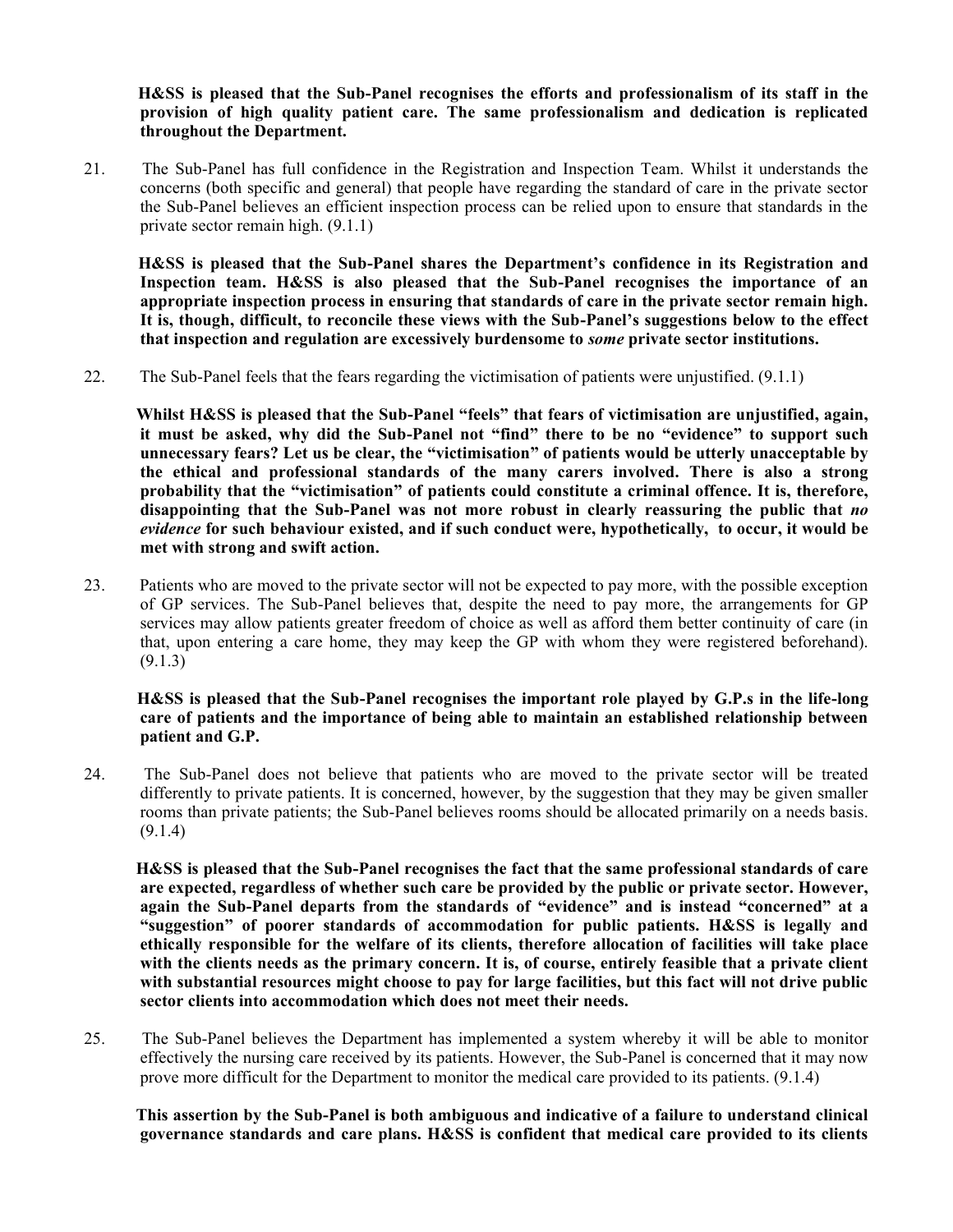### **will be of the high standard expected of the profession – regardless of whether the care is provided by the public or private sector.**

# **Each client will have a dedicated care plan, and intrinsic to such plans is the monitoring of care.**

How does the closure fit in to overall policy?

26. It was not clear to the Sub-Panel exactly how the wards will be used following the final transfer of patients. It is concerned that further deterioration of the wards may occur if sufficient action is not taken. (9.2.1)

 **In the face of a compelling need – which the Sub-Panel has had to recognise – the main focus of H&SS was to ultimately close the wards in respect of nursing care and respite care. As explained above, the principle driver of this decision was the need to provide clients with private living facilities.**

 **As explained in response to Recommendation 5, there***is* **a maintenance programme, the detail and rationale of which would have been explained to the Sub-Panel – had it bothered to call the H&SS Manager of Estates to give evidence.**

 **As explained in response to Recommendation 7, the buildings will be utilised by either the Pain Management Team (and potentially the Diabetes Service) or the H&SS ICT project team in the short-term. In the medium term, they will be used by the Physiotherapy Out-patients Services whilst the General Hospital Newgate extension is completed (proposed for 2012 – 2014). Eventually, the buildings will be demolished to make way for a future development that will meet the needs of H&SS at that time.**

27. The Sub-Panel believes there is a need for a new public nursing care home although it recognises that its construction is not feasible at present. The Sub-Panel would be concerned to see all provision of nursing care placed in the hands of the private sector. (9.2.3)

 **As explained elsewhere, there will always be a cohort of clients whose needs are of such a degree of complexity that public sector provision of care will be required. H&SS made this point repeatedly to the Sub-Panel. It is, again, difficult to see why such a comment should be included in the Report when there is no evidence to substantiate such concerns.**

 **If additional central funding were to be supplied, H&SS would be more than happy to commission the construction of a new public nursing home.**

28. The Department appears to be moving towards a policy of 'community care' in terms of care of the elderly. The Sub-Panel remains uncertain of how the closure of Leoville and McKinstry Wards fits into this development. (9.2.3)

 **This is, again, another entirely nebulous statement which is both difficult to interpret and indicative of poor focus on the part of the Sub-Panel.**

 **Firstly, the Sub-Panel fails to define what it means by " 'community care' ". Community care exists already in many forms. H&SS cares for people in the community; FNHC care for people in the community; very substantial numbers of unpaid carers in the community care for the needs of family members and the private sector provides community care. As stated elsewhere by the Sub-Panel, the existence of a diverse range of provision in the market is important.**

 **If, though, the Sub-Panel are expressing a 'concern' that H&SS may 'privatise' its facilities, such as The Limes and Sandy brook, then such concern is baseless. No such plans exist, nor would such a proposal be supported by this Minister.**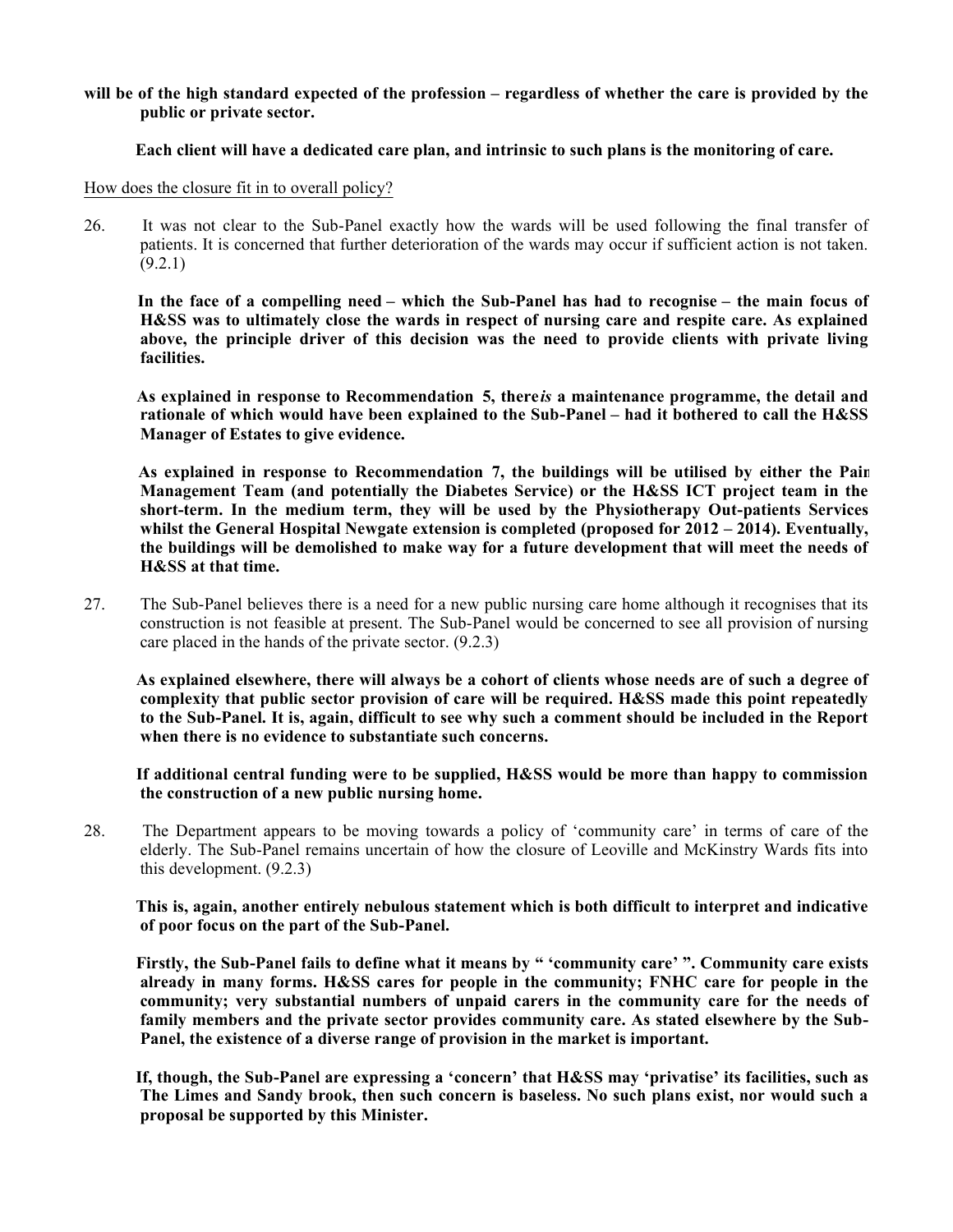**The closure of Leoville and McKinstry Wards and transfer of patients to private sector homes is not driven by a privatisation agenda. As stated previously, the overarching consideration is the quality of life for clients, who H&SS wishes to see housed in appropriate facilities.**

29. The Sub-Panel agrees that the current funding system (for care of the elderly) is untenable and looks forward to the options and proposals that the Minister will publish in due course. (9.2.4)

 **H&SS has long been of the view that the current funding system for continuing care is both untenable and chaotic. It has evolved over decades in a disjointed manner, and presently has the characteristic of being punitive to those who have been frugal and saved or brought their own home. The Department will be making suggestions as to how the present unsatisfactory arrangements are replaced when it publishes the draft New Directions strategy for consultation.**

30. The Sub-Panel recognises the work that is currently being undertaken by the Department in conjunction with the Jersey Association of Carers. However, it is concerned that respite care may become the 'poor relation' of nursing care. (9.2.5)

 **As explained previously, H&SS has always been keen to work with independent organisations, such as the JAC. Whilst correct to say that respite care facilities have been poor in recent times, leading to a down-turn in their use, making better facilities available for respite has been one of the driving considerations behind the entire exercise. The Department does recognise the immensely important work undertaken by carers, and fully accepts that respite care is of fundamental importance. There is no question of respite becoming regarded as a 'poor relation' to nursing care.**

31. It would appear from the evidence considered that the closure of Leoville and McKinstry Wards allowed the Department to address staffing issues it faced in other areas. However, the Sub-Panel believes that this was not the intention behind the closure but merely a fortunate consequence. (9.2.6)

 **The Sub-Panel is incorrect in this assertion. Contrary to the imputation that the logistics of staff placements was a contributory factor behind the closure of the two wards, the overriding consideration has always been quality of life for the clients.**

 **Contrary to the impression given by the Sub-Panel in this comment, the staff placement issues which arose were not a "fortunate consequence". The reverse is, in fact, the case. Purely in terms of staff logistics, the easiest path for H&SS would have been to leave the old arrangements untouched. Having a high regard for these staff and the quality of their skills, the Department wished to ensure their placement in other parts of the organisation. To this end, extensive use was made of bank and agency staff in other parts of the organisation, at some cost, precisely to ensure that the full-time vacancies were kept open and existed for the staff when the time came to transfer.**

32. The Sub-Panel remains concerned that the redeployment of staff from Leoville and McKinstry Wards will ultimately lead to the break-up of a skilled and dedicated team. (9.2.6)

 **The staff do indeed constitute a skilled and dedicated team. However, the imputation of the Sub-Panel is quite misguided. The training undertaken by these nurses and care assistants in the specialism of elderly care will be put to full use. All of their specialist skills will be drawn upon by dint of the simple fact that the age profile of the great majority of patients in acute wards means that these skills will be utilised in their care.**

 **The comment of the Sub-Panel also displays a lack of understanding in respect of the dynamic nature of staff deployment within a health service. It is frequently necessary to transfer staff and re-form teams according to the changing nature of client needs and the demands upon the service.**

#### The Financial Implications

33. Whilst the Sub-Panel accepts the need for confidentiality of certain documents, it believes that the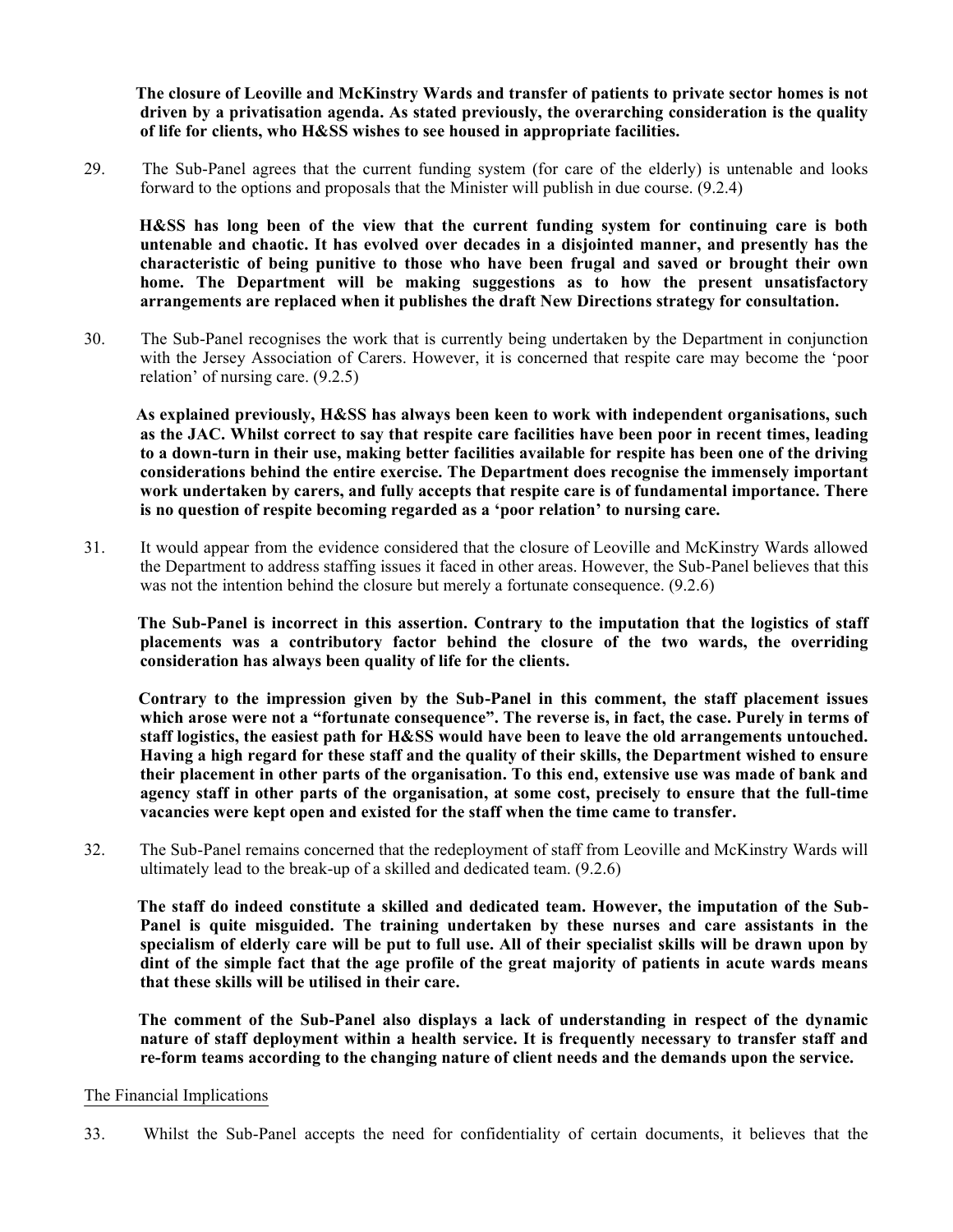Minister was over-cautious in his approach to the contractual information which the Sub-Panel received. The Sub-Panel would have liked to provide a proper assessment of the Department's work in this area in order to clarify matters but feels that it is unable to do so due to its obligations under confidentiality agreements.  $(9.3.1)$ 

 **Although this assertion by the Sub-Panel has been dealt with in response to Recommendation 12, such is the startling degree of ignorance displayed by the Sub-Panel, many of the points merit repetition.**

 **States Departments are subject to the Code of Practise on Public Access to Official Information. This was adopted by the States on the 20th July 1999 and amended on the 8th June 2004.**

 **This Code lists a range of information which is exempted from public disclosure, mainly for very good reasons. One type of information exempted is that which is commercially sensitive. In this case, the publishing of commercial information would have seriously undermined both the public interest and the legitimate position of those we were tendering with. In addition to the potential financial harm, the random disclosure of commercial information would seriously undermine the credibility of the States as a commercial partner.**

 **It must be noted that the commercial information at issue** *was* **supplied to the Sub-Panel, but with a requirement that its details remain confidential – in accordance with States policy under the Code and to protect the public interest.**

 **The remainder of the Sub-Panel's assertion is utterly untrue and wholly incompatible with the furnished evidence. At risk of repetition, whilst the detail of the financial information was to remain confidential, in accordance with States policy, absolutely nothing in this requirement prevented – in any way whatsoever – the Sub-Panel from undertaking a detailed assessment of the financial data, and then including in its Report a section explaining the generality of the contracting process and whether H&SS had come to a good, indifferent or bad financial agreement. The Sub-Panel could also, for example, have given any financial agreements under consideration marks on a scale of one to ten in respect of value for money. There are any number of ways in which the Sub-Panel could have commented on the quality of the agreements. Instead, the Sub-Panel preferred to ignore such possibilities in preference to contriving some ground upon which to criticise the Department.**

 *To repeat, it is utterly untrue for the Sub-Panel to claim that is was prevented – in any way – from giving a considered opinion as to the merits of the financial deal struck by H&SS.*

34. The Sub-Panel agrees that the method of using present value techniques was appropriate. However, the Sub-Panel believes the financial appraisal undertaken by the Department was adequate but that it reflected an unsophisticated and opaque approach. It was difficult to understand the reasoning behind certain measures (such as why the notional value of the land was considered in the manner which it was). The Sub-Panel feels that cost-benefit analyses should have been done earlier in the decision-making process and that further sensitivity analyses should have been undertaken. (9.3.1)

 **The assertions in this Key Finding serve well as further evidence that this particular Sub-Panel was determined to drive forward the pre-formed political agenda of some of its members – come what may, and that it was never going to let the facts stand in the way of this objective. Consider how the Sub-Panel carefully chose the words "appropriate" and "adequate" to grudgingly acknowledge the irrefutable fact that the Department's handling of the financial appraisal was correct. The careful choice of such equivocal phrases thus leaves the way clear for the Sub-Panel to proceed to make the rest of the entirely un-evidenced and baseless imputations in the Key Finding.**

 **To repeat, all aspects of H&SS handling of the financial issues of the transfer plan and process were compliant with the States of Jersey Public Finances Law and Codes of Direction and guidance of the States Treasury.**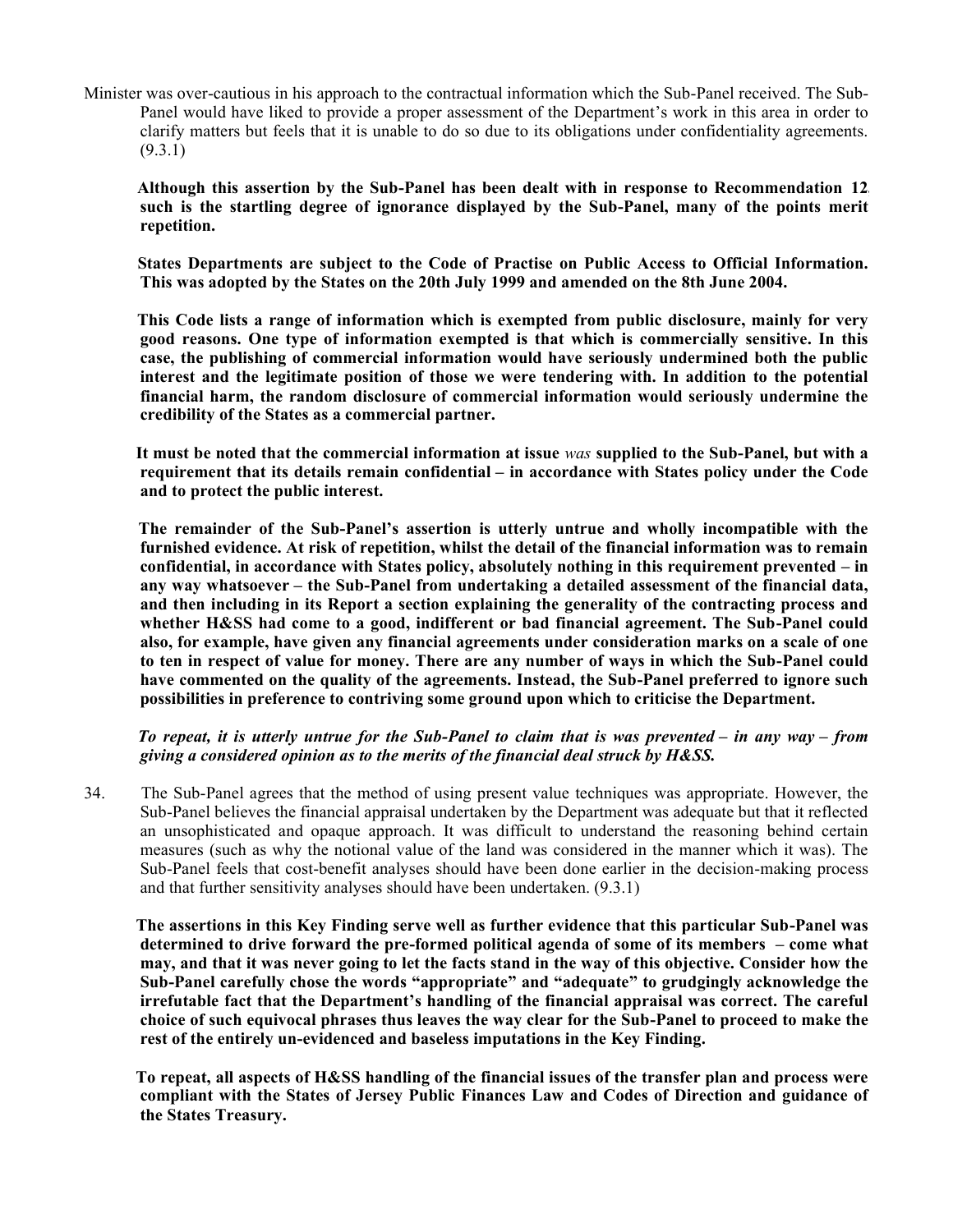**The handling of this issue was not "unsophisticated", "opaque" or "difficult to understand". It was perfectly understood by H&SS and the Treasury. The fact that a Scrutiny Sub-Panel should have the audacity to include such baseless political accusations without any supporting** *evidence* **indicates just how far the Scrutiny function could fall from the aspiration of evidence-based objectivity if those involved do not learn lessons from this shabby episode.**

 **It is– quite literally – laughable that the Sub-Panel should include such assertions in its Report when – not only did it fail to produce evidence to justify such claims, but on the contrary, the professional advice given by the Sub-Panel's own independent financial advisers, Alex Picot Ltd. demonstrated the opposite of the Sub-Panel's statement, where it said:**

 **"***it advised that, overall, it was difficult to see which other methods could have been used to undertake the appraisal."*

Were this inadequacy not bleakly tragic enough of itself, the Sub-Panel proceeded to include the **following statement in the body of its Report:**

 *"To provide a new purpose made building to replace the old would be less expenditure than one year's use of private nursing homes."*

 **The Sub-Panel saw fit to retain this ridiculous assertion notwithstanding the fact that the H&SS Department** *provided evidence to refute it***. What are we to make of Scrutiny Sub-Panel that not only makes entirely un-evidenced assertions, but when provided with evidence to the opposite effect, simply presses on regardless?**

 **It is difficult to know which is worse: the Sub-Panel ignoring evidence – or the fact that it makes an assertion which should be readily understood as nonsense to anyone with a rudimentary grasp of mathematics.**

35. The Sub-Panel is unable to discuss publicly the fees agreed by the Department and Four Seasons Health Care although it would find it difficult to judge, on the evidence provided, whether a good deal was struck. (9.3.2)

 **This Key Finding is further evidence how badly wrong things can go when Scrutiny is undertaken without a clear statement of methodology appropriate to each review. As already described in detail, States of Jersey policy on public access to official information describes financially sensitive commercial information as exempt from public disclosure. The requirement of H&SS that the financial details not be discussed in public was simply the entirely reasonable invocation of States policy so as not to undermine the public interest.**

 **It must be pointed out again that all information requested by the Sub-Panel was provided to it, including the commercially sensitive data. In addition to considering in detail such evidence, the Sub-Panel could have carried out its own market testing if it required further information. Therefore, as stated previously, absolutely nothing prevented the Sub-Panel from including a section in its Report that delivered an assessment of whether the deal struck was good, bad or indifferent. It is utterly untrue when the Sub-Panel claim otherwise; a claim, it should be noted, delivered entirely without supporting evidence; a vacuous political assertion of the kind that evidence-based Scrutiny was supposed to combat – rather than embrace as a political tool.**

#### The Future of the Private Care Sector

36. Notwithstanding the need for the Minister not to be seen favouring one part of the private sector over another, the Sub-Panel is concerned as to how the market could develop. The costs of providing nursing care and meeting regulatory requirements (e.g. larger room sizes) are very high and beyond the reach of smaller operators unless they have a reasonable certainty of regular occupancy. It has been argued that, should the smaller operators be unable to compete, then one or two large operators would dominate the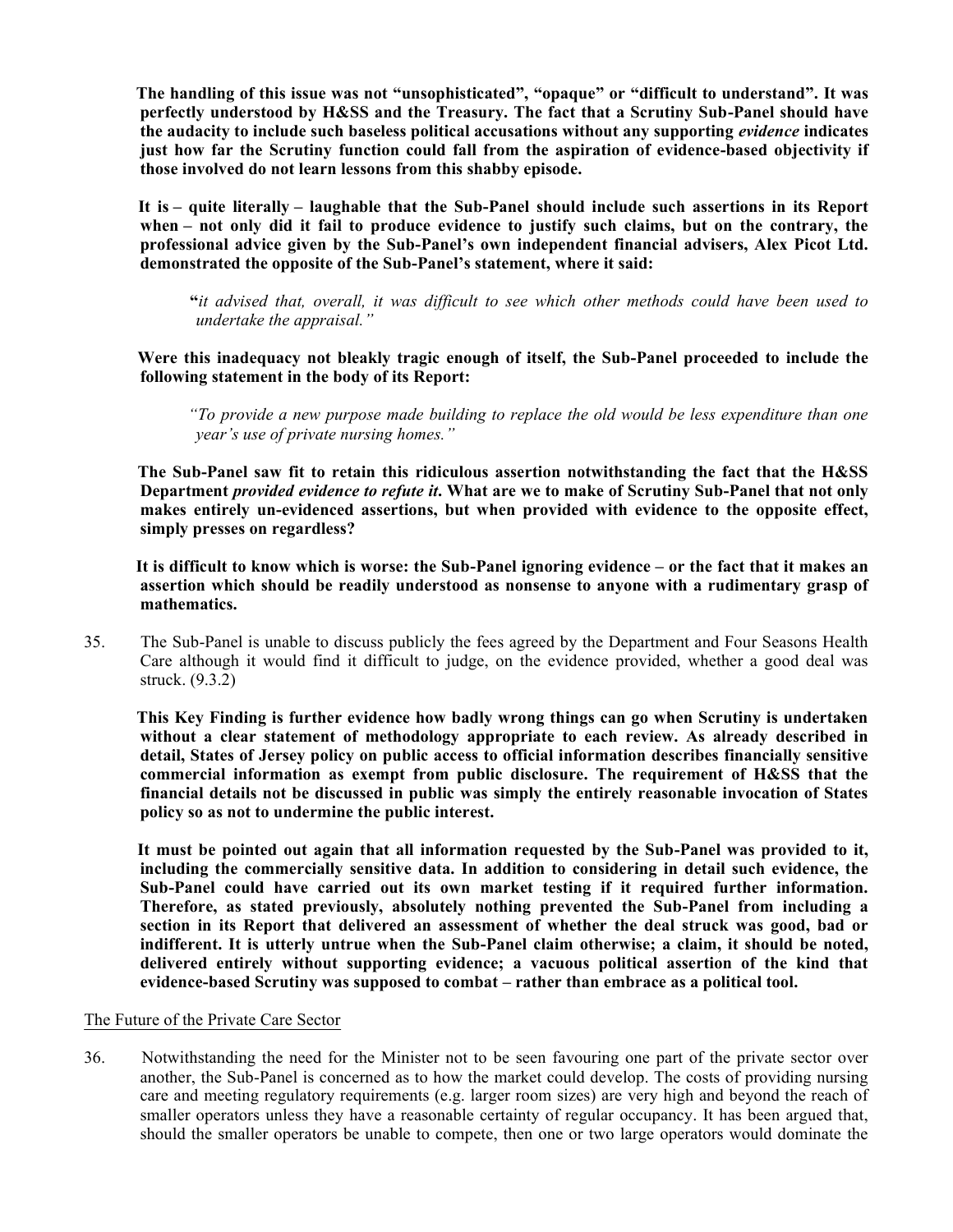market and in a classic case of market dominance, be able to dictate terms to the 'buyers', i.e. the public sector. Given the limited provision actually operated by the public sector, this could make it very vulnerable. (9.4)

 **As already explained in detail above, H&SS is aware of the advantages and importance of a vibrant and competitive market in the private provision of health care. The Department will seek to maintain such a market whenever it can. But, the Department is – rightly – required to consider a number of factors, such as patient safety, quality of life for clients and value for money for the taxpayer. Such requirements are unambiguous ethical and legal obligations. Whilst H&SS understands fully the importance of competitiveness in the market, the Department cannot – nor should it – depart from its important obligations merely to protect certain institutions from the competition provided by other institutions.**

 **The evidence shows that H&SS has contracts with several private providers for its patients. However, the Department's overriding concern is the need to ensure that standards in the private sector are appropriate. Institutions that fail to meet such minimum standards will not be supported.**

37. The Sub-Panel welcomes the Minister's approach to the Jersey Care Federation through the means of a Concordat. It believes that formal recognition of the Care Federation will only help the current situation. (9.4)

 **It is existing H&SS policy to work with independent associations on the basis of constructive partnerships. H&SS has always recognised the Jersey Care Federation and respects its views. What the Sub-Panel means by "the current situation" is unclear, but as explained elsewhere, H&SS is obliged to meet and maintain certain standards, for example, achieving cost-effectiveness. This will mean that from time-to-time the decisions of the Department may not be pleasing to external agencies and individual institutions.**

### Regulation and Inspection

38. The Sub-Panel is concerned about the difficulty facing smaller homes in the current market. It believes that regulation should ensure that the market remains diverse. It also believes that the authority of the Registration and Inspection Manager must be balanced by a swift and transparent appeals process. (9.4)

 **As explained above, H&SS has always been aware of the importance of a diverse market in continuing care. Whilst some homes may face difficulties occasionally, "regulation" is** *not* **the appropriate mechanism for maintaining diversity. The "belief" expressed by the Sub-Panel here is largely incompatible with the view expressed at paragraph 40, below. One of the key reasons for supporting greater independence in inspection is, precisely, to make that inspection process 'pure' and uncontaminated by political exigencies. An objective and impartial inspectorate will treat all providers equally – whether public or private, large or small.**

 **Regardless of whatever form inspection may take in future, the overriding considerations – to which all others must be secondary – for any competent inspectorate will be patient safety and their quality of life. This is, and will continue to be, the ethical and legal obligation.**

 **It is, therefore, quite perverse to suggest that an inspectorate function has any role to play in maintaining "market diversity". Is it imagined that an inspectorate could apply more lax standards to certain institutions and more taut standards to others, in some strange attempt to level-theplaying-field? Such an approach would be both unethical and illegal. It can only be regarded as truly remarkable that a Scrutiny Panel should even hint at such a policy.**

39. The Sub-Panel feels it is unacceptable that the Department's wards are not subject to the same expectations and inspection process as privately-owned wards. This situation is inequitable and should be resolved.  $(9.4.1)$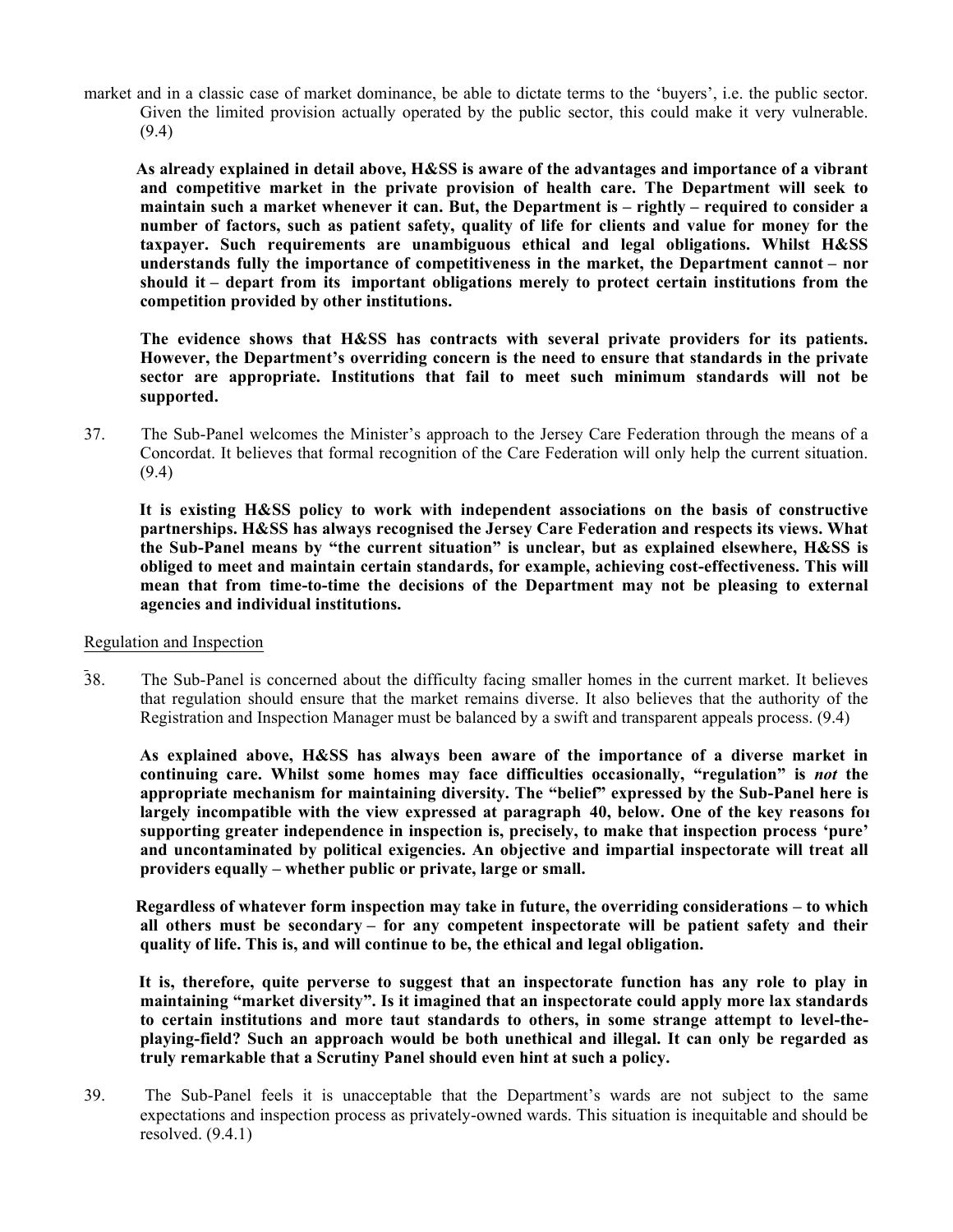**This is a statement of an existing H&SS policy objective.**

 **The Department is in the process of taking steps to ensure that its own wards and continuing care homes are subject to the same rules and regulations as that which govern other providers of nursing care.**

 **The imputation in the Sub-Panel's comment is that the Department operates to lower standards and expectations than those we impose on the private sector. This is simply not the case. The standards expected of, and achieved by, H&SS are extremely high. The Sub-Panel does not seem to understand that the variety of professionals working in the Department are regulated by both their professional bodies and the effective peer-review of colleagues from different disciplines. As many clients and their families would attest, the standard of care delivered by H&SS is excellent. One need only consider the demand for accommodation in the Department's continuing care facilities as evidence of that fact.**

40. The Sub-Panel believes it would be fairer for the Registration and Inspection team to be independent of the Department, especially if provision is made for the inspection of the Department's wards. (9.4.1)

 **Although the Sub-Panel adduce absolutely no evidence whatsoever to substantiate the imputation that the present regulation and inspection procedures have been unfair, H&SS is examining ways of bringing greater independence into the inspection process. The decision to move towards independent regulation and inspection is a long-standing Departmental commitment – made when certain members of this Sub-panel were H&SS Committee members. Again, it is accepted that the Department has not been able to achieve this objective within its original timetable, nevertheless, the commitment remains – external factors and resources permitting.**

 **A note of caution must be sounded. The Sub-Panel do not demonstrate any understanding of the potential for dramatically increased costs and bureaucracy that could arise if every regulatory function of each States Department were to be established as a stand-alone 'mini-Department'. The replication of staff time and infrastructure needed to go down that particular path would be considerable – to say the least. In a small environment such as Jersey with one layer of government, it may be neither possible nor desirable to develop the kind of separate regulatory apparatus we see in jurisdictions such as the U.K. A more realistic approach may be to give those units and staff involved in regulation and inspection greater protection in law and the statutory ability to submit Reports directly to the States. Such an arrangement may succeed in delivering robust and confident independence in regulation, without the need to establish another layer of public administration.**

#### **GENERAL OBSERVATIONS**

#### **THE RECOMMENDATIONS:**

It will, no doubt, be recalled that when the Sub-Panel published its Report, the manner of its presentation, the emphasis placed on certain parts of it – and a number of extraneous comments to the media by certain of the Sub-Panel's members, generated the impression that the Sub-Panel's findings were in serious disagreement with H&SS and largely critical of the Department's actions, performance and policies.

Let us now consider, as a whole, the 20 Recommendations the Sub-Panel makes in its Report.

## *As we learnt at the beginning of this Response, 18 of the 20 Recommendations are statements of existing H&SS policy.*

Of the remaining 2 Recommendations (4 and 6) the first is founded upon demonstrable ignorance of existing States of Jersey policy on public access to information. The second is a crass error born out of – to be charitable – a failure by the Sub-Panel to read the evidence available to it.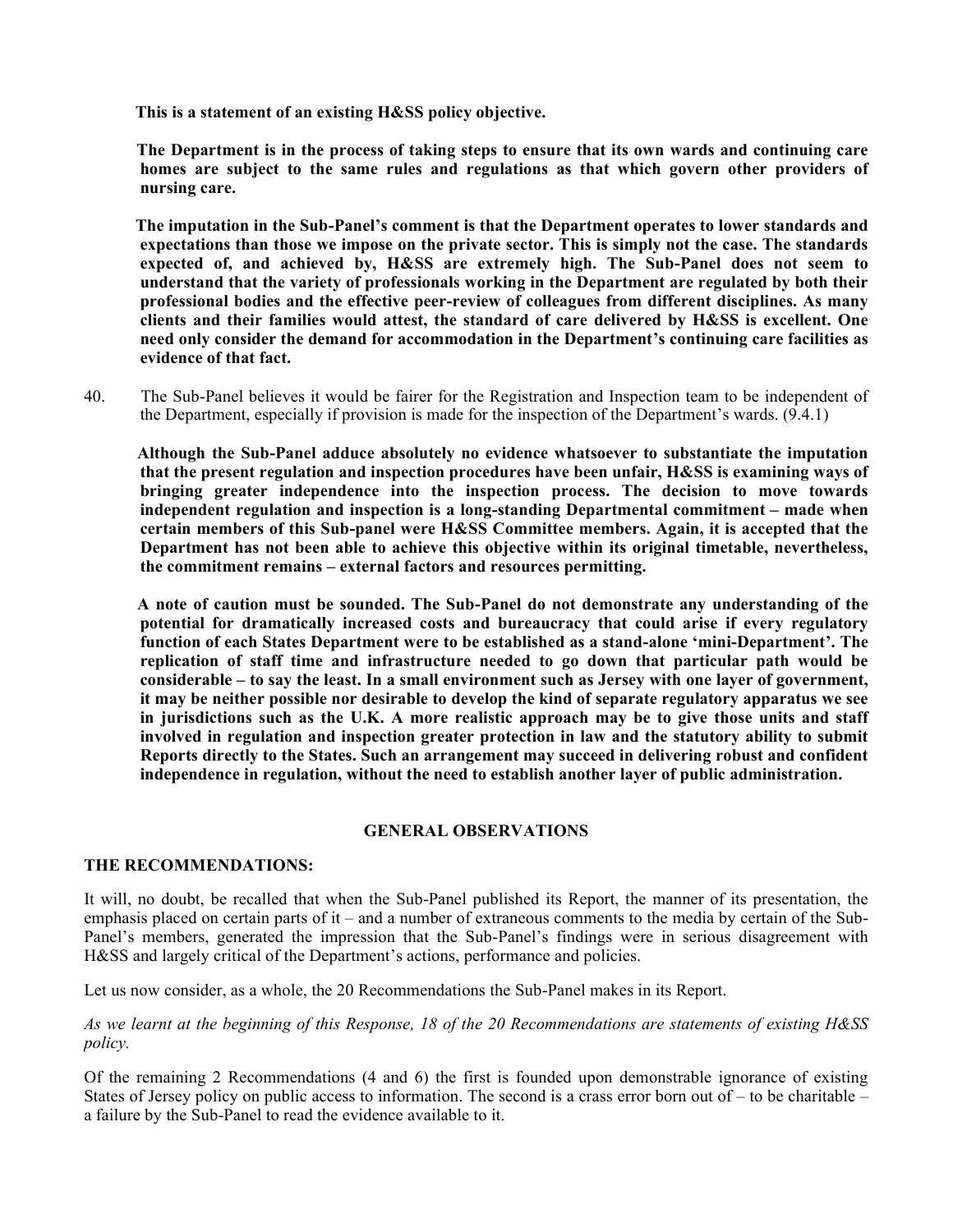However, the fact remains that, in its Recommendations, the Sub-Panel was in agreement with existing H&SS policy on 18 out of 20 occasions.

The question must be asked, then – *given that the Sub-Panel's Recommendations were in 90% agreement with H&SS policy* – why did the Sub-Panel present and propound its Report in such a way as to give the impression of massive disagreement?

Consider the question framed differently: in its Recommendations, the Sub-Panel was 90% in agreement with H&SS policy. *Why, then, was the Sub-Panel content to allow the public to receive the completely misleading impression of wholesale disagreement?*

Perhaps the answer is to be found in a second publicly misleading aspect of the Sub-Panel's Report. For of the 18 Recommendations in which the Sub-Panel agreed with H&SS policy – the Sub-Panel studiously avoided properly informing the public that what it was presenting was a re-statement of pre-existing H&SS policies.

Instead, the Sub-Panel was entirely happy to cloak itself with the ideas and ethos of the Department – and then present such thinking as though it were some startling insight and original thought of the Sub-Panel's.

The fact that the Sub-Panel would seek to justify what was always going to be a largely pointless exercise by presenting a lengthy list of Recommendations, as though it were the result of useful work, is merely irritating. *Of far greater seriousness is the fact that the Sub-Panel's Report is actively misleading to the public*. Any casual reader of the Sub-Panel's Report could be entirely forgiven for thinking that the Recommendations had been made *expressly because* H&SS was not following such policies – and therefore performing in a seriously defective manner.

The Sub-Panel's Report cannot be regarded as anything less than needlessly alarming to – and seriously misleading of – the general public. By conniving to present existing H&SS policies as its Recommendations – *without* informing the public that such policies already existed – the Sub-Panel has put its own political interests above the need to provide full and accurate information to the public.

# **THE KEY FINDINGS:**

Similar conclusions have to be drawn in respect of the Key Findings. The observations of the Sub-Panel fall into a number of categories. These include the appropriation of pre-existing H&SS policies, statements of the obvious, nebulous contradictions, gross errors of fact and outright falsehoods.

If we remove from the Key Findings the agreement with existing H&SS policies, statements of the obvious, the errors and the baseless assertions – what are we left with? What novel and constructive insights remain for H&SS to take back to the field of care? In other words, what useful and productive work was done with this use of taxpayers' resources?

*Amongst the 40 Key Findings put forward by the Sub-Panel it is difficult to identify as much as a single one that represents an accurate, useful and novel contribution.*

To be generous to the Sub-Panel, perhaps its point concerning the timetable being unrealistic is correct. But even this one point could hardly be categorised as a 'eureka' moment. The Department has to set itself targets and it had to give indicative timescales to clients and families. In an exercise as complex as this, we can hardly be surprised if a timetable has proven too ambitious.

The irony of the exercise is that time, expense and disagreement could have been avoided had only the Sub-Panel undertaken a proper 'scoping study' before embarking on this investigation. Such a study would have involved a meeting with the Department, the supply of some information and perhaps the exchange of letters for 2 or 3 weeks to develop an agreed understanding of the issues. Instead, the scoping study undertaken by the Sub-Panel (see Appendix 2) amounts to merely  $2/2$  pages of text boxes of bureaucrats platitudes – with the box titled "methodology", rather tellingly, left entirely blank. Had a more detailed scoping study been undertaken with the co-operation of the Department, it might have been established that H&SS and the Sub-Panel agreed on 90% of the issues. It might also have succeeded in disabusing the Sub-Panel of a number of misapprehensions, and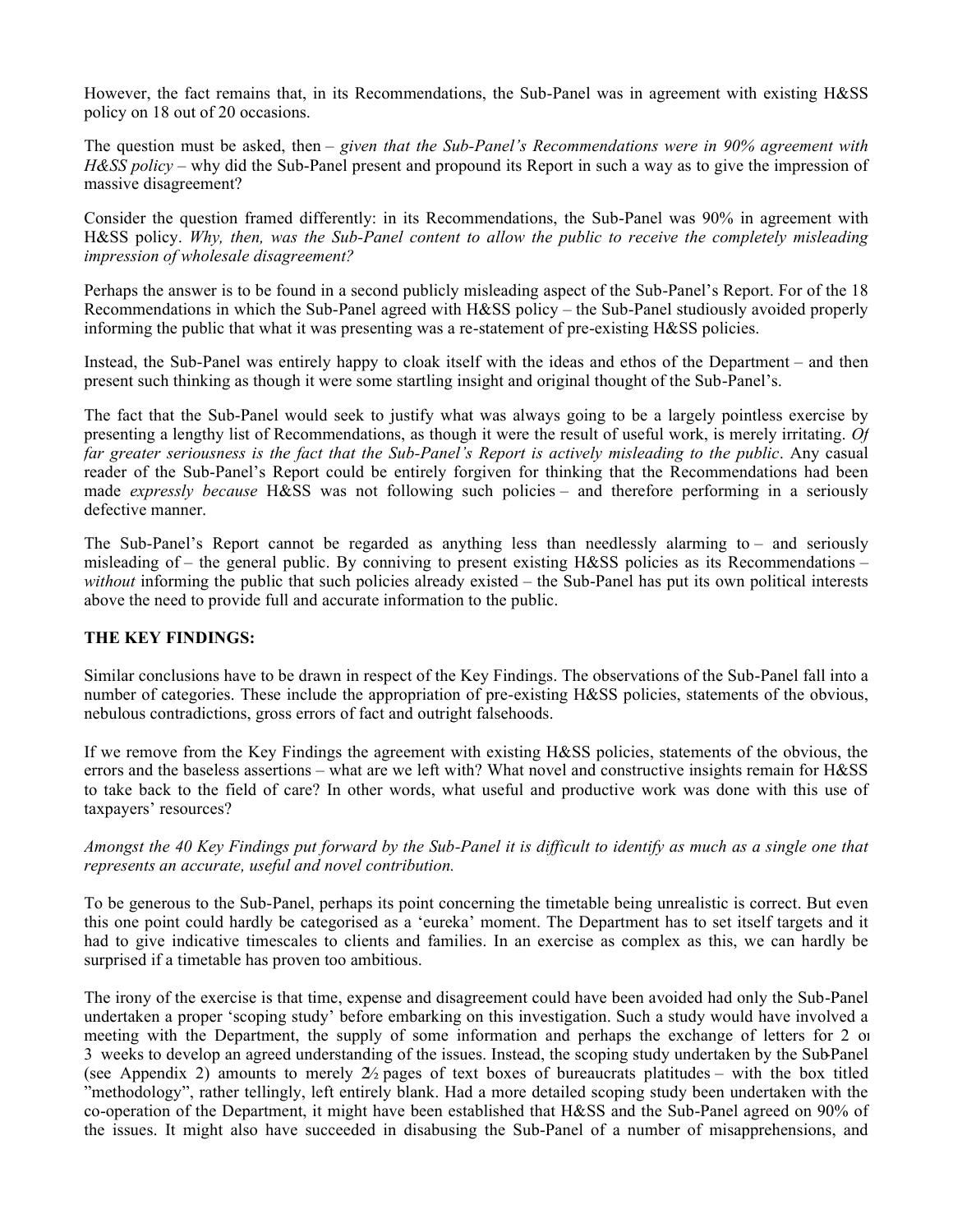enabling the Sub-Panel to avoid the many errors of fact which eventually plagued its Report.

Instead of the time put into this failed exercise, the Sub-Panel might have chosen, via co-operation, an altogether more useful and constructive approach to reviewing the subject of continuing care as a *strategic* consideration.

As H&SS has far higher priorities, it has not set aside valuable officer time to undertake a detailed assessment of how many man-hours were consumed by this exercise. It is, though, an entirely reasonable guess that the whole process has been an expensive undertaking indeed for the taxpayer. More so, when one factors in the costs of the Scrutiny side.

What is there to show for this investment? What worthwhile product are we left with? Nothing – save, perhaps, one thing.

The only thing of real value that could be taken from this exercise is that it serve as an object lesson in how *not* to undertake scrutiny.

# **CONCLUSION**

In the controversy triggered by the Sub-Panel's Report, perhaps the most ridiculous excuses made to the Department for the Panel's clear failure have been those that attempted to argue that the Report's many undeniable errors, inadequacies and un-evidenced claims might somehow be the fault of  $H&SS -$  as though the Department could know, via some sixth-sense, what the Sub-Panel was seeking to understand. The argument appears to be that – perhaps by some teleological process – H&SS should have foreseen the Sub-Panel's focus – *before it knew what this was itself* – and laid the path to this destination. Quite aside from the fact that Scrutiny would lose independence under such practice, Departments are too busy to spoon-feed and lead by the hand Scrutiny Panels that cannot or will not bring sufficient focus of their own to their work.

*Let us be clear about where responsibility for the effective and judicious use of Scrutiny time lies. It lies with the Scrutiny function. Who is accountable for the quality of Scrutiny work? The Panels and their members.*

All scrutinised Departments *already have a principle area of responsibility*. Each sector of public administration comes with its own complexities – and often taxing demands. In the case of H&SS, its responsibility is delivering health and social care to the people of Jersey; a multi-faceted set of responsibilities, frequently involving difficult and profound trade-offs.

The Scrutiny Panels – by way of contrast – have but *one* clear function – to scrutinise the Executive. Whilst it may be argued that some issues under scrutiny are of great complexity, *developing an understanding of the key issues – however complex – must be the principle task and responsibility of Scrutiny*. How could it be otherwise?

For if Scrutiny Panels are allowed to develop a culture whereby every straight error of fact, failure to focus on key evidence, omission, misunderstanding, deficiency, misdirection, display of partisan politicking, media posing, misleading emphasis, loss of objectivity, departure from the evidence and baseless assertion in their Reports can be blamed on the scrutinised Departments – then we will have truly created a monster. An additional and expensive level of government *without responsibility –* which can do and say whatever it pleases regardless of the facts and be grossly deficient in its standards – yet comfortable in the knowledge that when wrong, it can simply blame the scrutinised Departments. It would be as though H&SS carried no responsibility for the people it treats and any failing in the quality of care was the fault of the patient.

H&SS staff went out of their way to assist this Sub-Panel *notwithstanding the already substantial demands of their principal jobs.* Absolutely every piece of evidence requested by the Sub-Panel was supplied by the Department. The Sub-Panel trawled overwhelming amounts of data – much of which, we are forced to conclude, it clearly failed to read or understand.

Rather than being a constructive process, what this review amounted to was simply a burdensome, timeconsuming and expensive search for a non-existent smoking-gun; some 'killer' piece of evidence that could hang the Department to the political satisfaction of some of the Sub-Panel's members. Having failed utterly –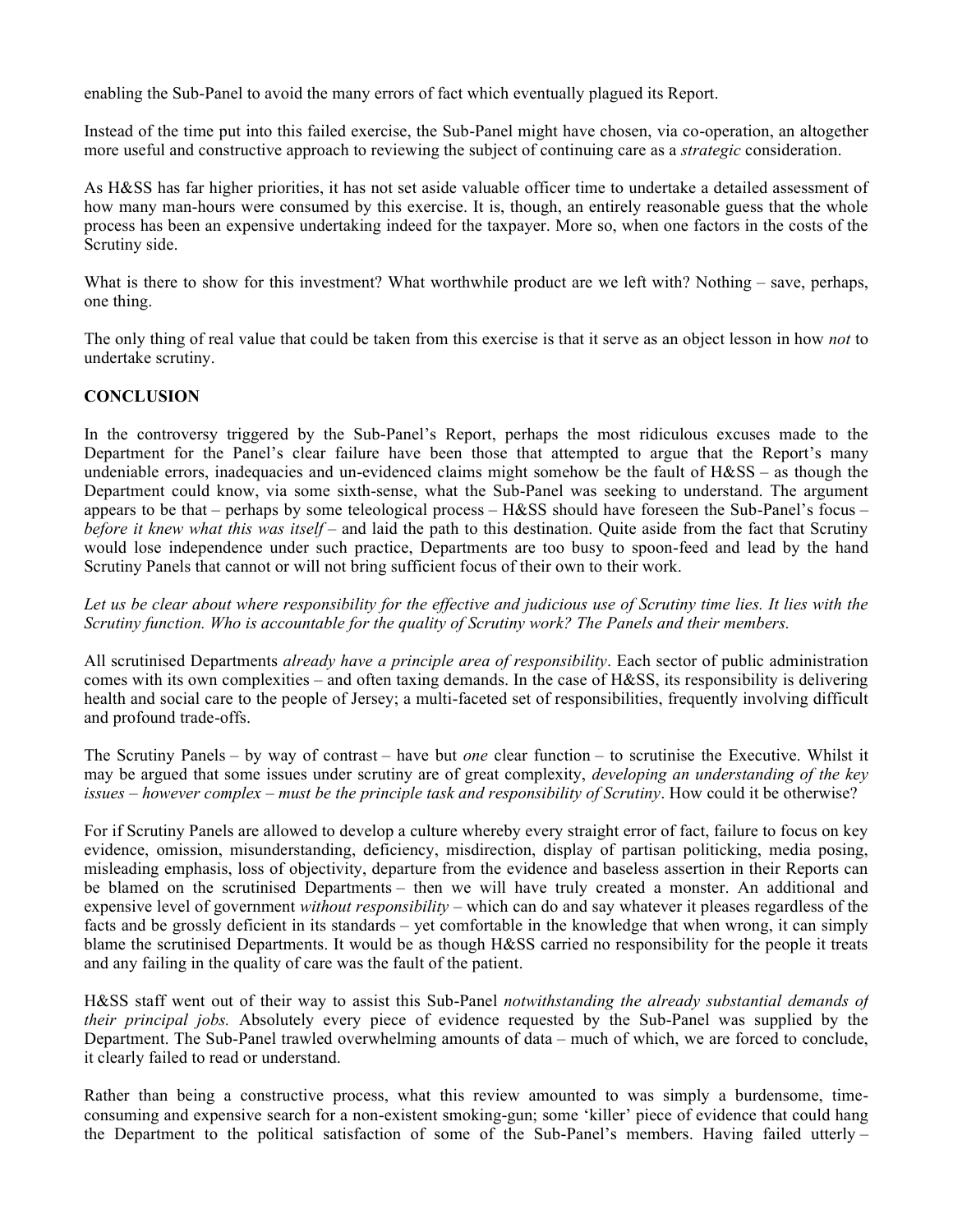completely and resoundingly – to adduce the evidence needed to justify its pre-determined political agenda – indeed, having failed to even justify with evidence so much as *one* serious failing of the Department's handling of the exercise – the Sub-Panel could do no more than cloak itself in the existing policies of H&SS, claiming them as its own – with the implicit sub-text that H&SS must be deficient for needing such policies suggested to it.

What else remains of the Sub-Panel's Report is platitudinous statements of the obvious, largely embarrassing displays of ignorance of States of Jersey law and policy, baseless assertions and cockeyed half-truths.

The taxpayers of Jersey are funding the appalling level of performance evidenced in the Report of this Sub-Panel.

# **Let us speak frankly: in days gone by, if a States Committee performed so abysmally** *at its central and key job* **it would rapidly face a vote of no-confidence. As would a Minister in today's system of government.**

A member of this Sub-Panel recently wrote a letter to the Jersey Evening Post which was published with the title "Accept Valid Criticism'. Let the author of the letter be invited to accept his own advice. He alleges that "there are Ministers still finding it hard to accept that Scrutiny Reports may well end up seriously questioning their policies", and he goes on to bemoan what he sees as a "dismissive culture which is far too prevalent on the Ministerial benches".

Would that a credible Report seriously questioning H&SS policies had been produced! The Department would welcome legitimate ideas for the improvement of the service. When Scrutiny produces work of a high standard, great notice is taken of it. But can anyone really be surprised when a Report of such atrocious quality is dismissed and ridiculed? No system of government must be beyond scrutiny or the expectation of high standards of professionalism. *This must, unavoidably, include the Scrutiny function itself.* For all the criticism the author of the letter makes of the Ministers, a mirror could be held up to Scrutiny. He would fain portray the Ministers as embodying a poor "culture", whilst at the same time being one of the chief architects of the "culture" that would have us believe everything done by the Executive is bad, and everything done by Scrutiny good; that Ministers are, by definition, the 'bad guys' in all matters and Scrutiny the 'good guys'.

Let this Report by this Sub-Panel stand as evidence to the contrary. A thin cloak of respectability – woven from H&SS existing policies – barely concealing a writhing mass of contradictions, vacuity, ignorance, personal agendas, gross errors and pre-determined political purposes.

During the brief period of Shadow Scrutiny and the 18 months of Scrutiny proper in the era of Ministerial government, some Panels have produced constructive, measured and sensible Reports; work that has contributed in a positive way to policy development, debates and decisions.

By way of contrast, there is clearly a danger that some Scrutiny Panels and some individual members working within them might view the Scrutiny apparatus as little more than a tool, and a forum in which to pursue their subjective personal political agendas. It is absolutely healthy and natural that politicians should have differing political views. But the means of giving free rein to ideological or policy differences are to be found in debates, propositions and amendments. Indeed, a strong case could be made for saying that the political culture within the States of Jersey in fact suffers from a paucity of competition in ideas and proposals. More opposition, it could be argued, would be a good thing as it would lead to a more rigorous testing of policies.

But as much as opposition is of great importance to a healthy democracy, so is an *objective and impartial evidence-based* scrutiny process. If members working within Scrutiny do not possess sufficient discipline to set their political and personal views aside, the Scrutiny function will never be fit-for-purpose as a means of assessing *facts.*

This is both disappointing and depressing to this member. Always a very strong supporter of Scrutiny during its development in recent years – *and the only Minister who voted in favour of the establishment of a fifth Scrutiny Panel* – I see my hopes for a rational and evidenced contribution to government profoundly weakened by the prospect of the Scrutiny function becoming merely a vector for personality wars.

Sadly, the possibility remains that the Scrutiny function may become merely a vehicle, terminally freighted with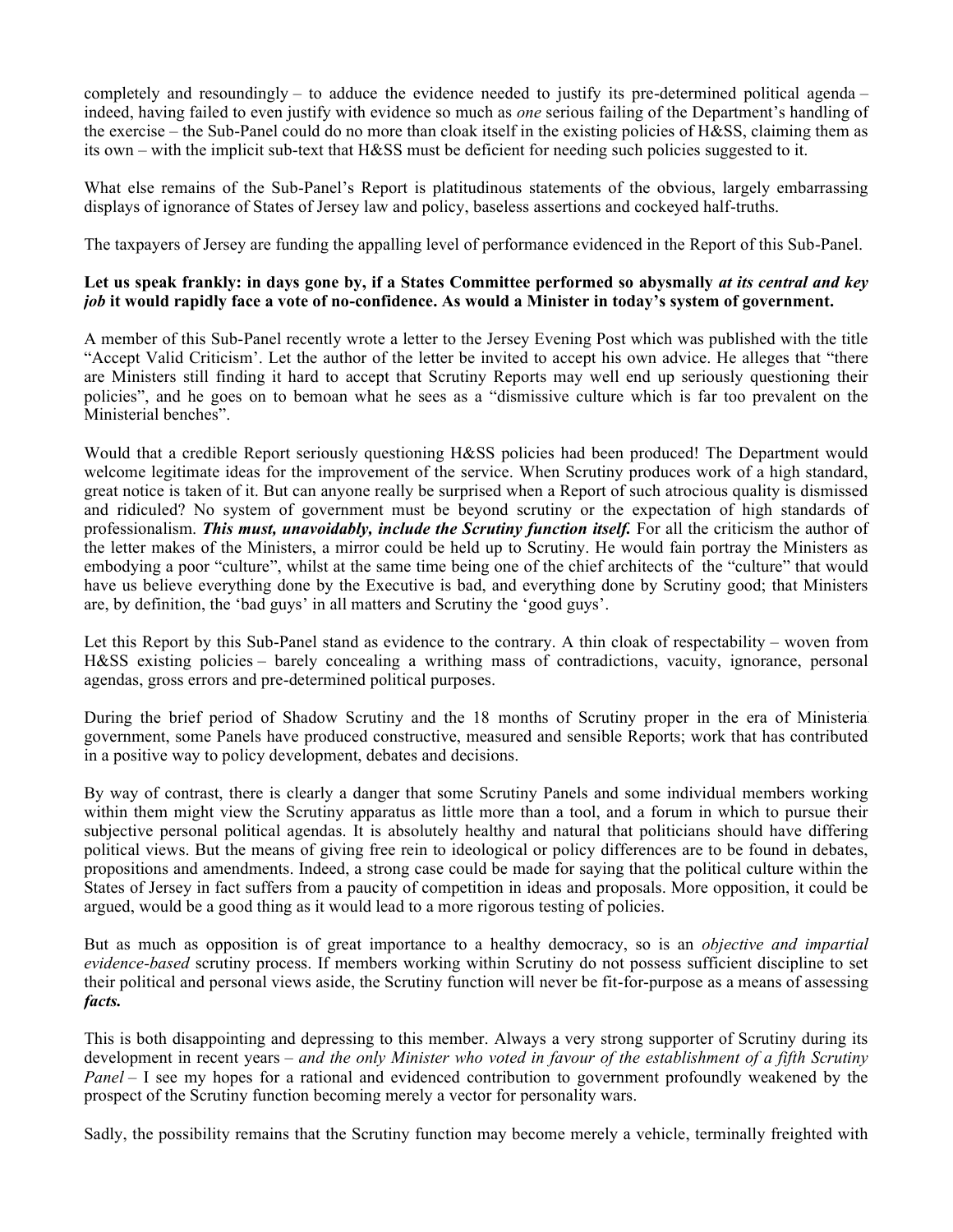political baggage of one kind or another. But too much has been invested in the new machinery of government to permit this to happen. Scrutiny has to fulfil the task of delivering *objective*, *impartial* and *evidence-based* assessments of public policy issues. If it fails in this – then the keystone of the new system of government will have been pulled away.

The Ministerial executive *requires* proper scrutiny. Great power is concentrated into few hands. The danger must, therefore, be recognised that every error of fact, display of partisan politicking and miss-direction that appears in a Scrutiny Panel Report will actually furnish Ministers with the ammunition needed to discredit, ridicule and dismiss the work of Scrutiny, should a Minister be so inclined. *This, notwithstanding the fact that there may be some important and legitimate points in the Reports.*

No-one who believes in the concept of *effective* checks and balances could accept such an outcome.

In an effort to avoid such a system failure, perhaps the time has come – even at this early stage – to think about the establishment of a Scrutiny Panel to scrutinise the Scrutiny Panels? After all, the quality of performance of the Scrutiny function is every bit as important as that of the executive. It, too, must be ready to "accept valid criticism".

*Sed Quis Custodiet Ipsos Custodes?*

Senator S. Syvret Minister, Health and Social Services.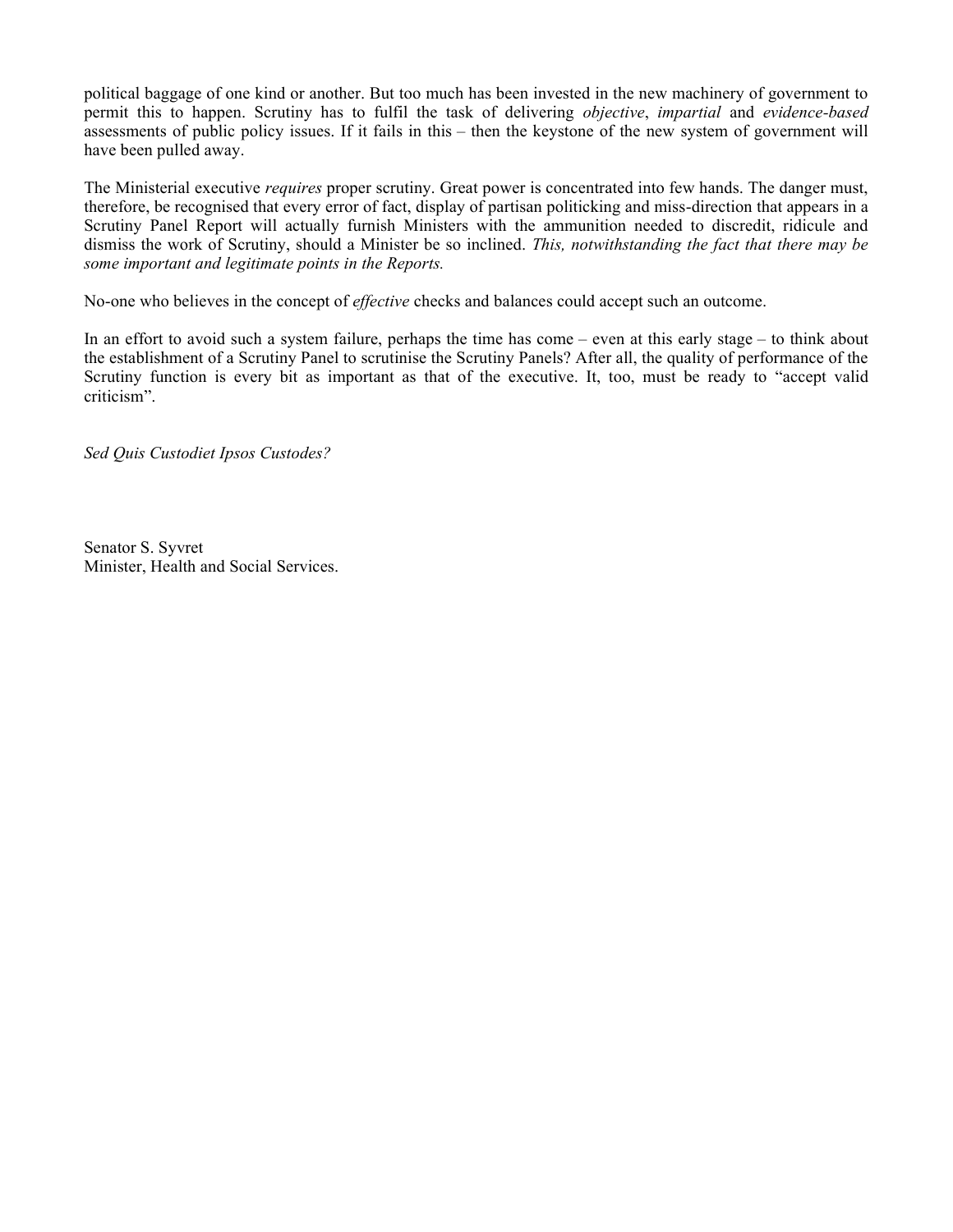# **Meetings with Staff:**

There were **64** scheduled staff meetings listed below which were solely in relation to staff and their redeployment. In addition, of course, I often had impromptu conversations with staff when visiting wards in my normal day-today visits.

Training needs and preferences were identified for every member of staff. All staff completed a States redeployment form that allowed them also to indicate areas they wouldn't want to work.

In addition to these meetings I hold bi-weekly meetings with individual ward Sisters and bi-weekly group Sister meetings, at which I discussed any concerns or issued being raised by staff, and when necessary held a staff update meeting to respond to any concerns.

At every meeting staff were told they would hear any news from me first: I always met with them immediately after any media publicity so I could allay anxieties and correct misinformation.

At the update meetings domestic as well as nursing staff were present.

To the best of my knowledge the RCN have received no complaints from staff members.

The JNA asked to meet on the wards without staff in August following comments made at a union meeting. The union rep. F. Stein spoke with me, she had significant incorrect information which I corrected; she also sought assurances re redundancies… which were again given. She visited Leoville and McKinstry, no follow-up Report was given to me, nor any specific complaints from any staff member. This has been the only communication instigated by the unions.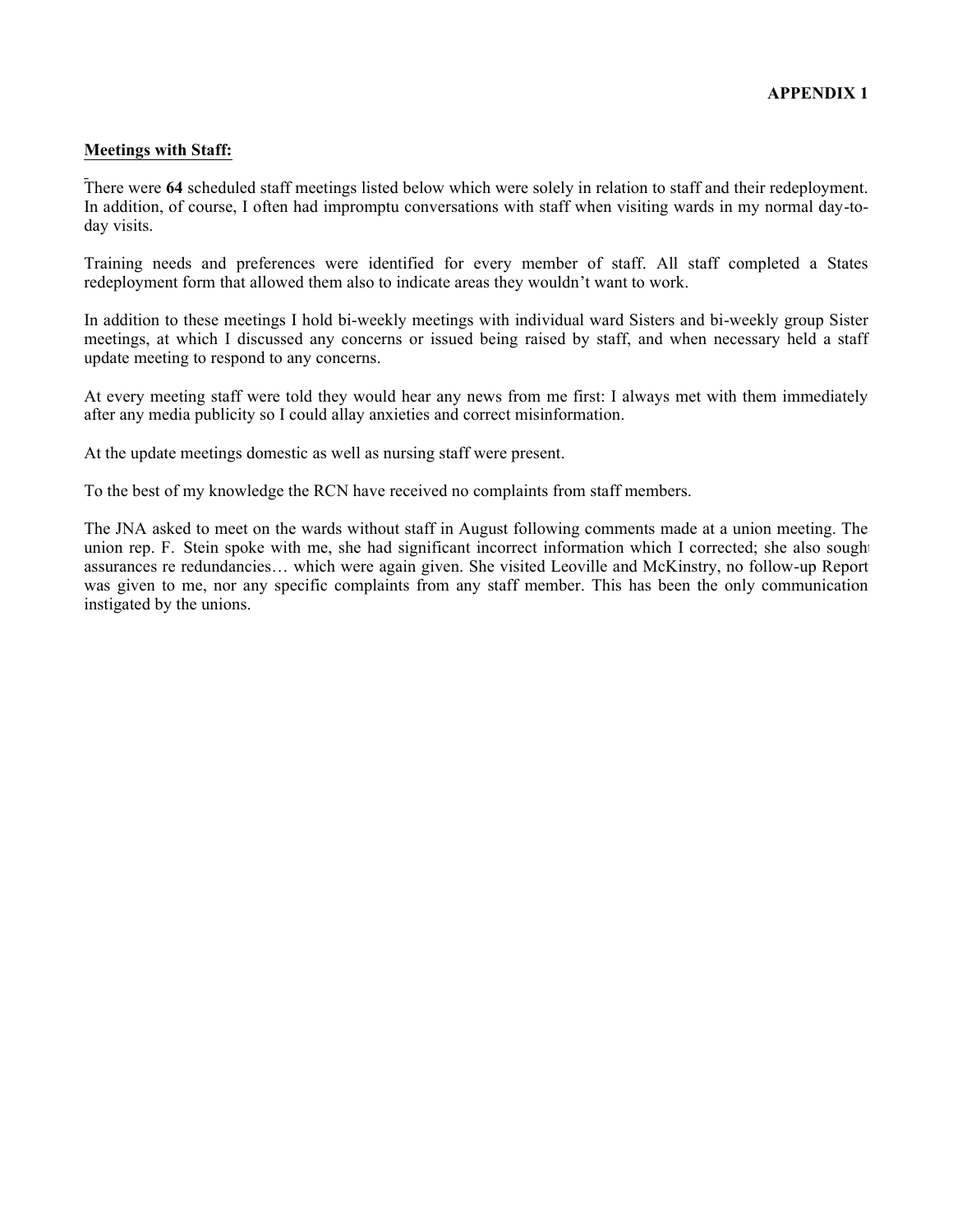| <b>Date</b>        | <b>Meeting</b>                                             |
|--------------------|------------------------------------------------------------|
| 12th April 2006    | Update Meeting with all McKinstry Staff                    |
| 18th April 2006    | <b>Update Meeting with all Limes Staff</b>                 |
| 20th April 2006    | <b>Update Meeting with all Sandybrook Staff</b>            |
| 25th April 2006    | Individual Meetings with Leoville Staff * 8                |
| 28th April 2006    | Individual Meetings with Leoville Staff * 7                |
| 2nd May 2006       | Individual Meetings with McKinstry Staff * 6               |
| 4th May 2006       | Individual Meetings with Leoville and McKinstry Staff * 10 |
| 5th May 2006       | Individual Meetings with Leoville and McKinstry Staff * 4  |
| 8th May 2006       | Individual Meetings with McKinstry Staff * 10              |
| 11th May 2006      | <b>Update Meeting with all Leoville Staff</b>              |
| 12th May 2006      | <b>Update Meeting with all McKinstry Staff</b>             |
| 15th May 2006      | Individual Meeting with McKinstry Staff * 1                |
| 7th June 2006      | <b>Update Meeting with all Leoville Staff</b>              |
| 27th June 2006     | <b>Update Meeting with all Limes Staff</b>                 |
| 30th June 2006     | <b>Update Meeting with all Sandybrook Staff</b>            |
| 5th July 2006      | <b>Update Meeting with all Limes Staff</b>                 |
| 6th July 2006      | <b>Update Meeting with all Leoville Staff</b>              |
| 7th July 2006      | <b>Update Meeting with all McKinstry Staff</b>             |
| 14th July 2006     | <b>Update Meeting with all Sandybrook Staff</b>            |
| 18th August 2006   | <b>Update Meeting with all McKinstry Staff</b>             |
| 29th August 2006   | Update Meeting with all Leoville and McKinstry Staff       |
| 5th September 2006 | Update Meeting with all Leoville and McKinstry Staff       |
| 6th September 2006 | <b>Update Meeting with all Limes Staff</b>                 |
| 2nd October 2006   | Update Meeting with all Sandybrook Staff                   |
| 3rd October 2006   | Update Meeting with all Leoville and McKinstry Staff       |

# **Meetings with Unions:**

| Date             | Meeting                                                              |  |  |  |  |  |
|------------------|----------------------------------------------------------------------|--|--|--|--|--|
| 24th April 2006  | Meeting with Mark Littler and Mair Hutt and Unions - Nick            |  |  |  |  |  |
|                  | Corbel, Peter Hannaford, Jim Ward and Amanda Bisson                  |  |  |  |  |  |
|                  | K. McNeil was invited but unable to attend. This was a two-hour      |  |  |  |  |  |
|                  | meeting, the first hour with TGWU reps and Nick Corbel, and the      |  |  |  |  |  |
|                  | second hour with JNA, RCN and Nick Corbel. A very thorough           |  |  |  |  |  |
|                  | briefing of our proposals was given, with a clear explanation of the |  |  |  |  |  |
|                  | redeployment process and firm assurances that there would be no      |  |  |  |  |  |
|                  | redundancies and that staff would receive any necessary re-          |  |  |  |  |  |
|                  | training/updates. Also that staff preferences would be sought and    |  |  |  |  |  |
|                  | met wherever possible.                                               |  |  |  |  |  |
| 30th June 2006   | 9.30 a.m. Kenny McNeil and Jim Ward with Mair Hutt for a             |  |  |  |  |  |
|                  | further update.                                                      |  |  |  |  |  |
| 29th August 2006 | 3.30 p.m. K. McNeil, J. Ward, P. Hannaford, B.'Pey, P. Kirwan,       |  |  |  |  |  |
|                  | S. Bishop with Mair Hutt. A comprehensive update.                    |  |  |  |  |  |

K. McNeil claims the first he heard of this plan was in the JEP. Our first meeting with the unions was in April right at the start of the project. There was significant publicity in the media in May/June, below is an excerpt from the JCC meeting at which K. McNeil was present.

# *Excerpt from JCC Meeting June 8th 2006-10-12*

*MH wanted to squash several rumours which have been Reported in the media recently, most of which are untrue. She confirmed Leoville & McKinstry are closing due to the state of the buildings which will affect 47 patients. MH has hand delivered letters to private nursing homes inviting them to tenders for these beds and she is*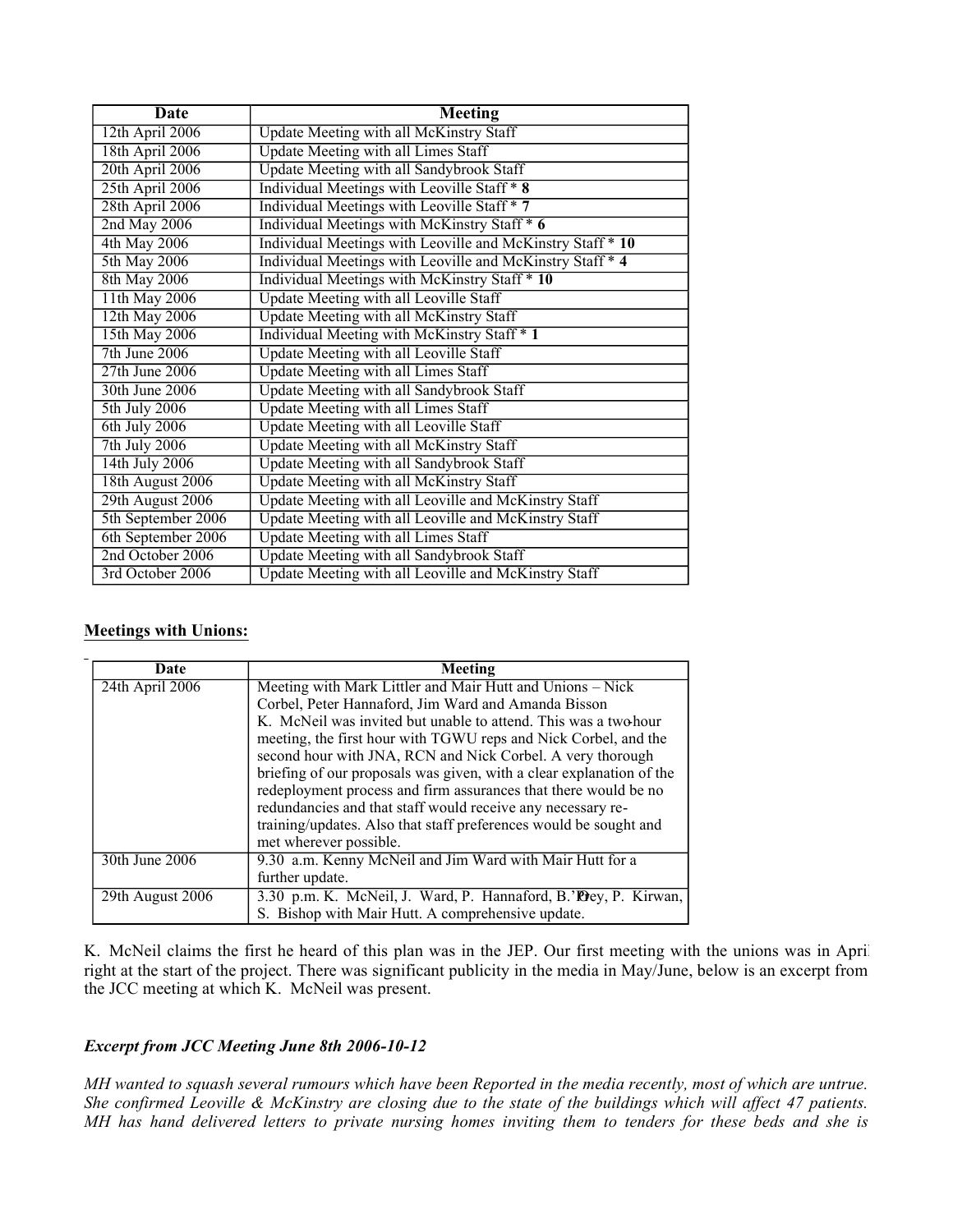*currently working on a Service Level Agreement specifying obligations. This will form part of the negotiations and interview process.*

*Responsibility for patients will still lie with H&SS supported by two full time community sisters and a half time social worker who will be recruited to these positions.*

*States of Jersey Redeployment Policy guidelines are being used for the redeployment of staff from Leoville and McKinstry. Vacancies within H&SS which do not have specialised requirements will not be advertised externally. MH and a member of HR have met with all staff and MH has also met with staff side representatives. All wards are working with MH regarding vacancies and release dates can be negotiated. MH is able to fund short term cover if required.*

*All staff have been told that they will not lose their jobs and have been asked where their preferences lie to help with job matching. Initially they will work in their new post on a trial period and to aid the transition they have been given a perceptorship pack which encourages the use of mentors and also identifies learning needs.*

*Patients are being assessed and meetings will be set up with patients' relatives. The cost of care will remain the same for the patients but they will be required to pay for any medical treatment in the private sector.*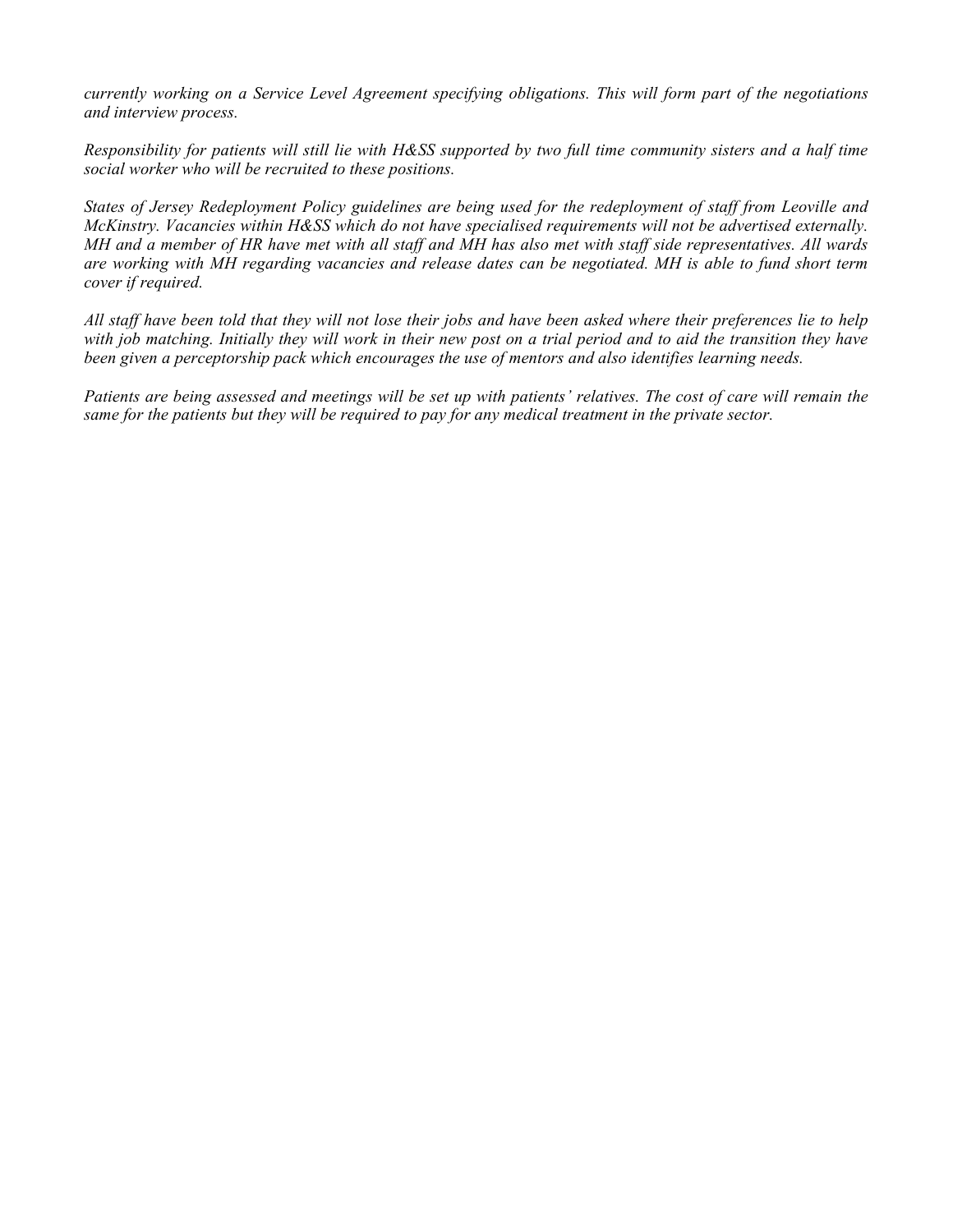# **The scoping document prepared and used by the Sub-Panel**

# **SCRUTINY TOPIC – SCOPING DOCUMENT For detailed planning of a review**

| <b>Review Topic</b>                                              | Overdale                                                                                                                                                                                                                                                                                 |  |  |  |  |
|------------------------------------------------------------------|------------------------------------------------------------------------------------------------------------------------------------------------------------------------------------------------------------------------------------------------------------------------------------------|--|--|--|--|
| <b>Scrutiny Panel</b>                                            | Social Affairs                                                                                                                                                                                                                                                                           |  |  |  |  |
| <b>Target Committee</b>                                          | <b>Health and Social Services</b>                                                                                                                                                                                                                                                        |  |  |  |  |
| <b>Officer Support</b>                                           | Officer to be confirmed                                                                                                                                                                                                                                                                  |  |  |  |  |
| Rationale<br>$Key$ issues – reasons for doing this<br>review     | Profound changes are being proposed for long term care in the Island, and Overdale<br>in particular. It is very important that the implications for the Island as a whole and<br>particularly the residents of Overdale are properly considered and their continuing<br>welfare ensured. |  |  |  |  |
| <b>Objectives</b><br>Specify what the review should              | To examine and Report upon the following issues:                                                                                                                                                                                                                                         |  |  |  |  |
| achieve                                                          | Plans for the future of Respite and Residential/Nursing Care for the Elderly,<br>1.<br>currently provided at Overdale, and to assess how those plans fit within<br>overall policy.                                                                                                       |  |  |  |  |
|                                                                  | 2.<br>The staffing, physical location and psychological issues that arise from any<br>relocation and/or revamping of these services.                                                                                                                                                     |  |  |  |  |
|                                                                  | 3. Whether those residents currently with Health and Social Services will retain<br>the current standards of medical and nursing support and whether they will<br>be required to make additional payment for such support.                                                               |  |  |  |  |
|                                                                  | The financial implications, for the States, Health and Social Services and<br>4.<br>families, of transferring elderly residents, currently at Overdale, to the<br>private sector.                                                                                                        |  |  |  |  |
|                                                                  | The implications of possible discounted rates for Health and Social Services<br>5.<br>residents upon other residents and upon the economics of operating private<br>care facilities.                                                                                                     |  |  |  |  |
|                                                                  | The future impact on the Overdale site of the changes proposed by Health<br>6.<br>and Social Services.                                                                                                                                                                                   |  |  |  |  |
| <b>Success Indicators</b><br>Specify the desired outcomes of the | An understanding of the proposals and their implications for Overdale and its<br>residents.                                                                                                                                                                                              |  |  |  |  |
| review                                                           | A proper debate on the future of long term care and Overdale in particular.                                                                                                                                                                                                              |  |  |  |  |
|                                                                  | A greater public awareness of the issues surrounding the proposed changes to long<br>term care and specifically the implications for Overdale and its residents.                                                                                                                         |  |  |  |  |
| <b>Risks</b><br>Identify potential obstacles and<br>pitfalls     | The review overrunning due to the importance and wide ranging nature of the issues<br>involved.                                                                                                                                                                                          |  |  |  |  |
|                                                                  | Possible distress to residents of Overdale and other long term care homes resulting<br>from the surrounding publicity.                                                                                                                                                                   |  |  |  |  |
| Methodology                                                      |                                                                                                                                                                                                                                                                                          |  |  |  |  |
| Specify types of enquiry/methods                                 |                                                                                                                                                                                                                                                                                          |  |  |  |  |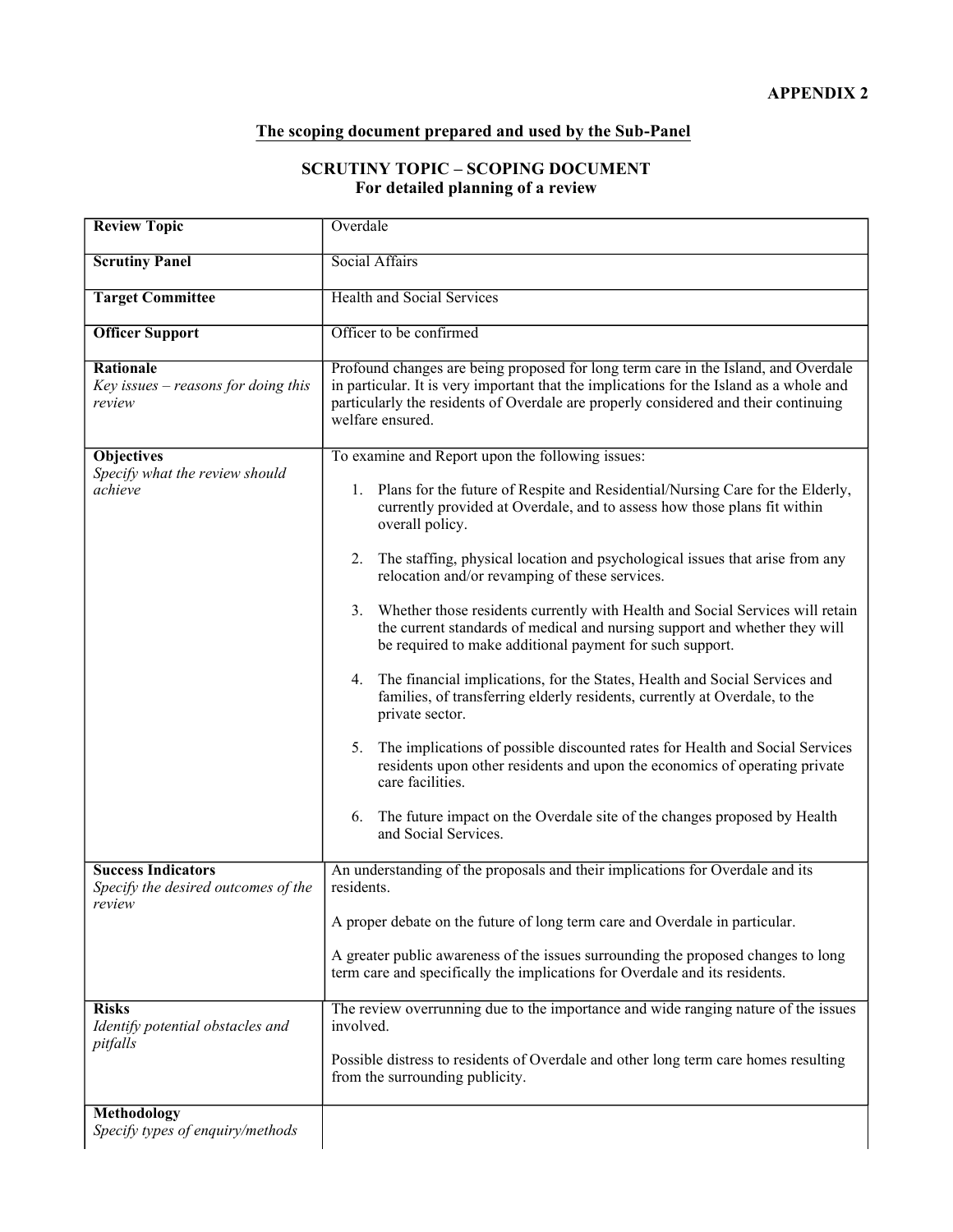| of gathering evidence                                                                                                          |                                                                                                                                                                                                                                                                                                                                                                                                                                                                                                                                                                                                                                                                                               |  |                                            |  |  |  |  |
|--------------------------------------------------------------------------------------------------------------------------------|-----------------------------------------------------------------------------------------------------------------------------------------------------------------------------------------------------------------------------------------------------------------------------------------------------------------------------------------------------------------------------------------------------------------------------------------------------------------------------------------------------------------------------------------------------------------------------------------------------------------------------------------------------------------------------------------------|--|--------------------------------------------|--|--|--|--|
| <b>Specialist Adviser</b><br>Specify source of advice if<br>required                                                           | N/A                                                                                                                                                                                                                                                                                                                                                                                                                                                                                                                                                                                                                                                                                           |  |                                            |  |  |  |  |
| Witnesses<br>Specify who to contact                                                                                            | Minister for H&SS<br>H&SS Officers (to include Mr. R. Jouault and Mrs. M. Hutt)<br>Social Security Department<br>Management and staff from Overdale<br>$\bullet$<br>Management from other long term care homes affected by the proposed<br>changes.<br>Age Concern<br><b>Residents of Overdale</b><br>Members of the Public<br><b>Property Holdings</b><br>Jersey Association of Carers<br>Care Federation<br>Family Nursing and Homecare<br>Mrs. I. Le Feuvre (Chair of ISAS Public Steering Group) ISAS = Island<br>wide Strategy for and Ageing Society<br>Ms. Christine Blackwood, Health Protection<br>GPs from the Laurels Medical Practice<br>Mr. M. Richardson, Geriatrics Specialist |  |                                            |  |  |  |  |
| <b>Site visits</b>                                                                                                             | Overdale<br>Other long term care homes                                                                                                                                                                                                                                                                                                                                                                                                                                                                                                                                                                                                                                                        |  |                                            |  |  |  |  |
| <b>Views of stakeholders</b><br>Specify evidence sources e.g.<br>public meeting, focus group,<br>workshop, public consultation | Call for evidence: written submissions; personal statements                                                                                                                                                                                                                                                                                                                                                                                                                                                                                                                                                                                                                                   |  |                                            |  |  |  |  |
| <b>Documents</b><br>Specify written evidence sources                                                                           | 'New Directions'                                                                                                                                                                                                                                                                                                                                                                                                                                                                                                                                                                                                                                                                              |  |                                            |  |  |  |  |
| Resources<br>Specify budget for<br>$\bullet$ Expenditure<br>Officer days                                                       | Panel meetings: 5 half days (15 Officer days)<br>Site visits: 2 days (3 Officer days)<br>Public Hearings: 3 days (5 Officer days, 4 Administrator days)<br>Research, collation and analysis of written submissions: 10 Officer days<br>Final Report (anticipated transcription of Report dictated by Panel Member): 6 days<br>Total: 33 Officer days; 4 Administrator days                                                                                                                                                                                                                                                                                                                    |  |                                            |  |  |  |  |
| <b>Start Date</b>                                                                                                              | <b>Completion of Evidence</b><br>Gathering                                                                                                                                                                                                                                                                                                                                                                                                                                                                                                                                                                                                                                                    |  | <b>Completion of Evidence</b><br>Gathering |  |  |  |  |